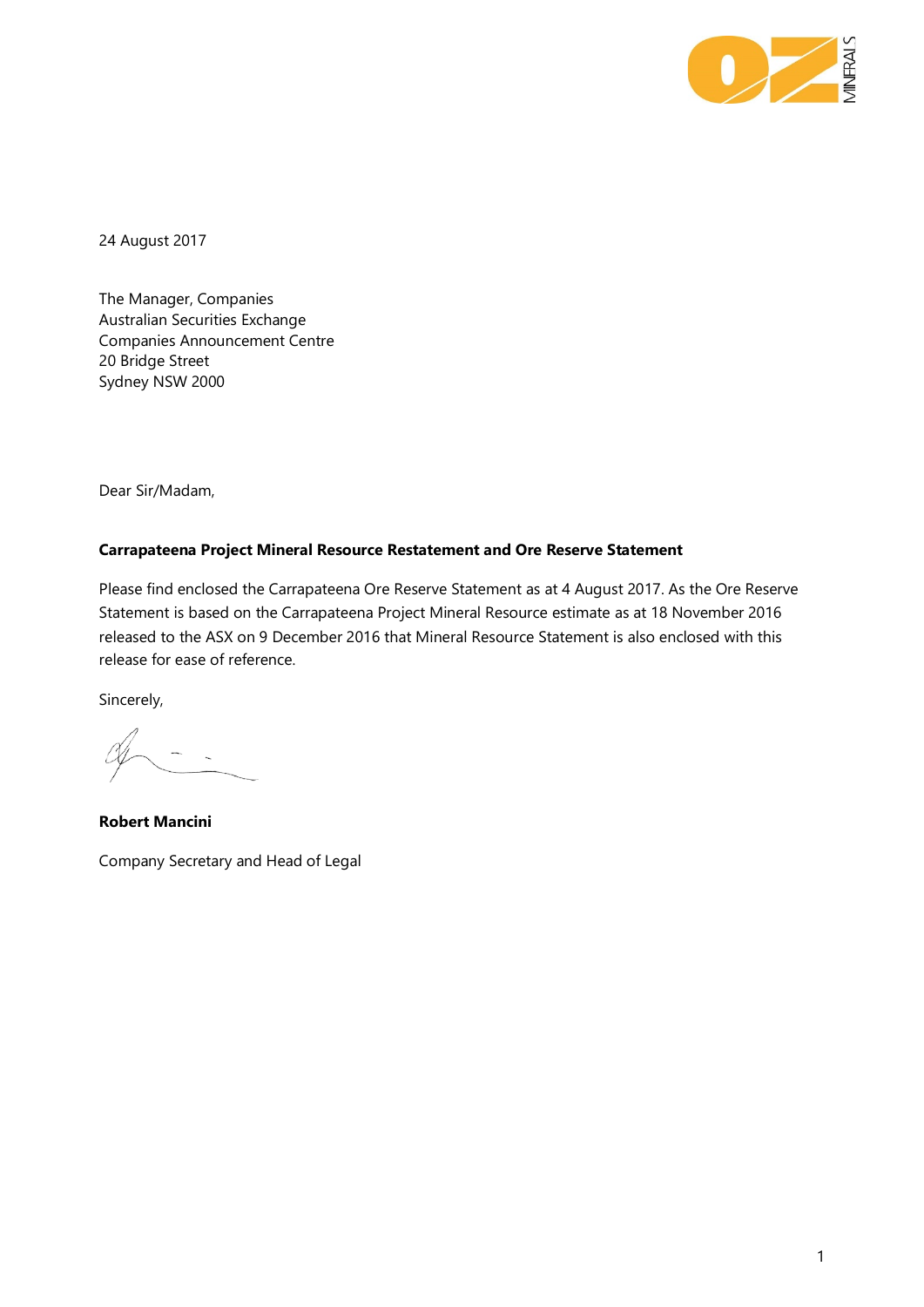

# **Table of Contents**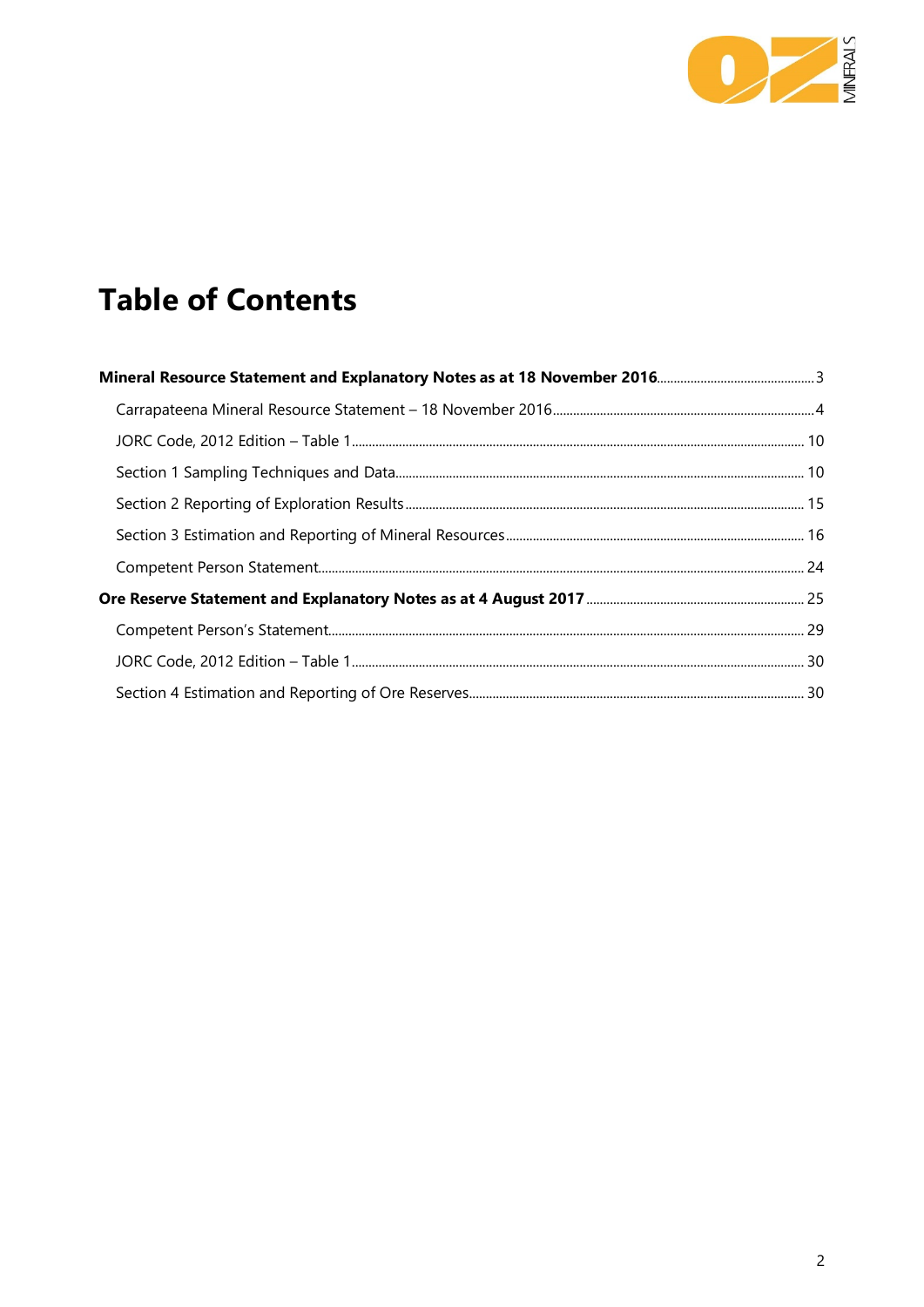

**OZ Minerals Limited**

**Carrapateena Project**

<span id="page-2-0"></span>**Mineral Resource Statement and Explanatory Notes**

**As at 18 November 2016**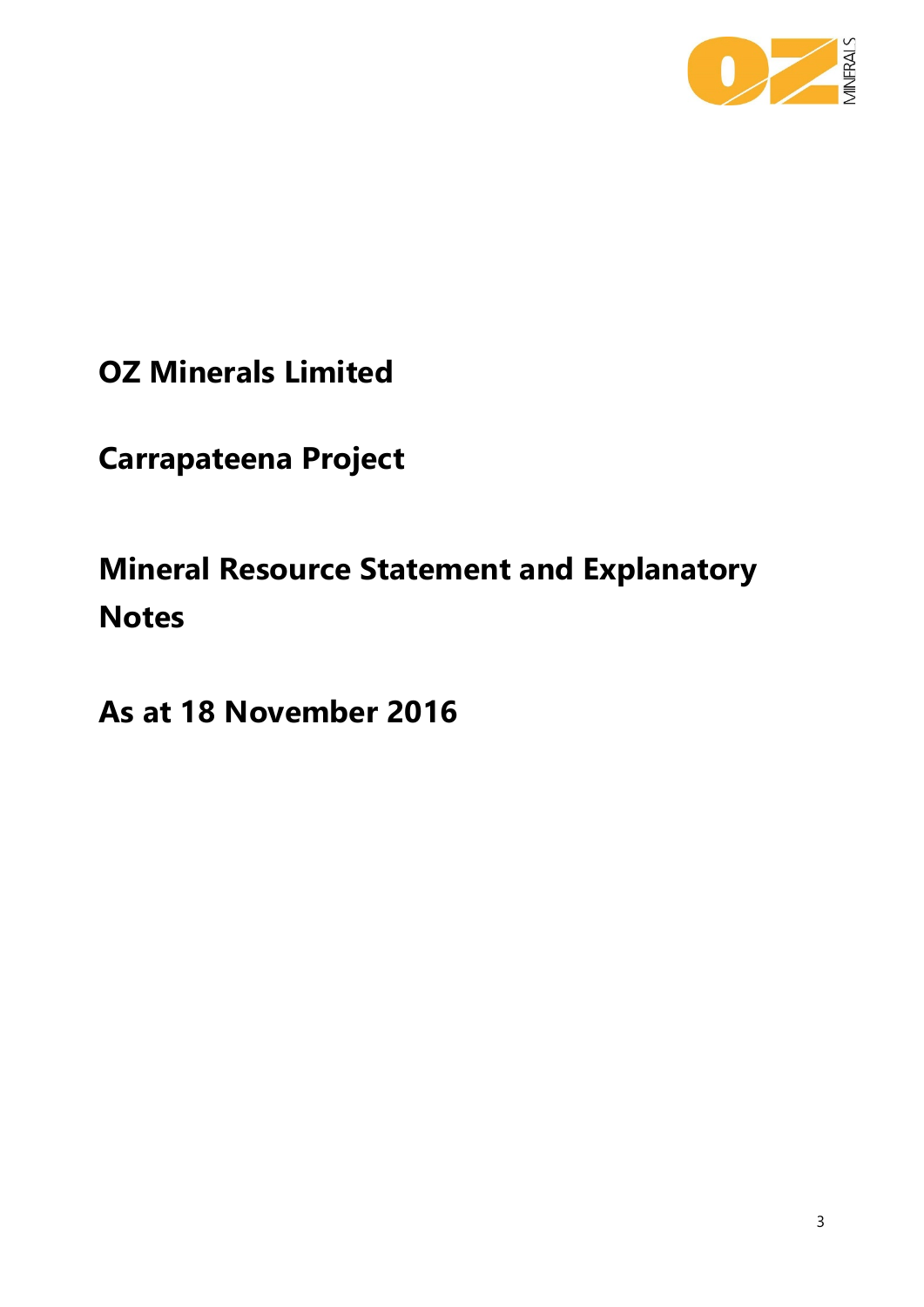## <span id="page-3-0"></span>**Carrapateena Mineral Resource Statement – 18 November 2016**

The Carrapateena 2016 Mineral Resource Statement relates to an updated Mineral Resource estimate for the Carrapateena copper-gold deposit, an iron oxide copper-gold (IOCG) deposit located in central South Australia on the eastern margin of the Gawler Craton (see Figure 1).



**Figure 1. Location of Carrapateena, South Australia**

This Mineral Resource Statement is an update to the restated 2015 Mineral Resource as at 17 October 20[1](#page-3-1)6<sup>1</sup>. The Mineral Resource statement includes additional drilling from 2016 which focused on the

<span id="page-3-1"></span> <sup>1</sup> ASX Release "Confidence in Carrapateena project grows" released 07 November 2016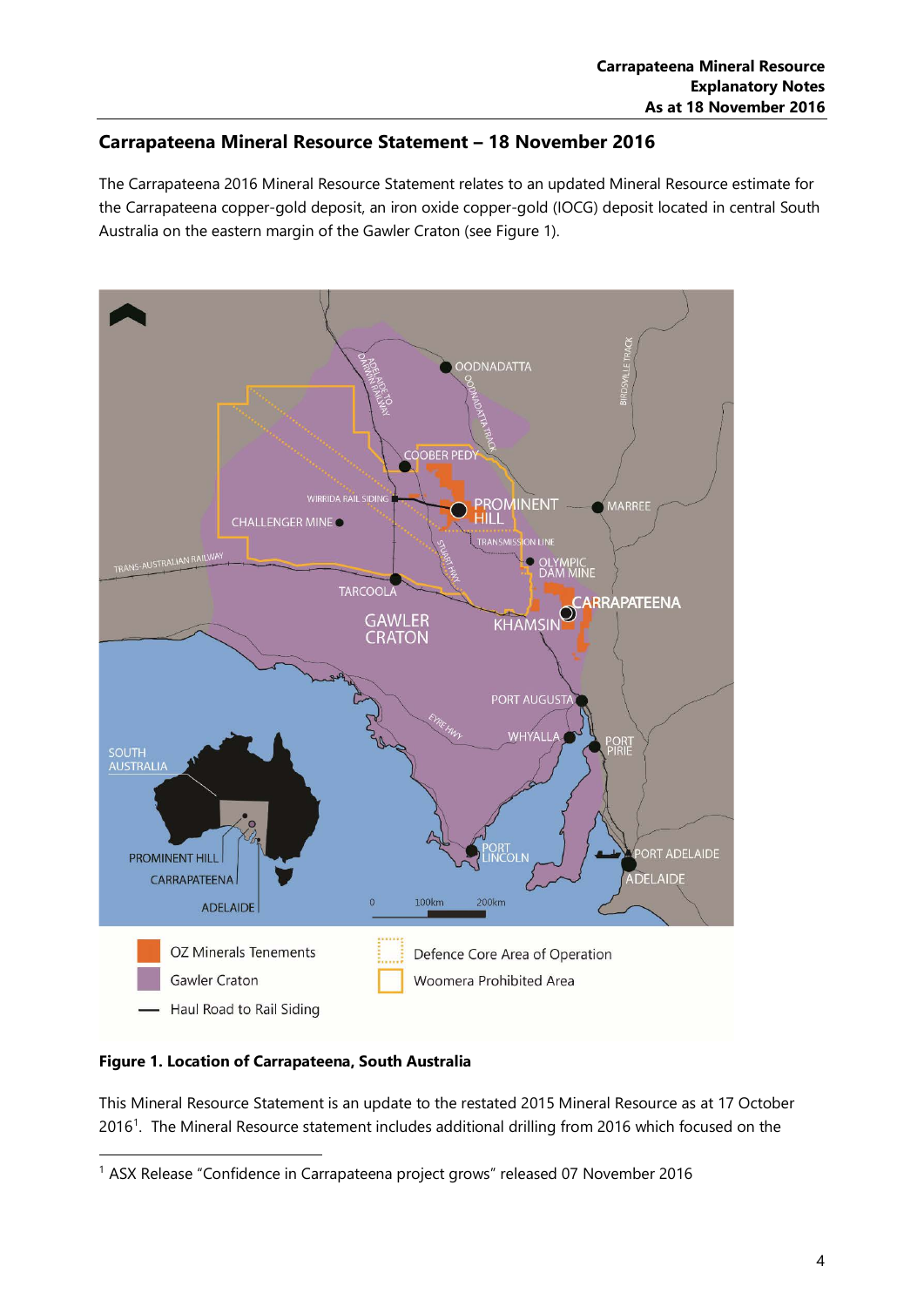upper part of the deposit between 4200mRL – 4600mRL. The aims of the drilling were to confirm grade and geological continuity across the deposit and upgrade a proportion of the Mineral Resource to Measured Resources. The program comprised a total of 6,616m of which 3,827m were for Resource delineation and 2,789m for metallurgical sampling purposes. The additional Resource delineation drilling was oriented at shallow angles, intersecting the mineralisation at between 25 and 55 degrees. The metallurgical holes were not assayed for the purpose of resource estimation but were logged and used to guide interpretation of the mineralisation.

The 2016 Resource drill hole data have been used to remodel the geology above 4200mRL and reestimate the Mineral Resource.

The Mineral Resource estimate is intended to be suitable as a basis for assessing a sub-level cave (SLC) mining operation.

### **Mineral Resource**

The estimated Mineral Resource for the Carrapateena deposit is shown in Table 1. The Mineral Resource estimate has been reported in accordance with the 2012 edition of the JORC Code. The Mineral Resource estimate is based on data from 106 drill holes (including 31 wedges) for a total of 60,809 samples in mineralised domains and is an update to the restated 2015 Mineral Resource as at 17 October 2016. The geological interpretation and estimation parameters have been revisited. A nominal cut-off of A\$70 per tonne net smelter return**[2](#page-4-0)** (NSR) has been used to generate a continuity shape in which all material was deemed to have reasonable prospects of eventual economic extraction.

| <b>Classification</b> | <b>Tonnes</b><br>Mt | Cu <sub>%</sub> | Au g/t | Ag g/t | Cu kt | Au koz | <b>Ag Moz</b> |
|-----------------------|---------------------|-----------------|--------|--------|-------|--------|---------------|
| Measured              | 61                  | 1.4             | 0.6    | 6.3    | 880   | 1,180  | 12.4          |
| Indicated             | 65                  | 1.6             | 0.6    | 7.0    | 1,030 | 1,300  | 14.7          |
| Inferred              | 8                   | 0.8             | 0.4    | 3.5    | 60    | 90     | 0.9           |
| <b>Total</b>          | 134                 | 1.5             | 0.6    | 6.5    | 1,970 | 2,570  | 27.9          |

**Table 1: Carrapateena Mineral Resource Estimate[3](#page-4-1) [4](#page-4-2) as at 18 November 2016**

### **Changes in the 2016 Mineral Resource estimate**

The differences in resource tonnages and grades between the 2016 Mineral Resource and restated 2015 Mineral Resource are immaterial although the 2016 Mineral Resource has a higher level of confidence.

<span id="page-4-0"></span> $2$  Net Smelter Return (NSR) details can be found under Section 3 "Cut-off parameters" in the attached JORC Table 1 documentation.

<span id="page-4-1"></span> $3$  This table is subject to rounding errors.

<span id="page-4-2"></span><sup>&</sup>lt;sup>4</sup> This Mineral Resource does not account for mining recovery or mining dilution.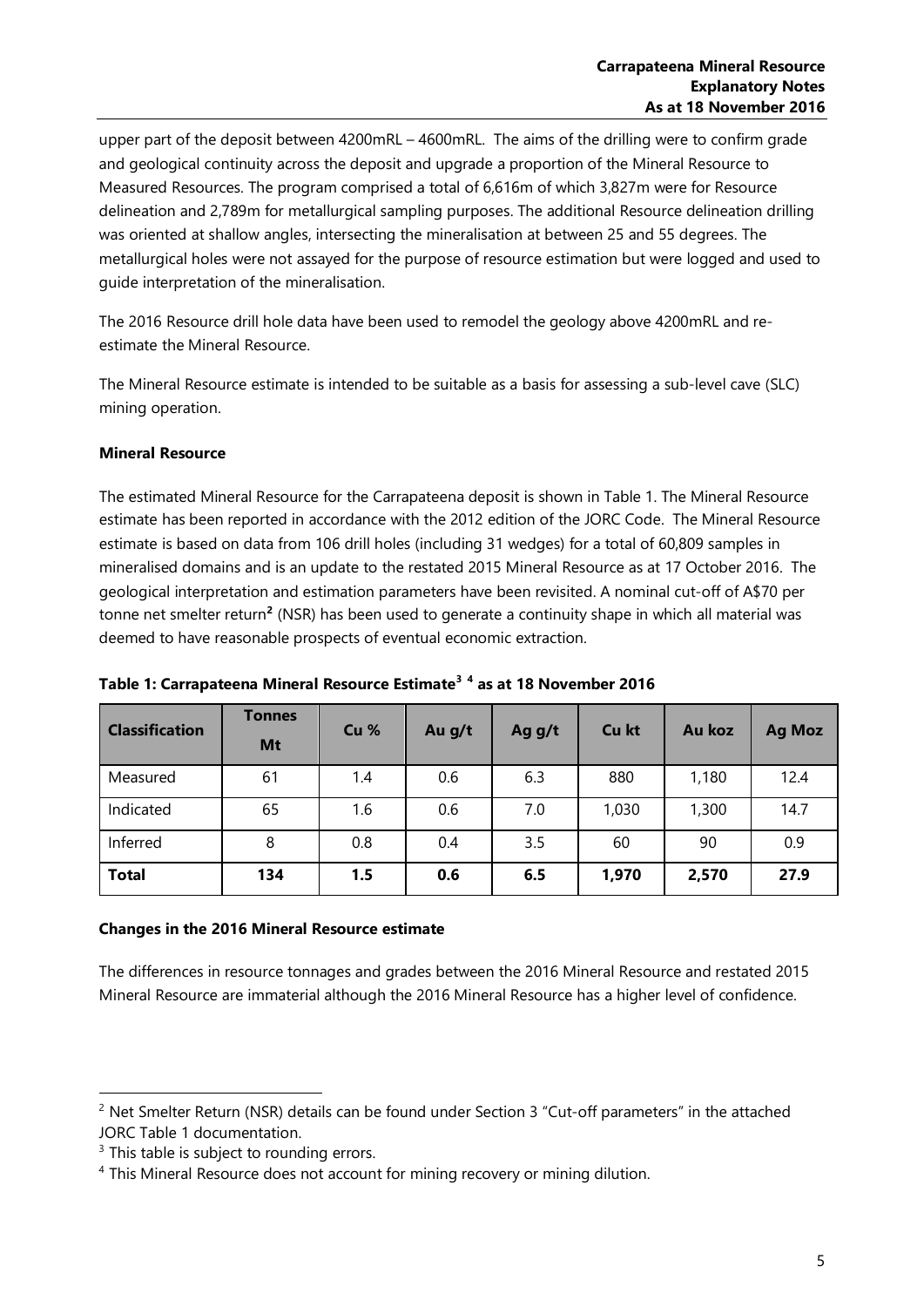### **Geology and geological interpretation**

The Carrapateena Breccia Complex is located within the Olympic copper gold (Cu-Au) Province on the eastern edge of the Gawler Craton. It is hosted within Donington Suite granite and is unconformably overlain by approximately 480 metres of Neoproterozoic sediments. Mineralisation and alteration is in the form of that seen at other large South Australian iron oxide copper gold (IOCG) deposits, including Prominent Hill and Olympic Dam.

For modelling and estimation, the deposit geology was interpreted into several domains based on a combination of lithology, chemistry and mineralisation style, including: chalcopyrite-dominant domain, bornite-dominant domain, pyrite-chalcopyrite domain, gold enriched zones, leached zones and barren hematite breccias.

### **Sampling and sub-sampling techniques**

All basement samples consist of diamond drill core (NQ, NQ2, HQ and PQ) cut with a manual or automatic core saw. The drill core is sampled as half core, except for PQ core, metallurgical holes and field duplicates, where quarter core was sampled.

All available basement drill core except for metallurgical holes and some instances where holes passed through large intervals of granite outside the mineralisation were sampled on 1 metre intervals but respect geological contacts in places. Entire samples were crushed then pulverised. For OZ Minerals drill holes, sample preparation included drying, crushing, and pulverising in full to a nominal 90 percent passing 75 microns. For Teck Cominco Australia Pty Ltd (Teck) drill holes, samples were pulverised to a nominal 85 percent passing 75 microns.

### **Drilling techniques**

For Teck Cominco Australia Pty Ltd drill holes, a combination of RC and mud-rotary was used for precollars. HQ diamond drilling was used through to top of basement and NQ through basement to EOH. For OZ Minerals drill holes, diamond drilling was used from surface with a combination of PQ, HQ and NQ2 core sizes.

### **Sample analysis method**

Samples were sent to either Bureau Veritas' (Amdel) Adelaide laboratory by (OZ Minerals and large proportion of Teck drill holes) or Intertek Genalysis' Perth laboratory (limited Teck holes). Copper and silver were analysed using a multi-acid digest and ICP-OES (copper and silver) or ICP-MS (silver, OZ Minerals holes). Gold grades were analysed using fire assay (typically 20 grams or 40 grams) and, in nearly all cases, an AAS finish.

### **Estimation methodology**

A block model was constructed having values estimated independently for Cu, Au, Ag, U, F, C, Ba, Fe, Mg, Si, S, SG (as measured) and Weight Loss on Drying, by using Ordinary Kriging of sample data composited to four metre intervals, except for Fluorine where 1m composites were used as many recent holes were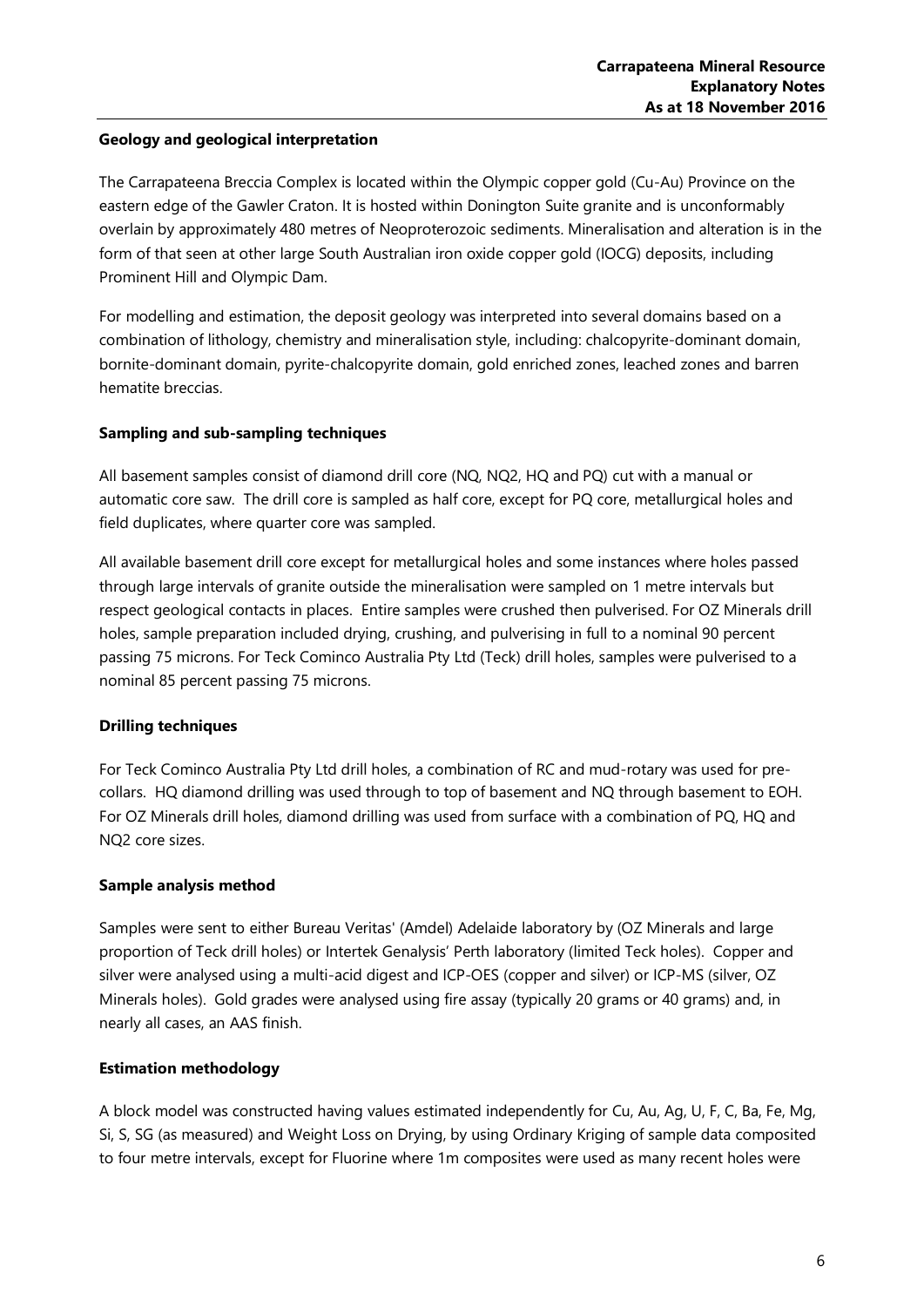only assayed for Fluorine for 1m in every 4m. Domain boundaries were generally treated as hard boundaries during estimation except for gold, for which soft boundaries were used between some domains.

Whilst the 2016 and 2015 estimates used the same estimation methodology the additional, low-angle, data from the 2016 drilling campaign led to refined search neighbourhood and variogram model parameters in 2016, which have been used to update the entire resource.

### **Mineral Resource Classification Criteria**

The basis for Mineral Resource classification is underpinned by the robustness of the conceptual geological model, quality of data and the continuity of geology and grade relative to the arrangement of data. OZ Minerals provided advice to the Competent Person relating to the quality of the data and the confidence in the interpretations of geology and mineralisation. The quality of the estimation of grades was assessed using the relative kriging variance, estimation pass, slope of regression, distance to the nearest informing composite and number of holes used in the copper estimate. The confidences in the interpretations and copper estimate were then integrated, resulting in annealing of the classification in places. Finally, those parts of the model which were unlikely to satisfy the 'reasonable prospects test' (reasonable prospects for eventual economic extraction), were excluded from the resource estimate, mainly on the basis of contiguity, dimensions and grade. A depth cut-off of 1470m below surface (3630mRL) has been applied to the A\$70 NSR shape as mineralisation below this level is outside of the reasonable prospects volume.

The Competent Person has checked, reviewed and integrated all of this information and subsequently assigned a classification of Measured, Indicated or Inferred Mineral Resource to the estimate; and excluded parts of the model that do not to satisfy the 'reasonable prospects test' from the Mineral Resources.

### **Cut-off grade**

The Mineral Resource is reported within a shape which has been generated using a cut-off NSR (net smelter return) of A\$70 per tonne. The NSR of \$A70 per tonne was selected as the number which exceeds expected mining, milling and GA costs, assuming that the mineralisation is amenable to mining by SLC. No cut-off has been applied to Mineral Resources inside the A\$70 NSR cut-off shape.

The formula that has been used for the NSR calculation is: NSR =  $0.7 \times$  In situ value (ISV)

where ISV = (Cu %  $\div$  100% × 2204lb/t × USD2.94/lb + Au g/t  $\div$  31.1g/oz × USD1281/oz + Ag g/t  $\div$  $31.1g$ /oz × USD19/oz) ÷ 0.75USD/AUD.

Implied in the factor used to convert ISV to NSR are the following metallurgical recoveries: 91 percent for copper, 73 percent for gold and 79 percent for silver. The difference between using the simplified formula above and a more detailed NSR formula was not considered to be significant for the purposes of this Mineral Resource estimate.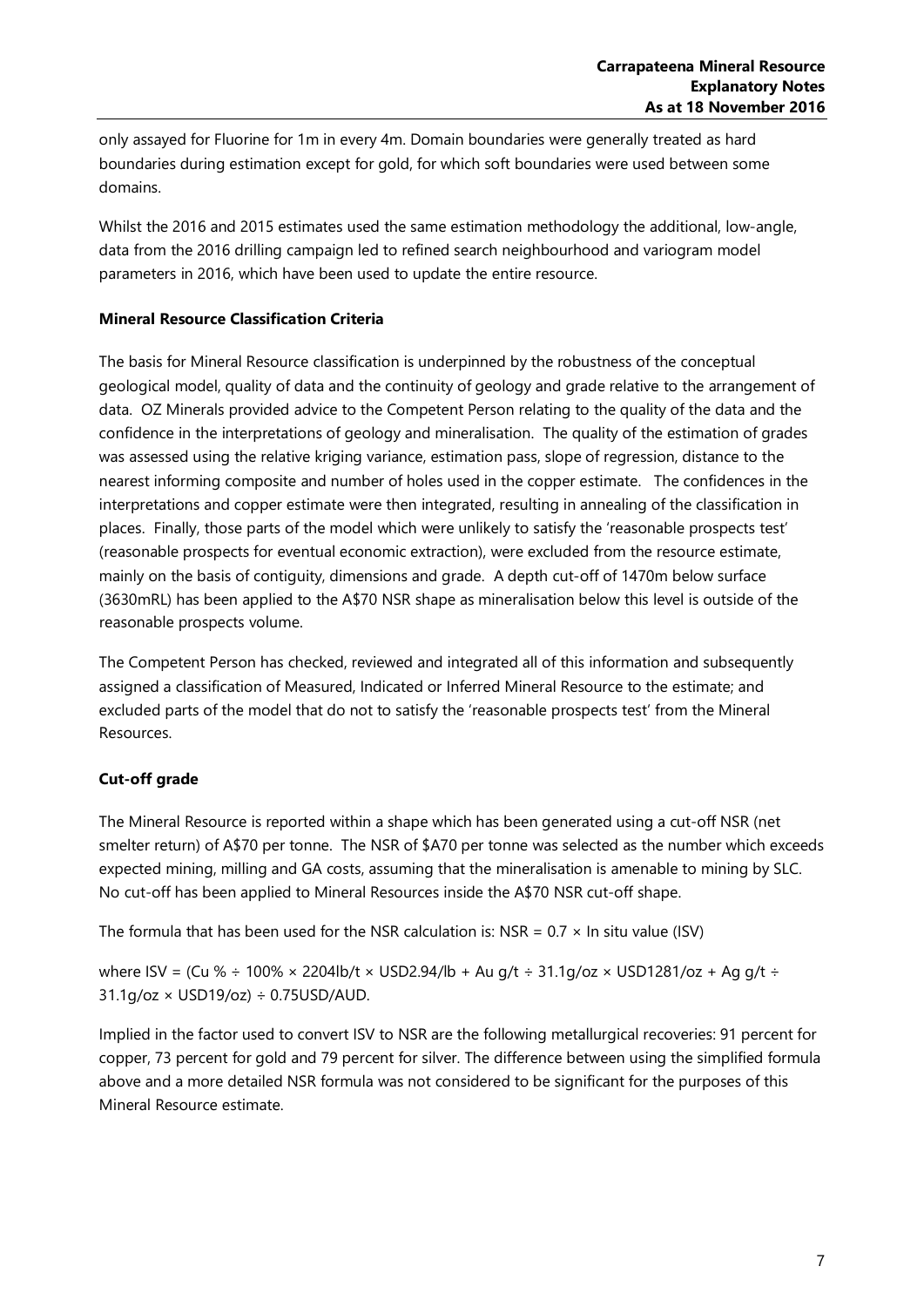

**Figure 2. Mineral Resource showing blocks within the nominal A\$70/t NSR cut-off shape and classification.**

\* Australian Height Datum = 5000mRL. The topographic surface above the Mineral Resource is approximately 5100mRL.

### **Mining and Geotechnical**

Carrapateena has a high grade core of bornite and chalcopyrite-rich mineralisation that is considered amenable to mining by SLC. For the purpose of this statement it is assumed that SLC will be a suitable method for extraction of the high grade mineralisation and this is supported by the 2016 Pre-Feasibility Study. The SLC mining parameters are based on 25 metre level spacing and 15 metre drill drive spacing.

This Mineral Resource does not account for mining recovery, however the nature of the 'reasonable prospects' shape, and the reporting of all material within it regardless of NSR, means that some dilution is already accounted for in the Resource estimate.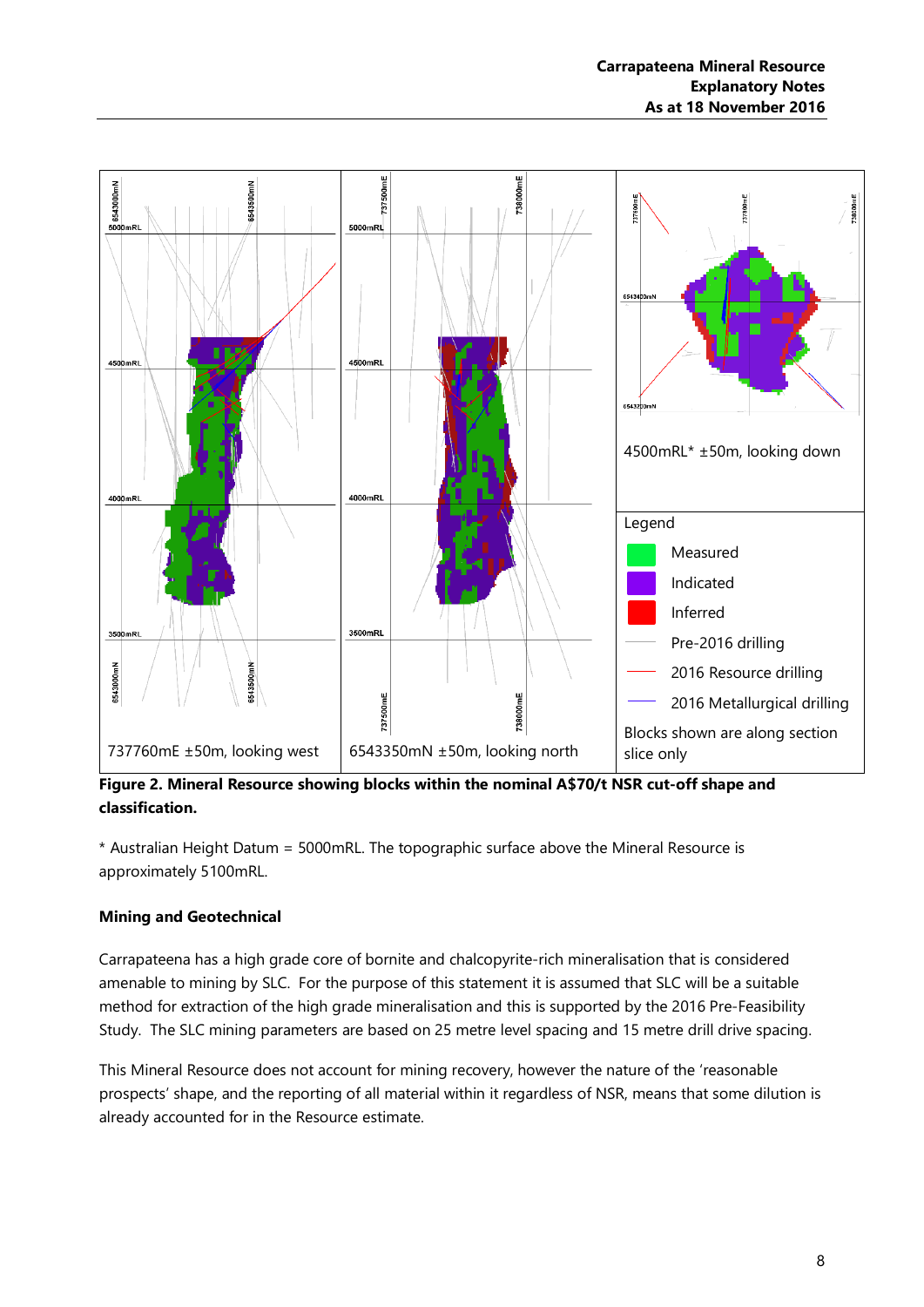### **Processing**

Metallurgical test work studies on representative samples selected via a geometallurgical study have shown that a conventional crushing, grinding and flotation circuit would produce acceptable concentrate grades and metal recoveries. Metal recoveries used in the 2016 Pre-Feasibility Study include 91 percent for copper, 73 percent for gold and 79 percent for silver.

### **Environment**

Environmental baseline studies at Carrapateena have been ongoing since OZ Minerals acquired the project in 2011. As a part of any approvals process environmental and social impact assessments including but not limited to studies covering groundwater, surface water, flora, fauna and air quality and impacts would need to be finalised and presented to the government as the first step towards gaining a Mining Lease. OZ Minerals has protocols to define and manage environmental and social risks.

### **Reasonable Prospects**

- The 2016 Pre-Feasibility Study supports an underground mining operation using SLC.
- The reasonable prospects shape was generated based on a cut-off NSR of A\$70 per tonne assuming mining by SLC.
- Given the likely mining method the classification also accounts for the expected contiguity of material above cut-off.
- Metallurgical test work indicates that a saleable concentrate can be produced.
- Reporting of the Resources has been limited to above 1470 metres below surface (3630mRL) as mineralisation below 3630mRL does not pass the current reasonable prospects test.

### **Dimensions**

The deposit geometry is generally pipe-like, with the lateral extent reducing with depth. Limits of the Mineral Resource are listed in Table 2.

|          | <b>Minimum</b> | <b>Maximum</b> | <b>Extent</b><br>(metres) |
|----------|----------------|----------------|---------------------------|
| Easting  | 737,665        | 737,965        | 300                       |
| Northing | 6,543,101      | 6,543,526      |                           |
| RL       | 3,630          | 4,600          |                           |

### **Table 2: Dimensions of the Mineral Resource**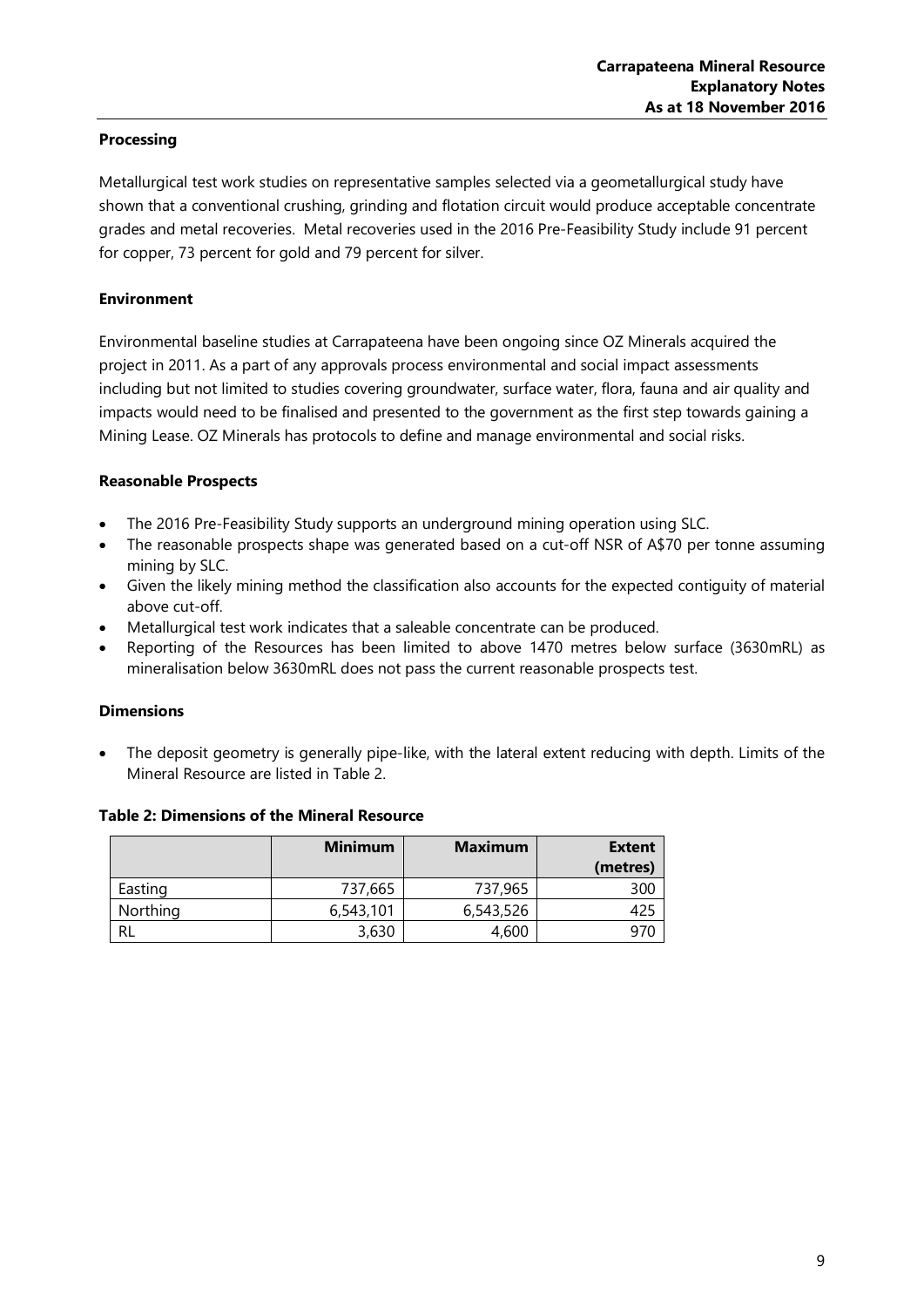# <span id="page-9-0"></span>**JORC Code, 2012 Edition – Table 1**

<span id="page-9-1"></span>

|  |  | <b>Section 1 Sampling Techniques and Data</b> |  |
|--|--|-----------------------------------------------|--|
|--|--|-----------------------------------------------|--|

| <b>Criteria</b>                 | <b>Comments</b>                                                                                                                                                                                                                                                                                                                                                                                      |
|---------------------------------|------------------------------------------------------------------------------------------------------------------------------------------------------------------------------------------------------------------------------------------------------------------------------------------------------------------------------------------------------------------------------------------------------|
| <b>Sampling</b><br>techniques   | All basement samples consist of diamond drill core (NQ, NQ2, HQ and PQ) cut with<br>a manual or automatic core saw. The drill core is sampled as half core, except for<br>PQ core, metallurgical holes and field duplicates, where quarter core was sampled.<br>The method of sampling is considered to be of an acceptable quality for the<br>estimation of Mineral Resources.                      |
|                                 | All available basement drill core prior to 2016 was sampled.                                                                                                                                                                                                                                                                                                                                         |
|                                 | Where 2016 resource drill holes intersected large intervals of basement granite distal<br>to the mineralisation zone, drill core was sampled at one metre intervals every second<br>metre. All other available basement drill core from 2016 resource drilling was<br>sampled.                                                                                                                       |
|                                 | Sampling interval is generally 1m but respects geological contacts in places.                                                                                                                                                                                                                                                                                                                        |
|                                 | Entire samples were crushed then pulverised to a nominal 90% passing 75 microns.<br>The resulting pulps were analysed using a variety of methods which included multi<br>acid digest with ICP-OES determination for copper and fire assay with AAS for gold<br>(40g or 20g charge). Sub-sampling, sample preparation, assay methods and assay<br>quality are discussed in other parts of this table. |
| <b>Drilling</b><br>techniques   | For Teck Cominco Australia Pty Ltd (Teck) drill holes, a combination of RC and mud-<br>rotary was used for pre-collars. HQ diamond drilling was used through to top of<br>basement and NQ through basement to EOH. For OZ Minerals drill holes, diamond<br>drilling was used from surface with a combination of PQ, HQ and NQ2 core sizes.                                                           |
|                                 | 70% of Teck drill holes were vertical to sub-vertical, 2 holes were angled (non-vertical)<br>from surface, and 13 holes were wedges off a sub-vertical parent hole. All OZ<br>Minerals drill holes were angled from surface. For angled and wedge holes, core was<br>orientated using an ACE, ACT or Coretell core orientation tool.                                                                 |
| <b>Drill sample</b><br>recovery | Length based core recovery is measured from reassembled core for every drill run.<br>The data were recorded in a SQL Server database via a GBIS front end. Average core<br>recovery was high with more than 99% recovered through the mineralised zone.                                                                                                                                              |
|                                 | The style of mineralisation and drilling methods employed lead to very high sample<br>recovery so no further effort was considered necessary to increase core recovery.                                                                                                                                                                                                                              |
|                                 | There is no significant relationship between sample recovery and grade. The very<br>high core recovery means that any effect of such losses would be negligible if such<br>a relationship even existed.                                                                                                                                                                                              |
| <b>Logging</b>                  | Core samples were geologically logged by geologists and geotechnically logged by<br>geologists (Teck drill holes) or geotechnical personnel (OZ Minerals drill holes).<br>Logging is considered to have appropriate detail to support Mineral Resource<br>estimation, mining studies and metallurgical studies.                                                                                      |
|                                 | Core logs were qualitative and quantitative in nature. Lithology and alteration were<br>logged qualitatively; mineralisation, structure and geotechnical data were logged                                                                                                                                                                                                                            |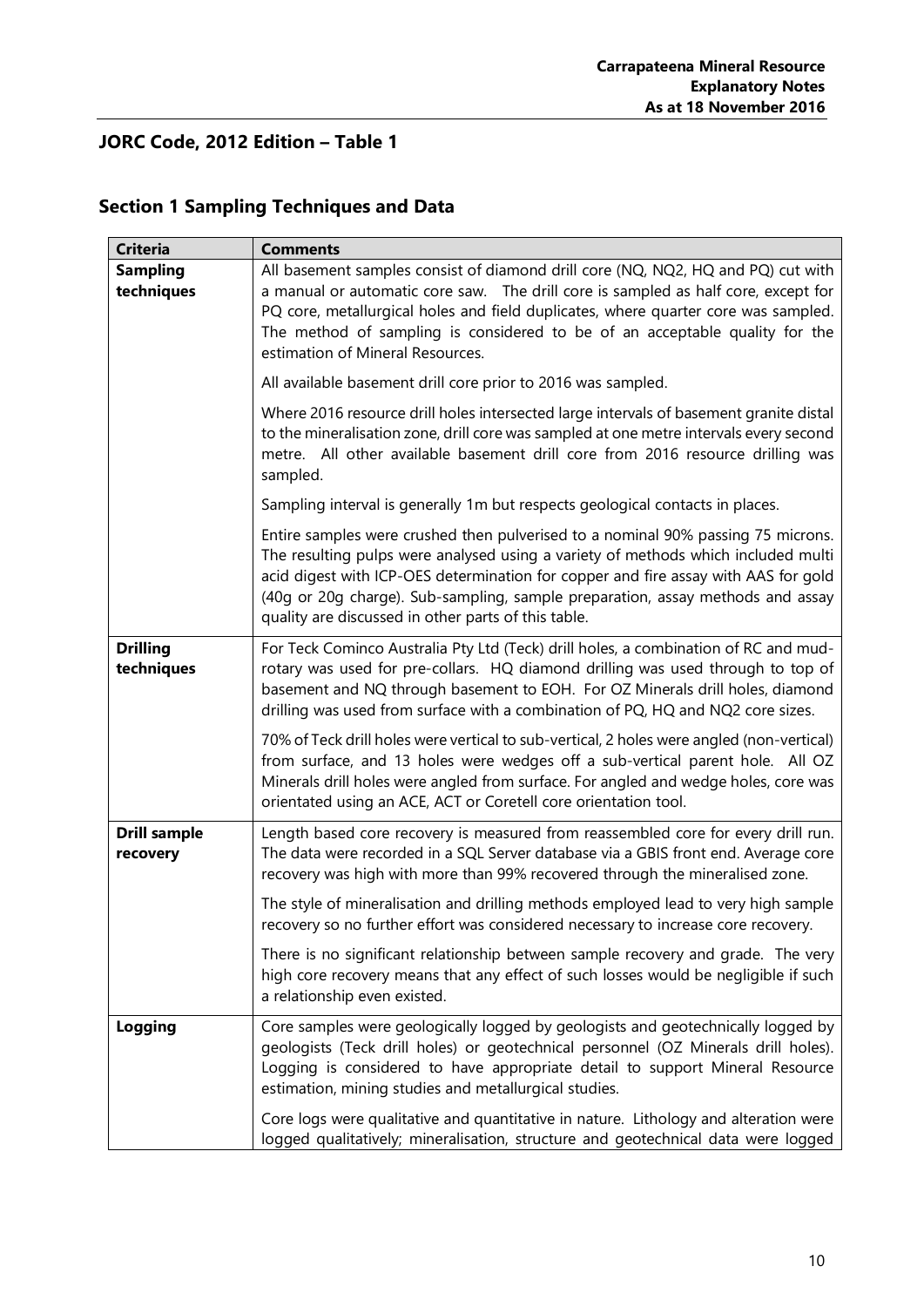| <b>Criteria</b>                                         | <b>Comments</b>                                                                                                                                                                                                                                                                                                                                                                                                                                                                                                                                                                                                                                                                                                                                                                                                                                                                                                                                                                                                                                                                                                                                                                                                   |
|---------------------------------------------------------|-------------------------------------------------------------------------------------------------------------------------------------------------------------------------------------------------------------------------------------------------------------------------------------------------------------------------------------------------------------------------------------------------------------------------------------------------------------------------------------------------------------------------------------------------------------------------------------------------------------------------------------------------------------------------------------------------------------------------------------------------------------------------------------------------------------------------------------------------------------------------------------------------------------------------------------------------------------------------------------------------------------------------------------------------------------------------------------------------------------------------------------------------------------------------------------------------------------------|
|                                                         | quantitatively. Core was photographed both dry and wet after metre marking and<br>orientation.                                                                                                                                                                                                                                                                                                                                                                                                                                                                                                                                                                                                                                                                                                                                                                                                                                                                                                                                                                                                                                                                                                                    |
|                                                         | All core in the mineralised zone (68,016m, 100 percent) was logged. This included<br>3,602m of core from metallurgical drill holes that was used to guide the geological<br>interpretation but not used in the grade estimation.                                                                                                                                                                                                                                                                                                                                                                                                                                                                                                                                                                                                                                                                                                                                                                                                                                                                                                                                                                                  |
| Sub-sampling<br>techniques and<br>sample<br>preparation | All sampled core was cut with an automatic or manual core saw in a consistent way<br>that preserved the bottom of hole reference line, where present. Half core was used<br>for normal samples, quarter core for field duplicates and for three metallurgical drill<br>holes. Samples were mostly 1m in length, but also ranged from 0.5m to 1.5m if<br>adjusted to geological or major alteration boundaries.                                                                                                                                                                                                                                                                                                                                                                                                                                                                                                                                                                                                                                                                                                                                                                                                    |
|                                                         | Only core samples were used in basement.                                                                                                                                                                                                                                                                                                                                                                                                                                                                                                                                                                                                                                                                                                                                                                                                                                                                                                                                                                                                                                                                                                                                                                          |
|                                                         | Sample preparation included drying, crushing, and pulverising in full to a nominal 90<br>percent (OZ) or 85 percent (Teck) passing 75 microns. This is considered industry<br>standard for this style of mineralisation.                                                                                                                                                                                                                                                                                                                                                                                                                                                                                                                                                                                                                                                                                                                                                                                                                                                                                                                                                                                          |
|                                                         | For OZ Minerals drill holes, controlled copies of SOPs (Standard Operating<br>Procedures) and sign-offs exist for all sampling steps, all staff were adequately<br>trained in these. Checks were made by geologists on sampling prior to loading data<br>into database.                                                                                                                                                                                                                                                                                                                                                                                                                                                                                                                                                                                                                                                                                                                                                                                                                                                                                                                                           |
|                                                         | Sample representivity was assured by taking field duplicates, lab coarse crush, and<br>pulp duplicates every 50 samples. Sizing data was collected for OZ Minerals holes for<br>one in every 40 pulverised samples by the laboratory analysing the samples. Analysis<br>of these results indicated that the sampling was representative.                                                                                                                                                                                                                                                                                                                                                                                                                                                                                                                                                                                                                                                                                                                                                                                                                                                                          |
|                                                         | Analysis of duplicate data at a variety of scales, from quarter core to crushed core to<br>pulp duplicates, indicated the sample sizes were appropriate to the grain size of the<br>material being sampled.                                                                                                                                                                                                                                                                                                                                                                                                                                                                                                                                                                                                                                                                                                                                                                                                                                                                                                                                                                                                       |
| <b>Quality of assay</b><br>data and<br>laboratory tests | OZ Minerals received data quality reports and data for Teck drill holes, including<br>Certified Standards, which indicated the raw data were suitable as a basis for Mineral<br>Resource estimation. Samples sent to Bureau Veritas' (Amdel) Adelaide Laboratory<br>by Teck had copper and silver grades determined by IC3E (ICP-OES), with 'high grade'<br>copper (>1%) undergoing reanalysis by MET1 (ICP-OES). Gold grades were<br>determined via FA2 (Fire Assay, 20g, AAS). Samples sent by Teck to Genalysis in Perth<br>had copper grades determined by four acid digest and ICP-OES, with 'high grade'<br>analysis (Cu >1%) determined by modified four acid digest and ICP-OES. Gold at<br>Genalysis was determined by Fire Assay finished by flame AAS. Uranium was analysed<br>using lithium metaborate fusion (Bureau Veritas, Adelaide) or sodium peroxide fusion<br>(Genalysis, Perth) followed by ICP-MS.<br>For OZ Minerals drill holes, copper grades were determined using a modified aqua<br>regia digest with ICP-OES determination at Bureau Veritas Adelaide Laboratory. Gold<br>grades were determined by 40g Fire Assay finished by AAS at Bureau Veritas Adelaide<br>Laboratory (Amdel). |
|                                                         | For both Teck and OZ Minerals assay results, the techniques are considered to be<br>total for all relevant elements with the exception of sulphur (Teck, ICP-OES) which is<br>near-total.                                                                                                                                                                                                                                                                                                                                                                                                                                                                                                                                                                                                                                                                                                                                                                                                                                                                                                                                                                                                                         |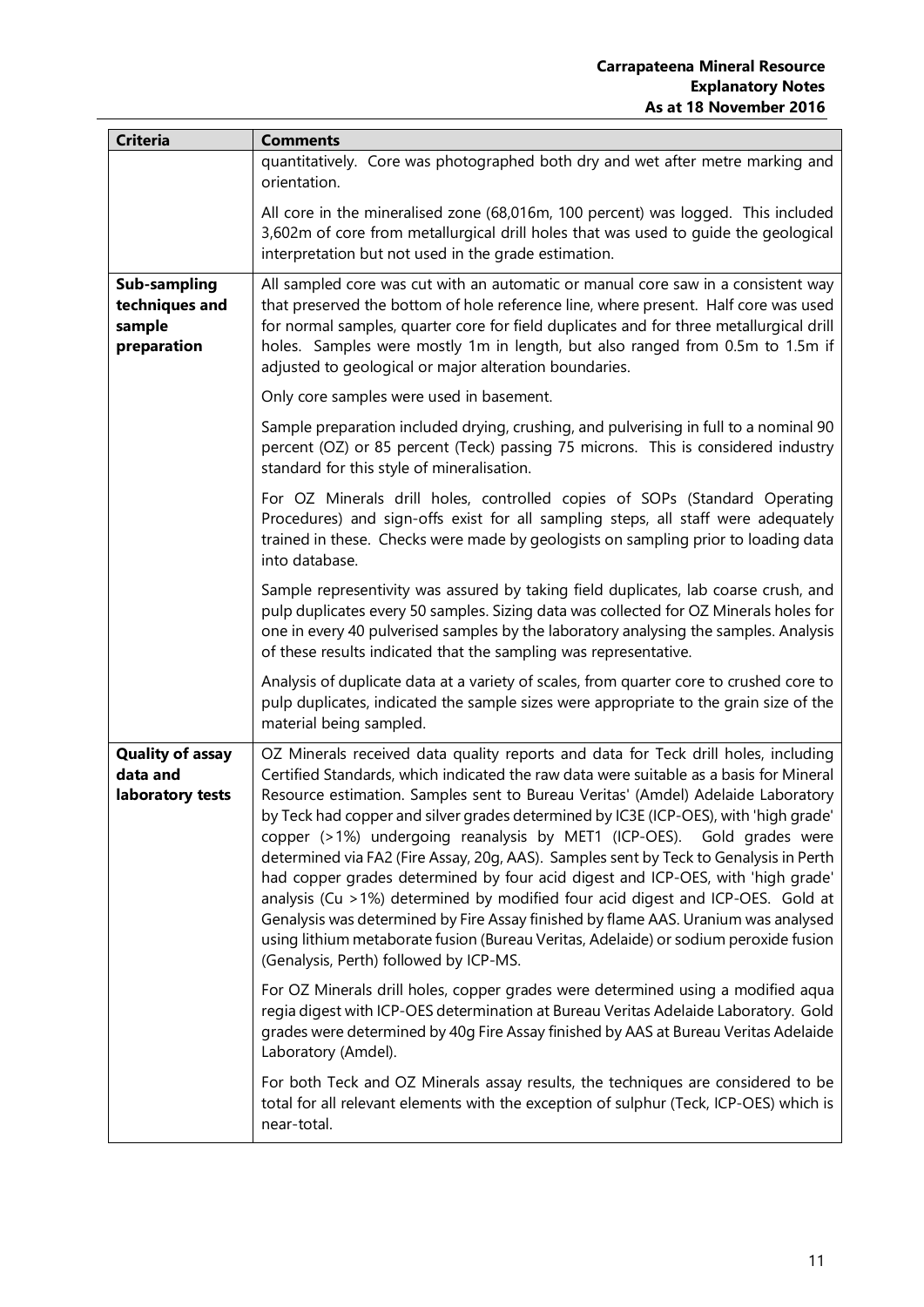| <b>Criteria</b>                                    | <b>Comments</b>                                                                                                                                                                                                                                                                                                                                                                                                                                                                                                   |
|----------------------------------------------------|-------------------------------------------------------------------------------------------------------------------------------------------------------------------------------------------------------------------------------------------------------------------------------------------------------------------------------------------------------------------------------------------------------------------------------------------------------------------------------------------------------------------|
|                                                    | For Teck drill holes, assay data quality was determined through submission of field<br>and laboratory standards, blanks and repeats which were inserted at a nominal rate<br>of 1 each per 20 drill samples.                                                                                                                                                                                                                                                                                                      |
|                                                    | For OZ Minerals drill holes, assay data quality was monitored through submission of<br>standards and blanks every 25 samples, quarter core field duplicates and lab coarse<br>crush and pulp duplicates every 50 samples. Analysis of results from these samples<br>showed that levels of bias, precision and contamination are within limits that are<br>considered acceptable.                                                                                                                                  |
|                                                    | Teck sent a selection of coarse rejects and pulps to an umpire laboratory for analysis.<br>Comparison of results between laboratories did not reveal any significant problems.<br>OZ Minerals submitted two batches of check assays each to two umpire laboratories.<br>Comparison of the results between laboratories did not reveal any significant<br>problems. Quarterly QAQC reports commenced from the June 2012 quarter.                                                                                   |
|                                                    | Minor differences exist in the accuracy and precision of data between drilling<br>campaigns (Teck using Amdel, Teck using Genalysis, OZ Minerals using Bureau<br>Veritas Amdel), but the differences are not considered to be significant, and the<br>results are considered to be acceptable.                                                                                                                                                                                                                    |
| <b>Verification of</b><br>sampling and<br>assaying | Documented verification of significant intervals by independent personnel has not<br>been done, however the mineralisation appears to be reasonably continuous and is<br>not dominated by any one significant intersection. Furthermore, the tenor of copper<br>is visually predictable. The assay data for all Teck drill holes were imported from<br>source lab text files into the OZ Minerals database by an external company (Expedio),<br>and the results were compared with the database supplied by Teck. |
|                                                    | Several drill holes were wedged providing close-spaced data from which short scale<br>variability was assessed. OZ Minerals drilled several holes around Teck drill hole<br>CAR050 to confirm grade and geological continuity. Two pairs of twin holes were<br>drilled through the Mineral Resource for metallurgical testing. A review of data from<br>these holes reveals very strong correlation of geology and grades.                                                                                        |
|                                                    | Primary data is stored both in its source electronic form, and, where applicable, on<br>paper. Assay data is retained in both the original certificate (.pdf) form, where<br>available, and the text files received from the laboratory. Data entry, validation and<br>storage are discussed in the section on database integrity below.                                                                                                                                                                          |
|                                                    | Where assay results are below detection limit, a value of half the detection limit has<br>been used. No other adjustments were made to assay data used in this estimate.                                                                                                                                                                                                                                                                                                                                          |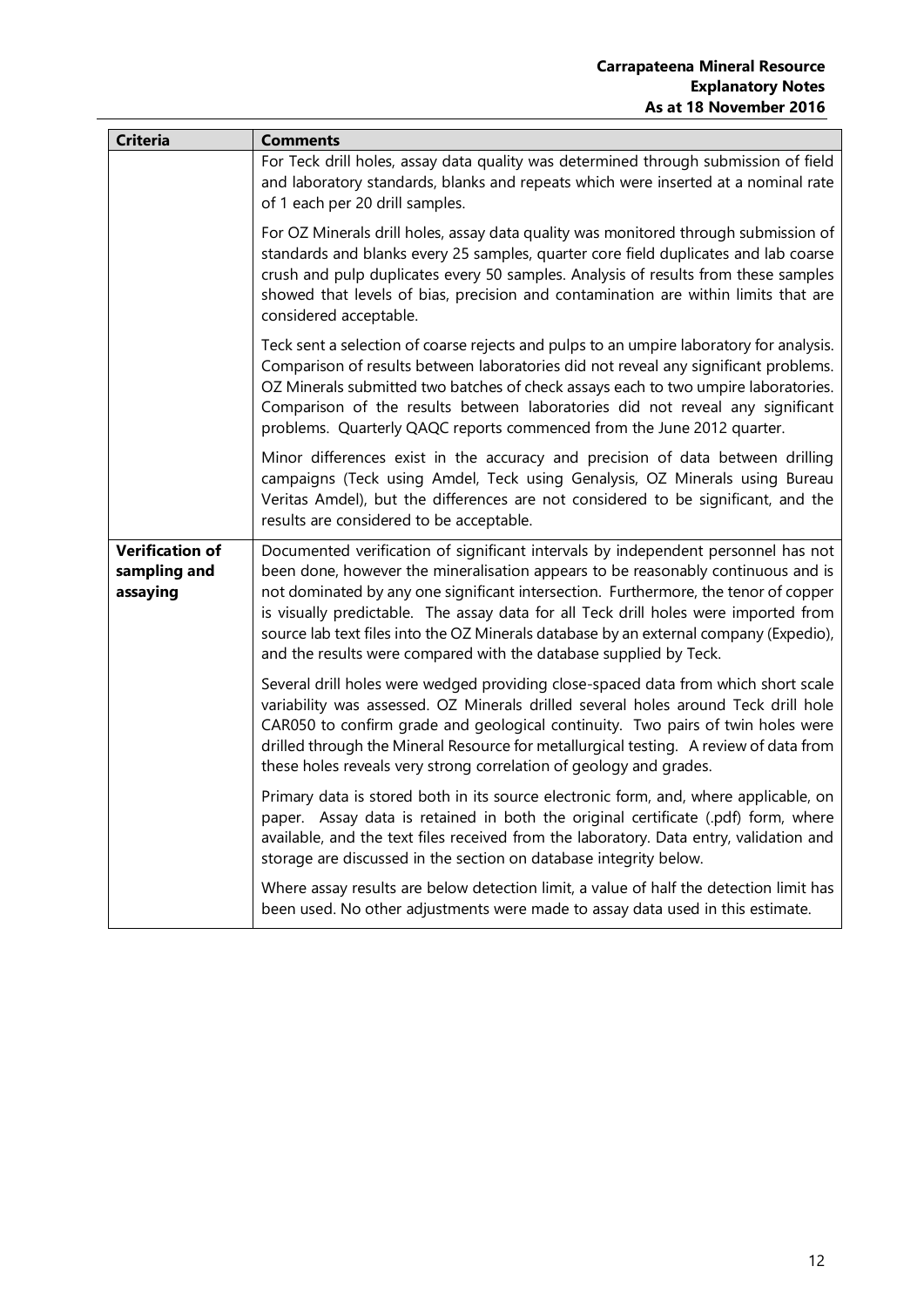| <b>Criteria</b>                                            | <b>Comments</b>                                                                                                                                                                                                                                                                                                                                                                                                                                                                                                                                                                                                                                                                                                                                                                                                                                                                         |
|------------------------------------------------------------|-----------------------------------------------------------------------------------------------------------------------------------------------------------------------------------------------------------------------------------------------------------------------------------------------------------------------------------------------------------------------------------------------------------------------------------------------------------------------------------------------------------------------------------------------------------------------------------------------------------------------------------------------------------------------------------------------------------------------------------------------------------------------------------------------------------------------------------------------------------------------------------------|
| <b>Location of data</b><br>points                          | All collar locations for drill holes prior to 2016 were determined by DGPS. All collar<br>locations for 2016 drill holes were determined by Garmin 62S Handheld GPS. The<br>locations have been cross checked using DGPS and are within an error of $\pm$ 9m.                                                                                                                                                                                                                                                                                                                                                                                                                                                                                                                                                                                                                           |
|                                                            | Teck drill holes had downhole surveys (about every 30m) by multiple methods<br>including Ranger Multi-Shot survey tool, Wellnav SRG (surface recording gyro) and<br>Eastman Camera surveys.                                                                                                                                                                                                                                                                                                                                                                                                                                                                                                                                                                                                                                                                                             |
|                                                            | For OZ Minerals drill holes, magnetic downhole surveys were taken at nominal 30m<br>intervals using digital Reflex EZ-Trac equipment.  Completed holes were gyro<br>surveyed using a conventional Reflex Gyro E537 tool. An APS GPS-based system was<br>used to determine the reference azimuth at the collar. Due to difficulties with<br>establishing the collar reference azimuth, some OZ Minerals holes use as a reference<br>azimuth a calculated "best-fit" with EZ-Trac (magnetic) surveys in non-magnetic<br>ground in the cover sequence. To minimise the effect of drift of azimuth<br>measurements with the conventional gyro, an average of multiple runs was normally<br>used, generally two runs up to June 2012, and four runs from that date onwards.<br>Some holes were surveyed by Surtron Pty Ltd and/or ABIM Solutions Pty Ltd using a<br>north-seeking gyroscope. |
|                                                            | The grid is MGA94 zone 53. Local elevations have been used, where 5000mRL is<br>equal to Australian Height Datum.                                                                                                                                                                                                                                                                                                                                                                                                                                                                                                                                                                                                                                                                                                                                                                       |
|                                                            | A DTM was flown for Teck in 2007, and over an expanded area for OZ Minerals in<br>April 2012. The 2012 DTM was consistent (±1.6m maximum) with the DGPS collar<br>pickups for drill holes affecting the Mineral Resource.                                                                                                                                                                                                                                                                                                                                                                                                                                                                                                                                                                                                                                                               |
| Data spacing and                                           | No Exploration Results are reported in this statement.                                                                                                                                                                                                                                                                                                                                                                                                                                                                                                                                                                                                                                                                                                                                                                                                                                  |
| distribution                                               | Drill testing the spatial extent of the prospect started with a 200 metre x 200 metre<br>grid sequence, with 100 metre x 100 metre infill drilling commencing in September<br>2006. Two infill holes with four additional wedges were drilled to 50 metre spacing<br>(north-south) in the bornite zone in the south west of the deposit. After late 2011,<br>OZ Minerals drilled non-vertical holes with the intention of better defining the limits<br>of the copper mineralised zones. The holes were drilled in a variety of directions and<br>so the spacing between holes was not uniform. The spacing is typically less than 50<br>metres in the upper part of the Measured and Indicated parts of the Mineral<br>Resource, becoming wider at depths below 3,800mRL and in the Inferred part of the<br>Mineral Resource.                                                          |
|                                                            | The data spacing and distribution is considered sufficient to establish geological and<br>grade continuity appropriate for the Mineral Resource estimation and classification.                                                                                                                                                                                                                                                                                                                                                                                                                                                                                                                                                                                                                                                                                                          |
|                                                            | Compositing of sample data to 4m lengths is discussed in Estimation and modelling<br>techniques, below. No physical compositing of samples has occurred.                                                                                                                                                                                                                                                                                                                                                                                                                                                                                                                                                                                                                                                                                                                                |
| <b>Orientation of</b><br>data in relation<br>to geological | The Hematite Breccia that hosts the mineralisation is generally massive (at the scale<br>of interest) with little internal structure. The deposit is interpreted as steep on the<br>south and west sides.                                                                                                                                                                                                                                                                                                                                                                                                                                                                                                                                                                                                                                                                               |
| structure                                                  | The edges of the main high-grade zone constituting the Measured and Indicated<br>parts of the Mineral Resource are now reasonably well defined in the upper part of<br>the deposit. The original Teck drilling was mostly vertical but OZ Minerals infill drilling<br>program consisted of deep angled holes to better define the boundaries of the<br>steeply plunging mineralisation. In 2016 the drilling was specifically designed to                                                                                                                                                                                                                                                                                                                                                                                                                                               |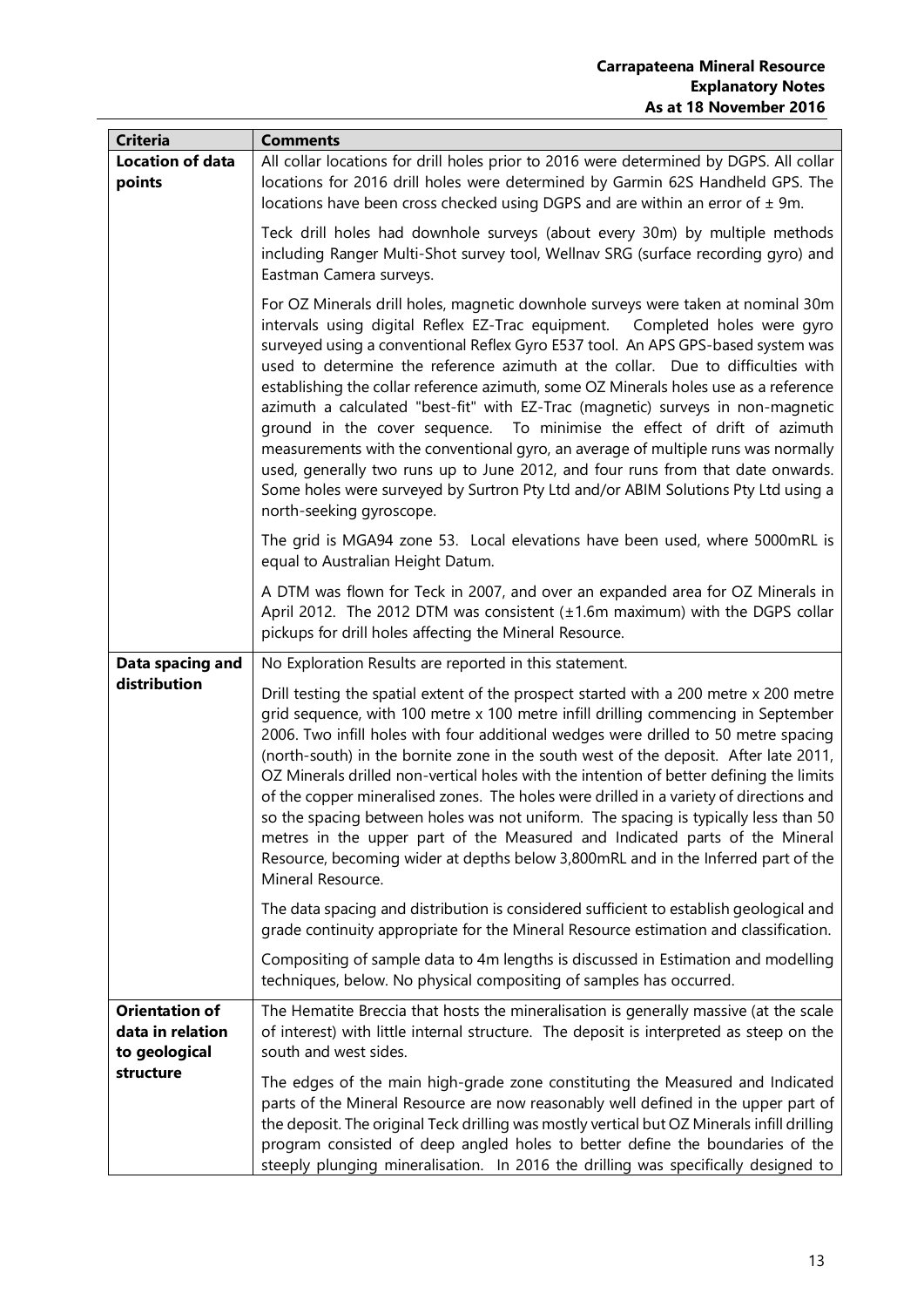| <b>Criteria</b>          | <b>Comments</b>                                                                                                                                                                                                                                                                                                                                                                                                                                                                                                                                                                                                                                                                                                 |
|--------------------------|-----------------------------------------------------------------------------------------------------------------------------------------------------------------------------------------------------------------------------------------------------------------------------------------------------------------------------------------------------------------------------------------------------------------------------------------------------------------------------------------------------------------------------------------------------------------------------------------------------------------------------------------------------------------------------------------------------------------|
|                          | intersect the mineralisation at shallow angles (between 25 and 55 degrees) as such<br>angles of intersection were lacking prior to 2016. Some of the Inferred part of the<br>Mineral Resource, particularly the upper part of the eastern mineralisation (mostly<br>east of 738,000mE, above 4,100mRL), still relies primarily on vertical drill holes at<br>100m x 100m horizontal spacing.                                                                                                                                                                                                                                                                                                                    |
|                          | Structures and mineralisation boundaries through the deposit mostly appear to be<br>sub-vertical. Angled drill holes have been used to intersect these boundaries. Within<br>the mineralised zone anisotropy of copper grade varies locally. A variety of drill hole<br>orientations have been used to minimise the possibility of bias being introduced by<br>drill hole orientation. The mineralisation occurs mostly as disseminated sulphides<br>and does not show a strong structural fabric at drill-core scale.                                                                                                                                                                                          |
|                          | Angled drilling by OZ Minerals has not highlighted any orientation-specific sampling<br>biases.                                                                                                                                                                                                                                                                                                                                                                                                                                                                                                                                                                                                                 |
| <b>Sample security</b>   | Samples were transported from site to the laboratories by road. For OZ Minerals drill<br>holes, despatches listing samples were sent electronically to the laboratory. Any<br>discrepancy between listed and received samples was communicated back to site<br>staff for resolution.                                                                                                                                                                                                                                                                                                                                                                                                                            |
| <b>Audits or reviews</b> | An internal audit of Teck's Carrapateena database was conducted in 2008. This study<br>identified a significant proportion (9%) of failed QAQC samples in the Teck database<br>at that time. During 2007 and 2008 a total of 9,007 samples, including QAQC<br>samples, coarse rejects and quarter core from an entire hole (CAR051W1) were sent<br>to an umpire laboratory (Genalysis, Perth) for reanalysis. Minor contamination issues<br>were concluded to have affected Amdel results but were not deemed to have a<br>significant impact on the data.                                                                                                                                                      |
|                          | An external audit of Bureau Veritas Amdel Adelaide was undertaken by ioGlobal in<br>October 2012. OZ Minerals geologists conducted three inspections of Bureau Veritas<br>Amdel Adelaide during the 2011-2013 drilling campaign. Minor issues were noted<br>on both the audit and inspections but were not considered to be material overall.                                                                                                                                                                                                                                                                                                                                                                   |
|                          | AMC Consultants Pty Ltd undertook a review of the data collection and sampling<br>procedures during an audit of the Mineral Resource estimate between 30 September<br>and 3 October 2013. AMC formed the view that the data collection procedures were<br>industry standard practice, with the exception of the monitoring of the quality control<br>samples, which did not appear to be being undertaken on a batch by batch and<br>continuous basis. OZ Minerals accepts AMC's view, but does not believe that this<br>issue has had a material effect on the quality of the data, as the systematic<br>monitoring of quality control samples occurred on a periodic basis prior to modelling<br>in any case. |
|                          | Data from the 2016 drilling campaign has not been subject to external audit or<br>review, but OZ has conducted internal checks, which have not revealed any material<br>issues.                                                                                                                                                                                                                                                                                                                                                                                                                                                                                                                                 |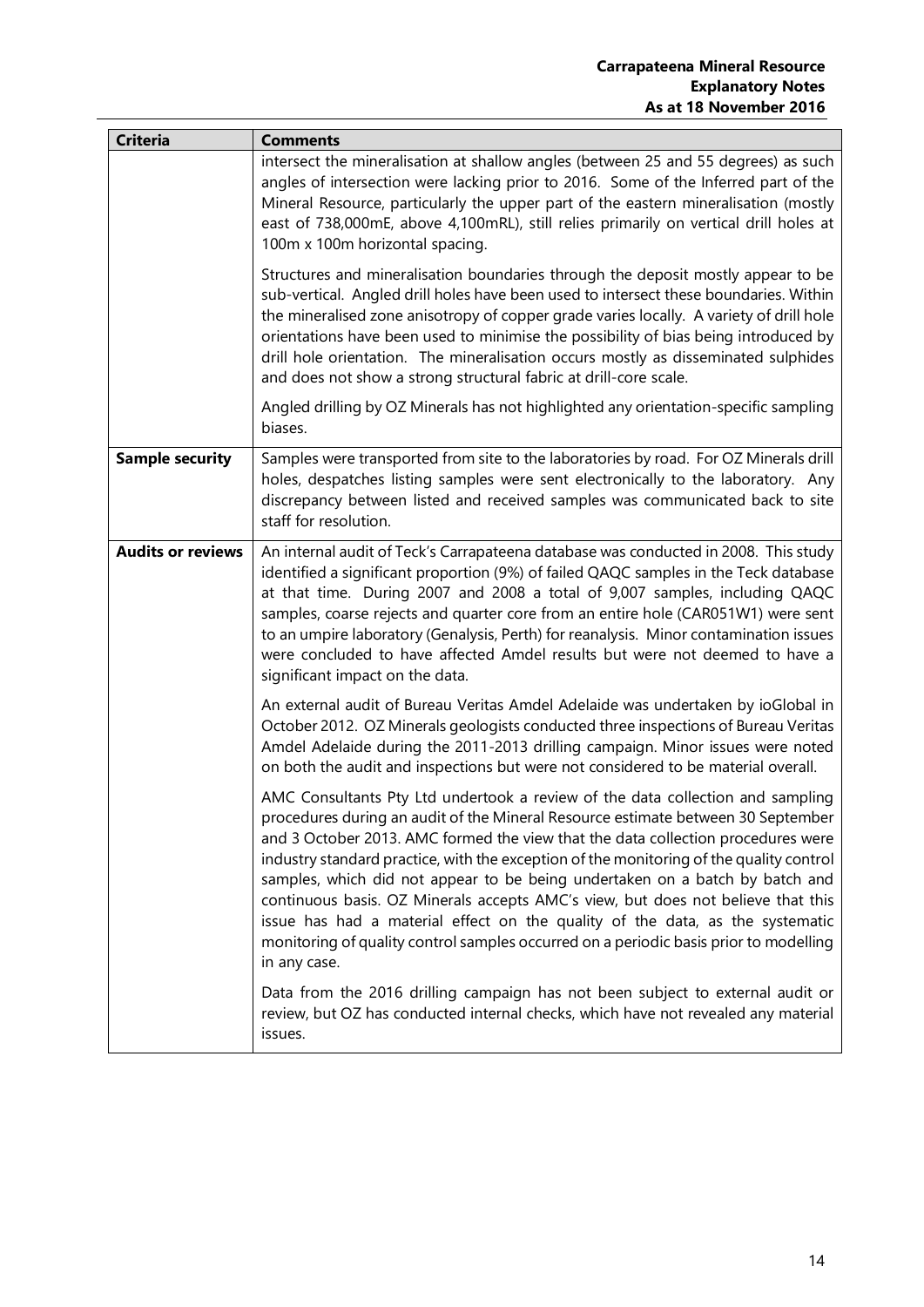# <span id="page-14-0"></span>**Section 2 Reporting of Exploration Results**

| <b>Criteria</b>                                                              | <b>Comments</b>                                                                                                                                                                                                                                                                                                                                                                                                                                               |
|------------------------------------------------------------------------------|---------------------------------------------------------------------------------------------------------------------------------------------------------------------------------------------------------------------------------------------------------------------------------------------------------------------------------------------------------------------------------------------------------------------------------------------------------------|
| <b>Mineral</b><br>tenement and<br>land tenure<br>status                      | The Carrapateena deposit is located in South Australia in Exploration Licence 4903<br>which is held by OZ Minerals Carrapateena Pty Ltd (34 percent) and OZM<br>Carrapateena Pty Ltd (66 percent), both wholly owned subsidiaries of OZ Minerals<br>Limited.                                                                                                                                                                                                  |
|                                                                              | The tenement is located on the traditional lands of the Kokatha people.                                                                                                                                                                                                                                                                                                                                                                                       |
|                                                                              | EL4903 is currently in good standing. No known impediments exist to obtaining a<br>licence to operate in the area.                                                                                                                                                                                                                                                                                                                                            |
| <b>Exploration done</b><br>by other parties                                  | The Carrapateena deposit was discovered in 2005 by RMG Services Pty Ltd. The<br>approximate lateral extent of the mineralised zone was defined by drilling carried<br>out during 2006-2008 by a joint venture between RMG Services Pty Ltd and Teck<br>Cominco Australia Pty Ltd. The project was acquired by OZ Minerals in 2011.                                                                                                                            |
| Geology                                                                      | The Carrapateena Breccia Complex is located within the Olympic copper gold (Cu-<br>Au) Province on the eastern edge of the Gawler Craton. It is hosted within<br>Donington Suite granite and is unconformably overlain by approximately 480m of<br>Neoproterozoic sediments. Mineralisation and alteration is in the form of that seen<br>at other large South Australian iron oxide copper gold (IOCG) deposits including<br>Prominent Hill and Olympic Dam. |
| <b>Drill hole</b><br><b>Information</b>                                      | No Exploration Results have been reported in this release, therefore there is no drill<br>hole information to report. This criterion is not relevant to this report on Mineral<br>Resources.                                                                                                                                                                                                                                                                  |
| Data aggregation<br>methods                                                  | No Exploration Results have been reported in this release, therefore there are no<br>drill hole intercepts to report. This criterion is not relevant to this report on Mineral<br>Resources.                                                                                                                                                                                                                                                                  |
| Relationship<br>between<br>mineralisation<br>widths and<br>intercept lengths | No Exploration Results have been reported in this release, therefore there are no<br>drill hole intercepts to report. This criterion is not relevant to this report on Mineral<br>Resources.                                                                                                                                                                                                                                                                  |
| <b>Diagrams</b>                                                              | No Exploration Results have been reported in this release, therefore no exploration<br>diagrams have been produced. This criterion is not relevant to this report on Mineral<br>Resources.                                                                                                                                                                                                                                                                    |
| <b>Balanced</b><br>reporting                                                 | No Exploration Results have been reported in this release. This criterion is not<br>relevant to this report on Mineral Resources.                                                                                                                                                                                                                                                                                                                             |
| <b>Other</b><br>substantive<br>exploration data                              | No Exploration Results have been reported in this release. This criterion is not<br>relevant to this report on Mineral Resources.                                                                                                                                                                                                                                                                                                                             |
| <b>Further work</b>                                                          | The company is currently undertaking a prefeasibility study (PFS) assuming a SLC<br>mining method. Further resource definition work will be planned based on the<br>outcomes of this study.                                                                                                                                                                                                                                                                   |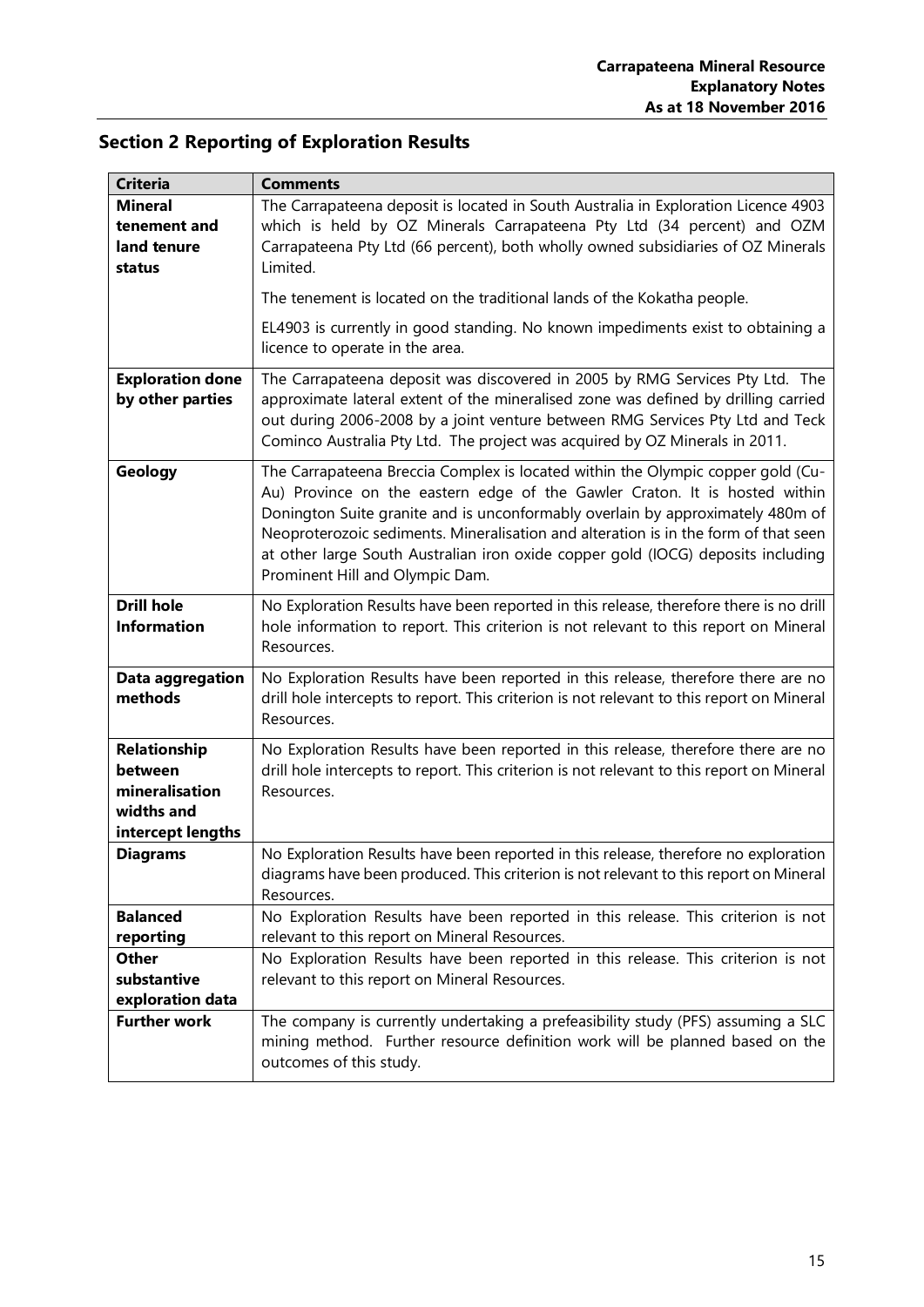# <span id="page-15-0"></span>**Section 3 Estimation and Reporting of Mineral Resources**

| <b>Database</b><br>integrity | Data is stored in a SQL Server database and is entered via a GBIS front end. Assay<br>data were loaded from text files supplied by the laboratory directly into the<br>database without manual transcription. Core logging for OZ Minerals holes was<br>directly into the database using Toughbooks. Weight measurements for density<br>were keyed into the database up to 16 March 2012, and then automated data<br>capture was used from that date onwards. Core length measurements for recovery<br>were made on paper prior to entry into the GBIS database. Whenever records are<br>added or modified, the database records the time, date and the identity of the user<br>entering or changing the data. Different user profiles and security settings exist to<br>minimise the possibility of inadvertent modification of data.<br>Lookup codes are used to ensure consistency of the way data are recorded and for<br>referential maintaining integrity of the database. Assay and density data were<br>reviewed visually for reasonableness and also through using statistical plots.<br>Outliers identified were investigated and corrected as required. The Teck historical<br>data loaded from source laboratory files was compared with the database handed<br>over by Teck.                                                                                                                                                                                                                                                                                                                                                                                                                                                                                                                                                                                                                                                                                                                                                                              |
|------------------------------|------------------------------------------------------------------------------------------------------------------------------------------------------------------------------------------------------------------------------------------------------------------------------------------------------------------------------------------------------------------------------------------------------------------------------------------------------------------------------------------------------------------------------------------------------------------------------------------------------------------------------------------------------------------------------------------------------------------------------------------------------------------------------------------------------------------------------------------------------------------------------------------------------------------------------------------------------------------------------------------------------------------------------------------------------------------------------------------------------------------------------------------------------------------------------------------------------------------------------------------------------------------------------------------------------------------------------------------------------------------------------------------------------------------------------------------------------------------------------------------------------------------------------------------------------------------------------------------------------------------------------------------------------------------------------------------------------------------------------------------------------------------------------------------------------------------------------------------------------------------------------------------------------------------------------------------------------------------------------------------------------------------------------------------------------------------------|
| <b>Site visits</b>           | The Competent Person has visited the Carrapateena site a total of ten times since<br>OZ Minerals acquired the Project. The Competent Person found the protocols and<br>practices relating to all stages of resource definition to be acceptable. The<br>Competent Person did not find any issues that would materially affect the Mineral<br>Resource estimate.                                                                                                                                                                                                                                                                                                                                                                                                                                                                                                                                                                                                                                                                                                                                                                                                                                                                                                                                                                                                                                                                                                                                                                                                                                                                                                                                                                                                                                                                                                                                                                                                                                                                                                        |
| Geological<br>interpretation | Confidence in the geological interpretation varies locally, and is dependent on the<br>spacing of drilling as well as the continuity of mineralisation, both of which vary<br>throughout the deposit. At deposit scale, the hematite breccia zone appears to be<br>quite continuous, but its limits at depth are not yet well-defined. A subset of the<br>hematite breccia zone contains significant copper mineralisation. Bornite-dominant<br>and chalcopyrite-dominant zones appear as distinct clusters on scatter plots of<br>copper and sulphur grades. The interpreted high copper grade domains were<br>constructed using a combination of copper grade, ratio of Cu:S (adjusted for the<br>assumed presence of sulphur in barite), and visual logs of lithology and<br>mineralisation. Delimiting grade criteria for the chalcopyrite-dominant zone were<br>typically copper exceeding 1.5% and Cu:S between 0.8 and 1.25. Bornite-dominant<br>mineralisation generally had Cu:S exceeding 1.25. Copper in the bornite-dominant<br>zone was usually more than 1.5% copper but locally some zones having lower<br>copper grades than this were included in this domain. Chalcopyrite-dominant<br>zones are often but not always adjacent to zones of bornite mineralisation.<br>Confidence in the boundaries and continuity of the bornite-dominant and<br>chalcopyrite-dominant high copper grade domains are commensurate with their<br>classification. The mostly low-grade mineralisation in the north, east, and at depth,<br>is less continuous and has consequently been classified mainly as Inferred.<br>Confidence decreases with depth as the distances between drill holes becomes<br>wider. Both the hematite breccia zone and the copper-mineralised zones are open<br>at depth.<br>The geological interpretation was based on drill core data, including geochemical<br>data, and core logs and photos. Core logs, photos and, where appropriate, assays<br>from metallurgical holes were also used to guide the interpretation. The geological |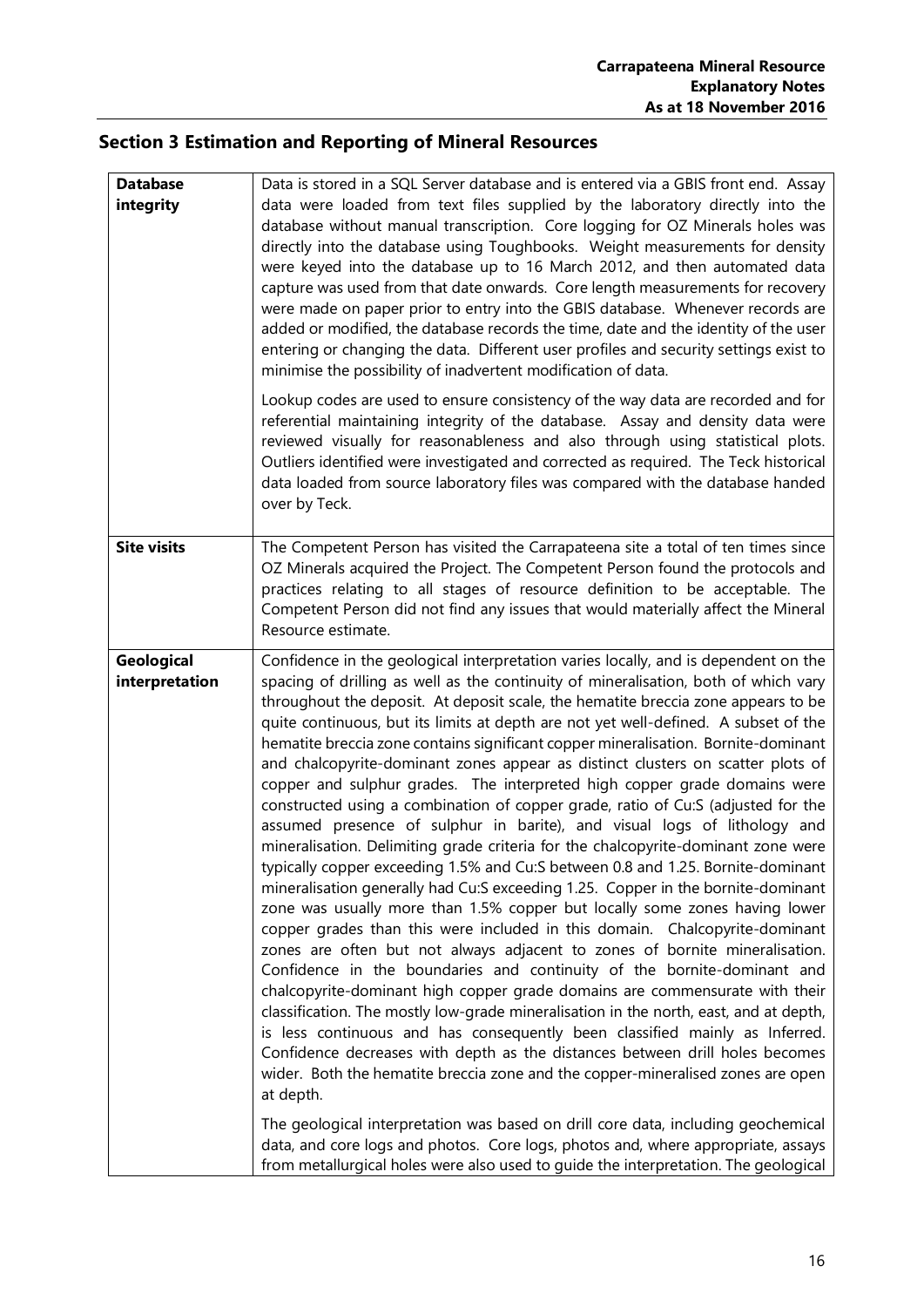| model is interpreted to be a near-vertical body of hematite dominated breccia<br>hosted within altered granite. Holes drilled by Teck up to 2008 were mostly sub-<br>vertical, and these have in some cases been assumed to be near-parallel to<br>geological and mineralisation boundaries. This interpretation has mostly been<br>confirmed by drilling by OZ Minerals Limited since 2011 using angled drill holes. It<br>has been assumed that near-vertical boundaries continue at depth where there is<br>limited data. Alternative, plausible interpretations in the upper part of the deposit<br>may have a moderate effect on estimated grades at a local scale.                                                                                                                                                                                                                             |
|------------------------------------------------------------------------------------------------------------------------------------------------------------------------------------------------------------------------------------------------------------------------------------------------------------------------------------------------------------------------------------------------------------------------------------------------------------------------------------------------------------------------------------------------------------------------------------------------------------------------------------------------------------------------------------------------------------------------------------------------------------------------------------------------------------------------------------------------------------------------------------------------------|
| Copper sulphide mineralisation is mostly hosted in a hematite breccia zone within<br>altered granite. The deposit is overlain by mostly unmineralised sediments. There<br>is evidence of a leached zone lacking copper mineralisation at the top of the<br>hematite breccia zone immediately below the unmineralised sediments. The<br>Mineral Resource is restricted to mineralisation hosted in the hematite breccia zone.                                                                                                                                                                                                                                                                                                                                                                                                                                                                         |
| Copper grades are generally highest where bornite is the dominant copper<br>sulphide, although there is also a high grade chalcopyrite dominant zone. Chlorite<br>alteration is present in some parts of the deposit. Where chlorite is abundant,<br>copper and gold grades are generally low. Continuity of zones of chlorite alteration<br>can be quite variable and zones with abundant chlorite have not been modelled<br>separately. Dykes are present within the hematite breccia zone and in the granite,<br>but they are not necessarily barren of copper and are not considered to have a<br>significant effect on the estimated Mineral Resource. Gold-only mineralisation is<br>present in some parts of the hematite zone where only trace concentrations of<br>copper are present. Copper mineralisation is generally accompanied by gold<br>mineralisation, although gold grades vary. |
| The maximum extents of the Mineral Resource inside the A\$70/t NSR cut-off shape<br>are 300 metres $(X)$ x 425 metres $(Y)$ x 970 metres $(Z)$ . The deposit geometry is<br>generally pipe-like with the lateral extent decreasing with depth. The topographic<br>surface over the mineralisation is at approximately 5100mRL. The depths from<br>surface to the upper and lower limits of the Mineral Resource are approximately<br>485m and 1,470m respectively.                                                                                                                                                                                                                                                                                                                                                                                                                                   |
| Domain definition used a combination of assay data and geology, taking into<br>consideration the characteristics of the breccia, the mineralogy of copper and iron,<br>and the copper and iron grades. There are distinct differences in copper grade<br>population statistics between lithological domains and changes in grade at<br>lithological domain boundaries. Mineralisation domains were derived primarily<br>from the lithological domains but modified for the presence of leached zones and<br>differences in copper sulphide mineralogy. Mineralisation domains were used for<br>the estimation of Cu, Ag, U, Co, S and Ba. Gold was estimated using the same                                                                                                                                                                                                                          |
|                                                                                                                                                                                                                                                                                                                                                                                                                                                                                                                                                                                                                                                                                                                                                                                                                                                                                                      |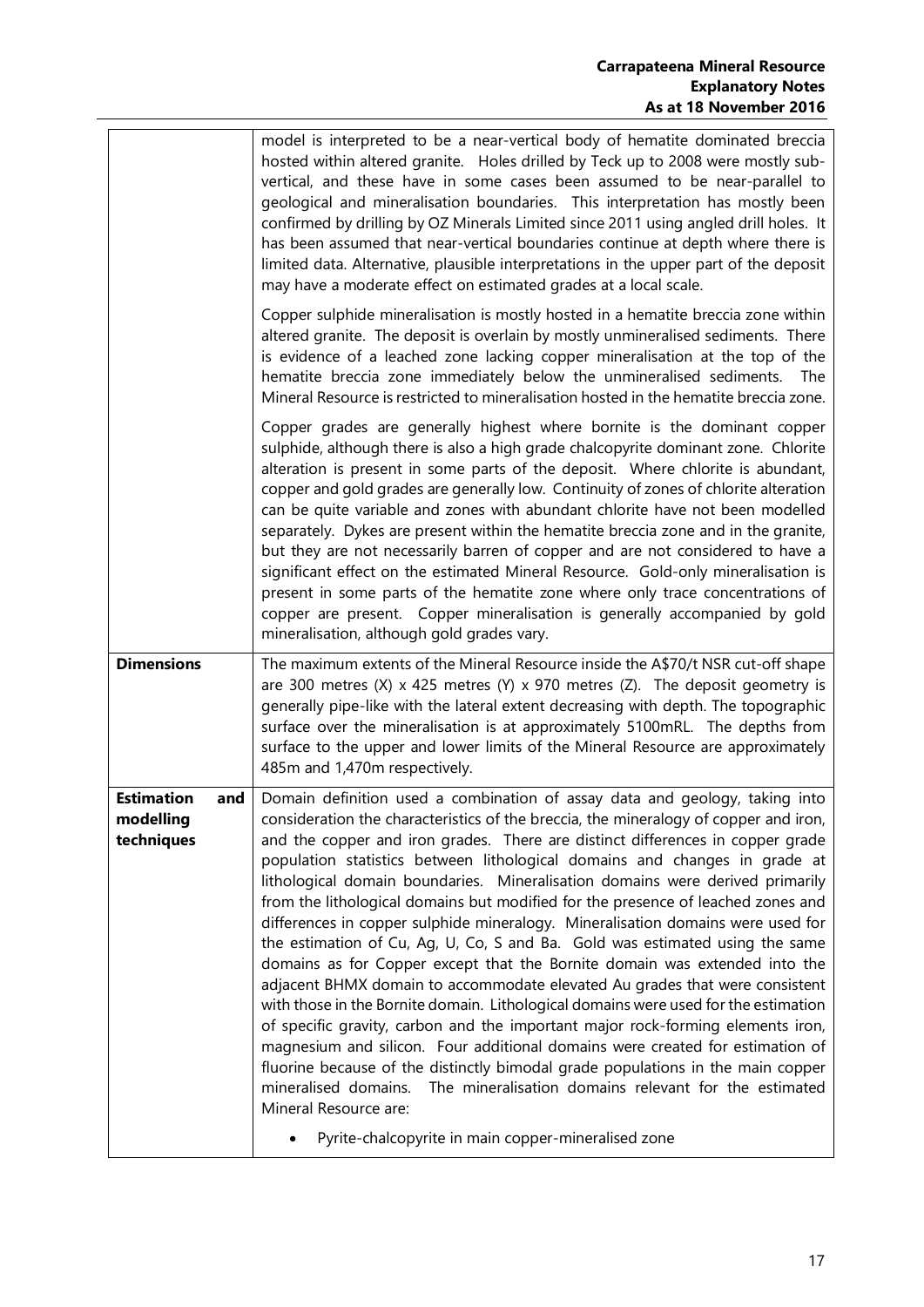| Chalcopyrite in main copper-mineralised zone<br>$\bullet$                                                                                                                                                                                                                                                                                                                                                                                                                                                                                                                                                                                                                                                                                                                                                                                                                                                                                                                                                                                                                                                                                                                                                                                                                                                                                                                                                                   |
|-----------------------------------------------------------------------------------------------------------------------------------------------------------------------------------------------------------------------------------------------------------------------------------------------------------------------------------------------------------------------------------------------------------------------------------------------------------------------------------------------------------------------------------------------------------------------------------------------------------------------------------------------------------------------------------------------------------------------------------------------------------------------------------------------------------------------------------------------------------------------------------------------------------------------------------------------------------------------------------------------------------------------------------------------------------------------------------------------------------------------------------------------------------------------------------------------------------------------------------------------------------------------------------------------------------------------------------------------------------------------------------------------------------------------------|
| Bornite in main copper-mineralised zone<br>٠                                                                                                                                                                                                                                                                                                                                                                                                                                                                                                                                                                                                                                                                                                                                                                                                                                                                                                                                                                                                                                                                                                                                                                                                                                                                                                                                                                                |
| Bornite in main gold-mineralised zone<br>٠                                                                                                                                                                                                                                                                                                                                                                                                                                                                                                                                                                                                                                                                                                                                                                                                                                                                                                                                                                                                                                                                                                                                                                                                                                                                                                                                                                                  |
| Eastern copper-mineralised zone                                                                                                                                                                                                                                                                                                                                                                                                                                                                                                                                                                                                                                                                                                                                                                                                                                                                                                                                                                                                                                                                                                                                                                                                                                                                                                                                                                                             |
| Deep high-grade copper zone (mixed bornite and chalcopyrite)                                                                                                                                                                                                                                                                                                                                                                                                                                                                                                                                                                                                                                                                                                                                                                                                                                                                                                                                                                                                                                                                                                                                                                                                                                                                                                                                                                |
| Barren hematite zone<br>$\bullet$                                                                                                                                                                                                                                                                                                                                                                                                                                                                                                                                                                                                                                                                                                                                                                                                                                                                                                                                                                                                                                                                                                                                                                                                                                                                                                                                                                                           |
| Thin gold enriched zones above the Pyrite, Chalcopyrite and Bornite zones                                                                                                                                                                                                                                                                                                                                                                                                                                                                                                                                                                                                                                                                                                                                                                                                                                                                                                                                                                                                                                                                                                                                                                                                                                                                                                                                                   |
| Thin Leached zones above the Pyrite, Chalcopyrite and Bornite zones                                                                                                                                                                                                                                                                                                                                                                                                                                                                                                                                                                                                                                                                                                                                                                                                                                                                                                                                                                                                                                                                                                                                                                                                                                                                                                                                                         |
| A larger, sub-vertical Leached zone in the upper northwest part of the<br>mineralisation                                                                                                                                                                                                                                                                                                                                                                                                                                                                                                                                                                                                                                                                                                                                                                                                                                                                                                                                                                                                                                                                                                                                                                                                                                                                                                                                    |
| Other domains exist including the surrounding granite, dykes and cover sequence,<br>but these do not contain significant copper mineralisation and have been excluded<br>from the estimated Mineral Resource. Domain boundaries were treated as hard<br>boundaries for the estimation of all variables except uranium, which was treated as<br>soft between the chalcopyrite and bornite domains. Similar to the restated 2015<br>estimate, chalcopyrite and pyrite-chalcopyrite mineralisation within the main<br>mineralised zone have been treated separately during estimation.<br>Domain<br>wireframes below 4,150m RL were retained from 2015 and were constructed with<br>Maptek Vulcan™ using a combination of implicit modelling and manually digitised<br>surfaces. The implicit modelling process used categorical values for modelled<br>domains based on drill hole data. Additional constraints were also applied, by using<br>horizontal lines to force the domain boundaries produced by the implicit modelling<br>to go through interpreted points. Cross-sectional interpretation was not the<br>primary method of wireframe construction due to a combination of the pipe-<br>shaped mineralisation, irregular drill pattern, and steep drill holes. Above 4,150m<br>RL, where 2016 drilling data informs the interpretation, domain wireframes were<br>updated manually using Micromine™.               |
| Estimation used Ordinary Kriging. Samples were composited to 4m for all variables<br>except for fluorine, which used 1m composites. Variographic analysis was done<br>using GeoAccess™ and Micromine™ but, given the small relative increase in data in<br>2016, previous variography was heavily relied upon. Domain construction used<br>Maptek Vulcan™ and Micromine™ and estimation was done using Micromine™. Up<br>to two search and estimation passes were used, with a third pass being used to<br>assign default values to the negligible amount of unestimated blocks remaining<br>after the second pass. The first pass used search radii equivalent to 100% of the<br>modelled variogram ranges. The second pass used 200% of the modelled<br>variogram range. For the two most important domains in the Mineral Resource, the<br>bornite-dominant and chalcopyrite-dominant zones, the first pass search radii were<br>160m x 96m x 64m and 120m x 78m x 48m respectively. The first pass used a<br>minimum of 20 composites from at least two drill holes and all four quadrants to<br>be populated with 5 composites. The second pass did not use sector constraints<br>but required a minimum and maximum number of 20 and 40 composites<br>respectively, and a maximum of 10 composites from any single hole, thereby<br>requiring data from at least two holes before writing an estimate. The third pass |
| assigned a grade near to the median composite grade for the relevant domain to                                                                                                                                                                                                                                                                                                                                                                                                                                                                                                                                                                                                                                                                                                                                                                                                                                                                                                                                                                                                                                                                                                                                                                                                                                                                                                                                              |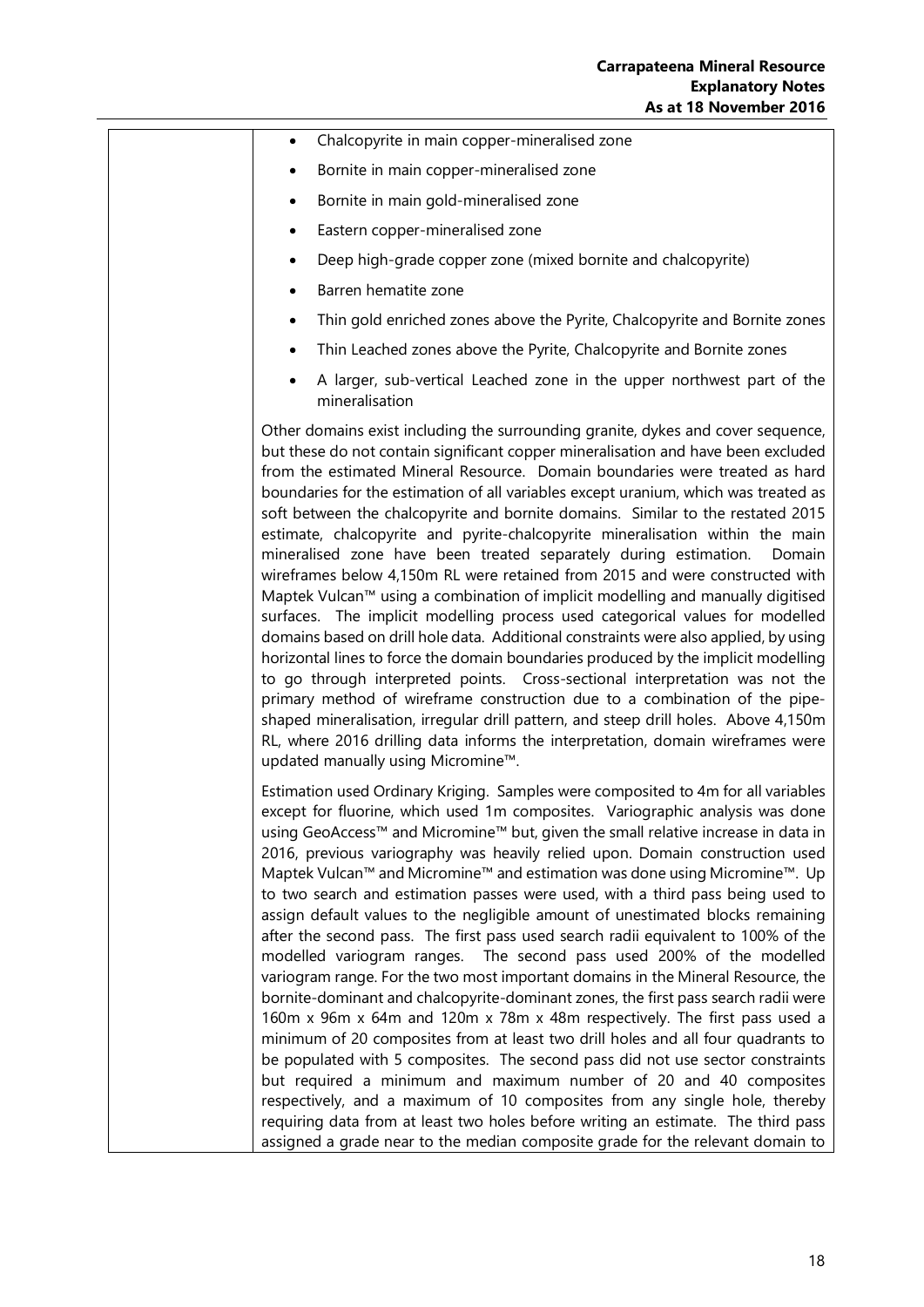unestimated blocks. Less than 0.2% of the blocks included in the Mineral Resource had a copper grade assigned during the third pass.

Around 95% of the Mineral Resource has an informing composite within the nominal drill hole spacing of 50m. For Measured, Indicated and Inferred resources these proportions are 99.7%, 95.5% and 49.6% respectively. The maximum distance from any block within the Mineral Resource to the closest composite used for the estimation of the copper grade of that block is 107m.

The block model used for the current estimate was compared with the 2015 estimate. The differences in tonnages and grades at a range of cut-off grades were in line with those expected as a consequence of the additional data and changes to domains and estimation parameters for the current Mineral Resource. In addition, several check estimates were run using different top-cuts and search neighbourhood parameters with results showing only minor differences to the base case. There has been no historical mine production from the Carrapateena deposit.

The current assumption is that revenue will only be obtained from copper, gold and silver.

Grades were estimated independently for Cu, Au, Ag, U, F, Fe, SG (as measured), and Weight Loss on Drying. Sulphur and barium were also estimated using the same parameters as copper to ensure that the same composites were used with the same Kriging weights as for copper, because the purpose of estimating these elements is to assist in distinguishing the sulphide/sulphate mineralogy. Cobalt was estimated using the same parameters as copper. Carbon, magnesium and silicon were estimated using the same parameters as iron.

A sub-blocked model was used, having a parent block size of 20×20×20 metres, with sub-blocks down to 5×5×5m to honour domain boundaries. Parent cell estimation was employed.

Sample spacing varies widely. In the vertical direction, composites are spaced at 4 metres downhole. In the horizontal plane, the spacing between holes is not uniform. In the higher grade core of the deposit, the spacing is less than around 30x30m locally, but generally targeted to  $50 \times 50$  metres, increasing to  $\sim 100 \times 100$ metres outwards from here. Since holes have been angled to obtain information on lateral controls, the horizontal spacing varies.

Blocks and sub-blocks in this estimate were made sufficiently small as to provide resolution of domain geometry in the block model. The block size chosen does not imply a selective mining unit size. Blocks having grades below cut-off surrounded by blocks having grades above cut-off do not constitute a significant proportion of the Mineral Resource.

Strong correlations exist between some variables. Variables have been estimated independently. Other than fluorine, carbon and weight loss on drying, all other variables estimated are fully assayed and estimated using similar domains, methods and parameters, meaning that the data assists to preserve any correlation between the variables at the block scale.

Geological interpretation guided the selection of domains, along with exploratory data analysis, particularly of copper and sulphur. The Carrapateena Breccia Complex was treated as a limit for the estimated Mineral Resource, although localised zones of copper mineralisation exist beyond this.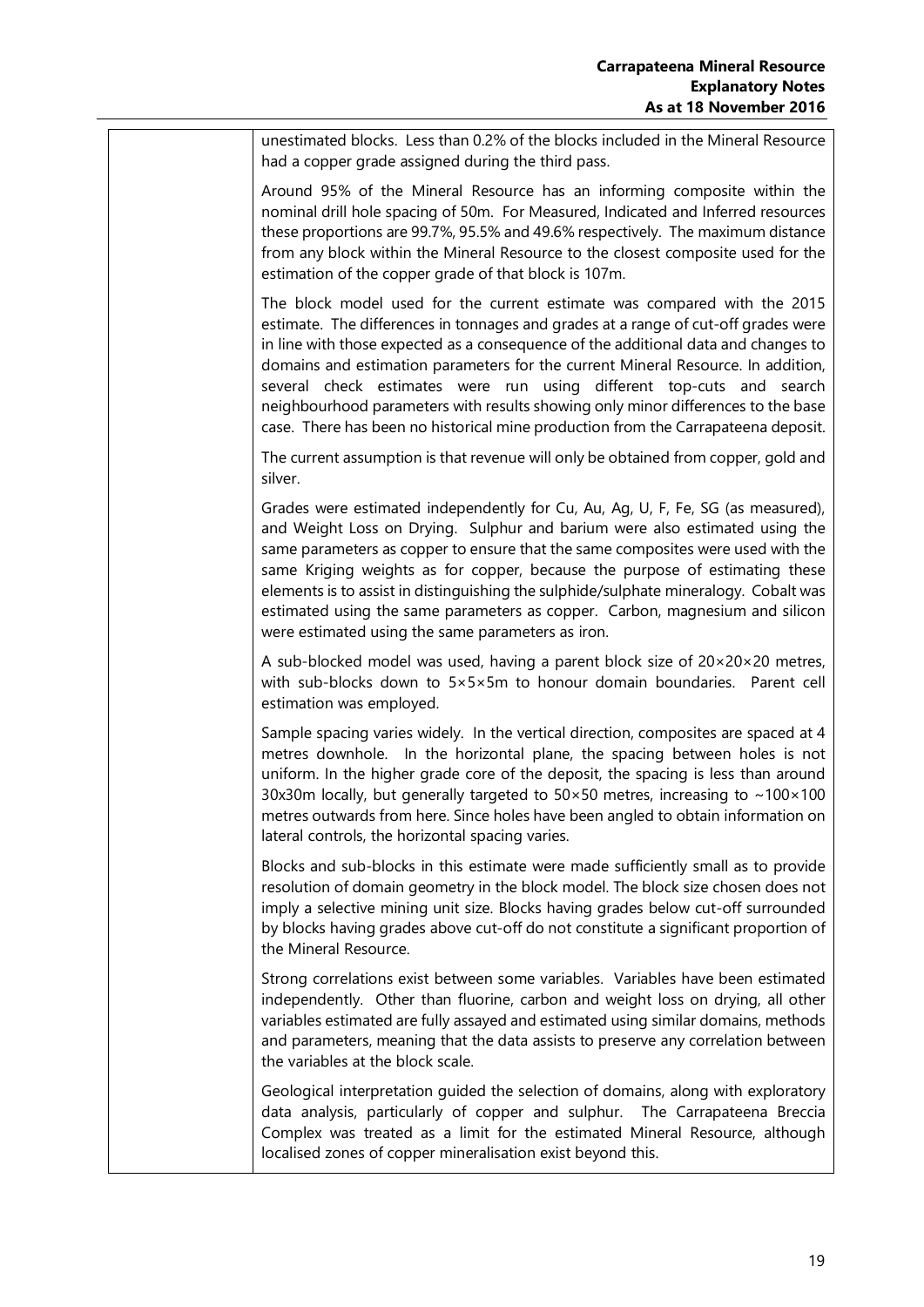|                       | The impact of very high-grade composites was restricted using top-cuts, which<br>generally were around the 99 <sup>th</sup> percentile of the distribution of grades of 4m<br>composites for most variables, and the 1m composites for fluorine. Check estimates<br>revealed that the choice of top-cuts did not have a material effect on the estimate.                                                                                                                                                                                                                                                                                                                        |         |            |  |  |  |
|-----------------------|---------------------------------------------------------------------------------------------------------------------------------------------------------------------------------------------------------------------------------------------------------------------------------------------------------------------------------------------------------------------------------------------------------------------------------------------------------------------------------------------------------------------------------------------------------------------------------------------------------------------------------------------------------------------------------|---------|------------|--|--|--|
|                       | Estimates were carefully validated by: visual validation in 3D; checks include that all<br>blocks are filled, that block grades match sample grades logically, that artefacts are<br>not excessive given the choice of search parameters, and visual assessment of<br>relative degree of smoothing.                                                                                                                                                                                                                                                                                                                                                                             |         |            |  |  |  |
|                       | Statistical validation included: comparison of input versus output grades globally;<br>semi-local checks using swath plots to check for reproduction of grade trends;<br>comparison of global grade tonnage curve of estimates against grade tonnage<br>curves derived from the previous estimate.                                                                                                                                                                                                                                                                                                                                                                              |         |            |  |  |  |
| <b>Moisture</b>       | Tonnages are estimated on a dry basis. Although core recovery is very high (>99%)<br>and core is competent and of very low porosity, a small moisture adjustment has<br>been made to measured SG when calculating dry density. Received and dried<br>sample weight measurements were taken at the Bureau Veritas (Amdel) Adelaide<br>laboratory for OZ Minerals drill holes. The percentage difference (weight loss on<br>drying) has been treated as a separate variable for estimation. The dry density from<br>which tonnages were estimated was calculated for each block after correcting for<br>the estimated weight loss on drying. Weight loss on drying averaged 0.3%. |         |            |  |  |  |
| Cut-off<br>parameters | A shape generated using a cut-off NSR (net smelter return) of A\$70/t has been used<br>for the reported Mineral Resource, assuming mining with SLC. The value of \$A70/t<br>was recommended by OZ Minerals' mining engineers as the value which covers<br>expected mining, processing and site G&A costs, while still maintaining acceptable<br>continuity of mineralisation above cut-off.<br>The formula that has been used for the NSR calculation is: NSR = $0.7 \times$ In situ value<br>(ISV)                                                                                                                                                                             |         |            |  |  |  |
|                       | where ISV = (Cu % $\div$ 100% × 2204lb/t × USD2.94/lb + Au g/t $\div$ 31.1g/oz ×<br>USD1281/oz + Ag g/t ÷ 31.1g/oz × USD19/oz) ÷ 0.75USD/AUD.                                                                                                                                                                                                                                                                                                                                                                                                                                                                                                                                   |         |            |  |  |  |
|                       | Economic assumptions used for the NSR formula are provided below. They are<br>drawn from OZ Minerals life-of-mine (LOM) Corporate Economic Assumptions<br>released in Quarter 3 2016 and are the consensus values of major brokers issued<br>in July 2016.                                                                                                                                                                                                                                                                                                                                                                                                                      |         |            |  |  |  |
|                       | <b>Assumptions</b>                                                                                                                                                                                                                                                                                                                                                                                                                                                                                                                                                                                                                                                              | Unit    | <b>LOM</b> |  |  |  |
|                       | Copper                                                                                                                                                                                                                                                                                                                                                                                                                                                                                                                                                                                                                                                                          | US\$/lb | 2.94       |  |  |  |
|                       | Gold                                                                                                                                                                                                                                                                                                                                                                                                                                                                                                                                                                                                                                                                            | US\$/oz | 1281       |  |  |  |
|                       | Silver                                                                                                                                                                                                                                                                                                                                                                                                                                                                                                                                                                                                                                                                          | US\$/oz | 19         |  |  |  |
|                       | <b>Exchange Rate</b>                                                                                                                                                                                                                                                                                                                                                                                                                                                                                                                                                                                                                                                            | AUD/USD | 0.75       |  |  |  |
|                       | Implied in the factor used to convert ISV to NSR are the following metallurgical<br>recoveries: 91 percent for copper, 73 percent for gold and 79 percent for silver. The<br>difference between using the simplified formula above and a more detailed NSR                                                                                                                                                                                                                                                                                                                                                                                                                      |         |            |  |  |  |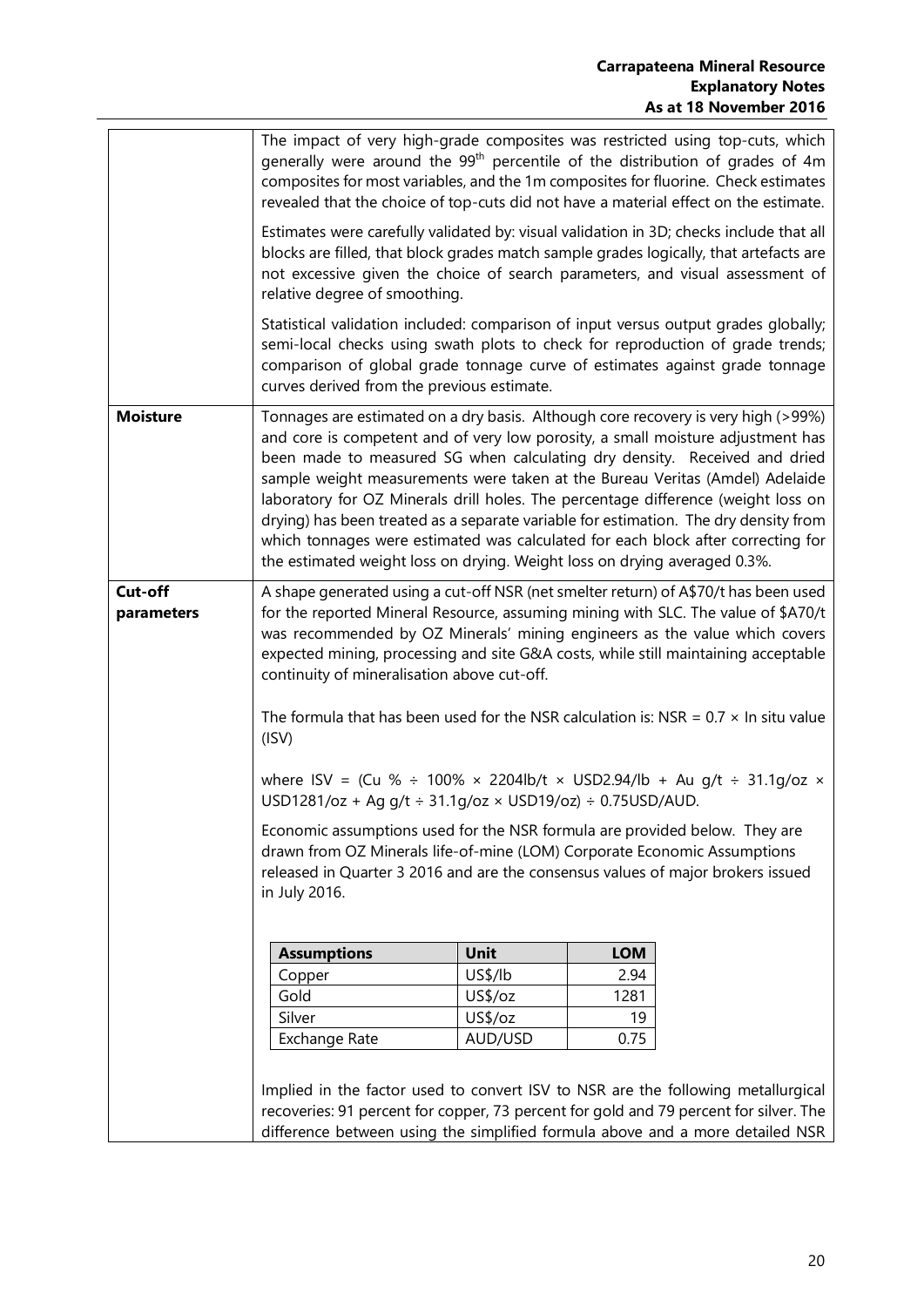|                                                   | formula was not considered to be significant for the purposes of this Mineral<br>Resource estimate.                                                                                                                                                                                                                                                                                                                                                                                                                 |
|---------------------------------------------------|---------------------------------------------------------------------------------------------------------------------------------------------------------------------------------------------------------------------------------------------------------------------------------------------------------------------------------------------------------------------------------------------------------------------------------------------------------------------------------------------------------------------|
| <b>Mining factors or</b><br>assumptions           | Carrapateena has a high grade core of bornite and chalcopyrite rich mineralisation<br>that is amenable to SLC. For the purpose of this statement it is assumed that SLC<br>will be a suitable method for extraction of the higher grade mineralisation and the<br>2016 Pre-Feasibility Study supports this. The higher grade SLC core is surrounded<br>by a contiguous zone of mineralisation that may in future support an expanded SLC<br>mining operation at a lower cut-off.                                    |
|                                                   | The SLC mining parameters are based on using 25m level spacing and 15m drill<br>drive spacing to yield a 4Mtpa production rate.                                                                                                                                                                                                                                                                                                                                                                                     |
|                                                   | Extraction of the Resources has only been contemplated to a depth of 1470m<br>metres as mineralisation below 3630mRL do not pass the current reasonable<br>prospects test.                                                                                                                                                                                                                                                                                                                                          |
|                                                   | This Mineral Resource does not account for mining recovery.                                                                                                                                                                                                                                                                                                                                                                                                                                                         |
| <b>Metallurgical</b><br>factors or<br>assumptions | Metallurgical test work on representative samples selected via a geometallurgical<br>study have shown that a conventional crushing, grinding and flotation circuit would<br>produce acceptable concentrate grades and metal recoveries. Metal recoveries<br>used in the 2016 Pre-Feasibility study include 91 percent for copper, 73 percent for<br>gold and 79 percent for silver.                                                                                                                                 |
| <b>Environmental</b><br>factors or<br>assumptions | In 2013 OZ Minerals was granted a Retention Lease to allow for further Advanced<br>Exploration Works associated with the Carrapateena deposit. Since granting of this<br>lease Environmental monitoring works have been ongoing as part of continued<br>compliance with lease conditions and the continued preparation for an application<br>for a Mining Lease. These include developing a further understanding of baseline<br>conditions for groundwater, surface water, flora, fauna, air quality and social.   |
|                                                   | Cultural clearance of a large project footprint was undertaken with the recognised<br>Traditional Owners during 2015 as a part of ensuring any cultural heritage<br>considerations are understood prior to final engineering.                                                                                                                                                                                                                                                                                       |
|                                                   | Environmental risk will be both defined and managed through the application of<br>appropriate engineering and design controls, monitoring and measurement,<br>modelling and infield inspections and maintenance regimes throughout the<br>prefeasibility and ongoing engineering stages. As a part of engineering studies<br>environmental risk and impact assessments have been and will continue to be<br>conducted.                                                                                              |
| <b>Bulk density</b>                               | The water immersion method was used for density determination. For Teck drill<br>holes, the density was determined from a sample from almost every second metre<br>of core in basement. For OZ Minerals drill holes in basement, the density was<br>determined for the entire length of every metre for NQ core, or a representative<br>sample from every metre of HQ or PQ core.<br>OZ Minerals routinely repeated measurements and also had 2 standards each<br>made of aluminium and titanium for QAQC purposes. |
|                                                   | The mineralised material is not significantly porous. Moisture has been estimated<br>as described in the Moisture criterion in this table.                                                                                                                                                                                                                                                                                                                                                                          |
|                                                   | The lithological domains were considered to be suitable for use as domains for<br>density estimation.                                                                                                                                                                                                                                                                                                                                                                                                               |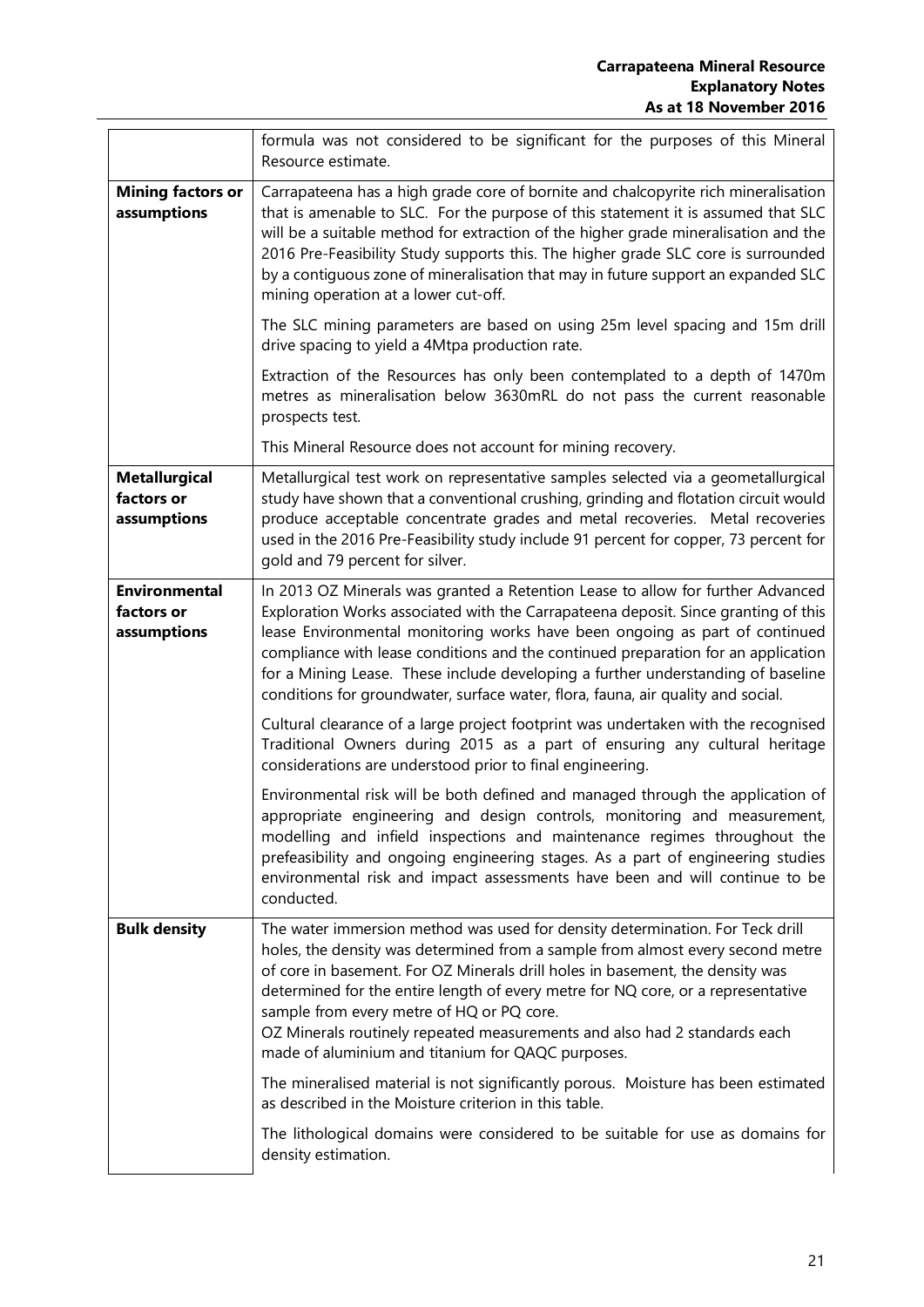### **Carrapateena Mineral Resource Explanatory Notes As at 18 November 2016**

| <b>Classification</b>              | The basis for Mineral Resource classification is underpinned by the robustness of                                                                                                                                                                                                                                                                                                                                                                                                                                                                                                                                                                                                                                                                                                                                                                                                                                                                                                                                                                     |
|------------------------------------|-------------------------------------------------------------------------------------------------------------------------------------------------------------------------------------------------------------------------------------------------------------------------------------------------------------------------------------------------------------------------------------------------------------------------------------------------------------------------------------------------------------------------------------------------------------------------------------------------------------------------------------------------------------------------------------------------------------------------------------------------------------------------------------------------------------------------------------------------------------------------------------------------------------------------------------------------------------------------------------------------------------------------------------------------------|
|                                    | the conceptual geological model, quality of data and the continuity of geology and<br>grade relative to the arrangement of data. OZ Minerals provided advice to the<br>Competent Person relating to the quality of the data and the confidence in the<br>interpretations of geology and mineralisation. The quality of the estimation of<br>grades and density was assessed using the relative kriging variance, pass in which<br>the estimate was made, slope of regression, distance to the nearest informing<br>composite and number of holes used in the copper estimate. The confidences in<br>the interpretations and copper estimate were then integrated, resulting in annealing<br>of the classification in places. Finally, those parts of the model which were unlikely<br>to satisfy the 'reasonable prospects test' (reasonable prospects for eventual<br>economic extraction), were excluded from the resources, mainly on the basis of<br>contiguity, dimensions and grade within the context of the proposed mining<br>method of SLC. |
|                                    | The Competent Person has checked, reviewed and integrated all of this information<br>and subsequently assigned a classification of Measured, Indicated or Inferred<br>Mineral Resource to the estimates; and excluded parts of the model that do not to<br>satisfy the 'reasonable prospects test' from the Mineral Resources.                                                                                                                                                                                                                                                                                                                                                                                                                                                                                                                                                                                                                                                                                                                        |
|                                    | Appropriate account has been taken of all relevant factors (ie relative confidence in<br>tonnage/grade estimations, reliability of input data, confidence in continuity of<br>geology and metal values, quality, quantity and distribution of the data).                                                                                                                                                                                                                                                                                                                                                                                                                                                                                                                                                                                                                                                                                                                                                                                              |
|                                    | The result appropriately reflects the Competent Person's view of the deposit.                                                                                                                                                                                                                                                                                                                                                                                                                                                                                                                                                                                                                                                                                                                                                                                                                                                                                                                                                                         |
| <b>Audits or</b><br>reviews.       | This Mineral Resource estimate as at 18 November 2016 has not been audited. A<br>previous Carrapateena Mineral Resource estimate (as at 31 October 2012) was<br>audited by AMC Consultants Pty Ltd during 2013 to assess whether it was suitable<br>for use in a pre-feasibility study (PFS). The audit found that there were no<br>fundamental flaws in the Mineral Resource estimate and, with minor caveats<br>regarding local grade estimation which may be relevant for the evaluation of<br>selective mining options, it was fit for purpose. The conclusions of the 2013 AMC<br>audit were considered, and where appropriate, modifications to the estimation<br>processes were incorporated into subsequent models, including the model on<br>which the current Mineral Resource is based.                                                                                                                                                                                                                                                    |
| <b>Discussion of</b>               | Factors affecting global accuracy and confidence of the estimated Mineral Resource                                                                                                                                                                                                                                                                                                                                                                                                                                                                                                                                                                                                                                                                                                                                                                                                                                                                                                                                                                    |
| relative accuracy<br>/ confidence. | at the selected cut-off include:<br>Conditional biases of estimated grades caused by the use of Ordinary<br>Kriging. This has been mitigated by the introduction of a chalcopyrite-<br>dominant domain, for which copper grades typically exceed 1.5%. This<br>roughly coincides with the selected cut-off grade, so in general the<br>boundaries of the chalcopyrite and bornite domains with lower-grade<br>domains tend to coincide with the limits of the reported Mineral Resource.<br>Within the bornite-dominant domain, there are some small zones having<br>grades below cut-off that were not treated as a separate domain for copper<br>estimation, and so smoothing of estimated grades in this domain will<br>introduce local conditional biases of estimated copper grades. However,<br>below-cut-off material makes up a relatively small proportion of the bornite<br>domain so the effect of this on the accuracy of the estimated Mineral<br>Resource is not expected to be large.                                                  |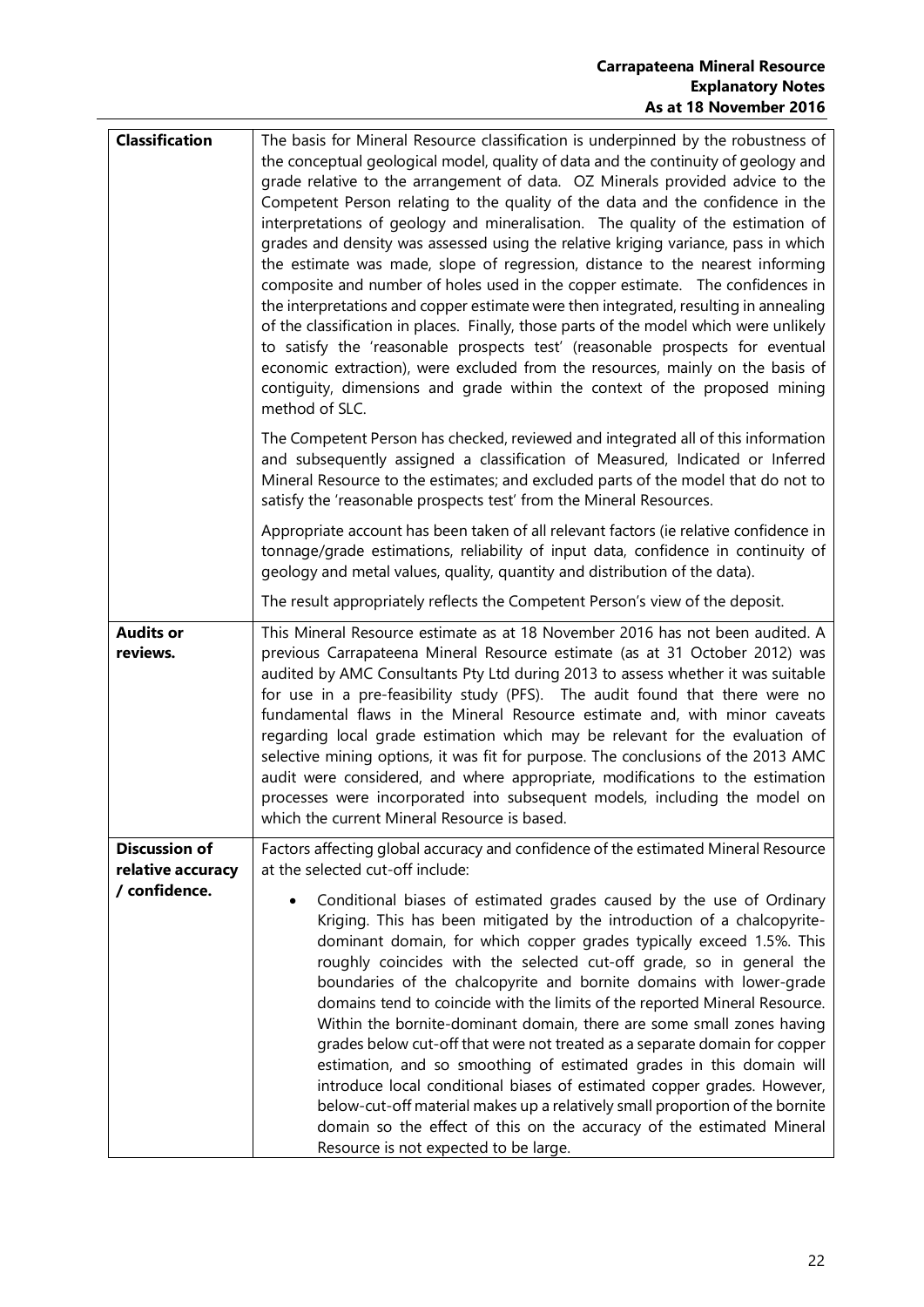<span id="page-22-0"></span>

| Uncertainty of the position of domain boundaries, which is largely due to<br>$\bullet$<br>the arrangement of drill hole intersections. The size of the mineralised<br>domain wireframes has a direct effect on the estimated tonnage of the<br>Mineral Resource, with the 2016 estimate demonstrating the impact of the<br>interpreted volume of the Bornite domain on mean grade. The classification<br>of the Mineral Resource has taken into consideration to the confidence in<br>the position of domain boundaries given the distribution of drill hole data.<br>• The Mineral Resource estimate reported assumes sufficient local-scale<br>detail to be useful for the preliminary technical and economic evaluation of |                      |
|-------------------------------------------------------------------------------------------------------------------------------------------------------------------------------------------------------------------------------------------------------------------------------------------------------------------------------------------------------------------------------------------------------------------------------------------------------------------------------------------------------------------------------------------------------------------------------------------------------------------------------------------------------------------------------------------------------------------------------|----------------------|
| There has been no production from the Carrapateena deposit for comparison with                                                                                                                                                                                                                                                                                                                                                                                                                                                                                                                                                                                                                                                | a SLC mining method. |
|                                                                                                                                                                                                                                                                                                                                                                                                                                                                                                                                                                                                                                                                                                                               |                      |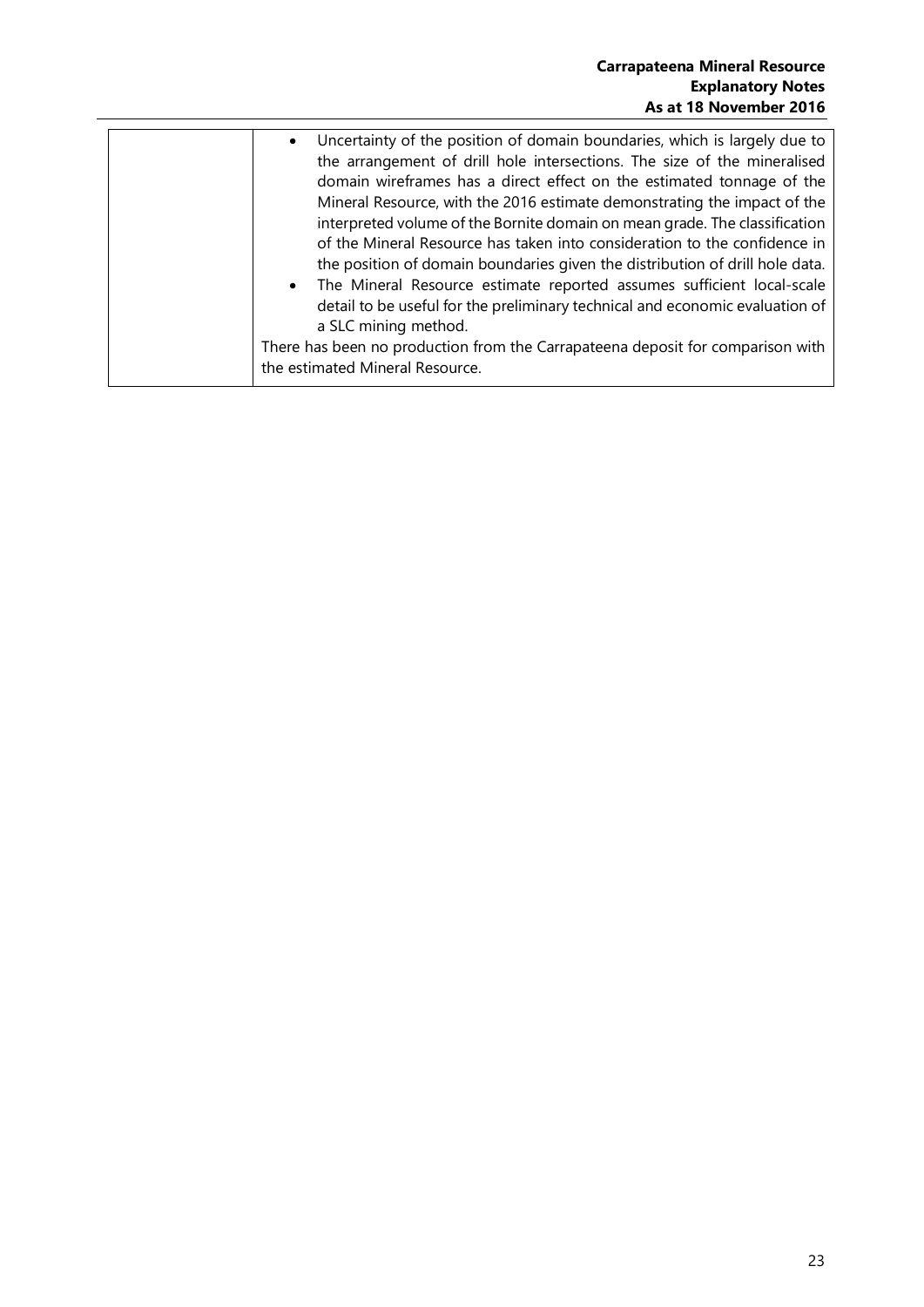## **Competent Person Statement**

The information in this report that relates to Mineral Resources is based on information compiled by Stuart Masters, a Competent Person who is a Member of The Australasian Institute of Mining and Metallurgy (108430) and a Member of the Australian Institute of Geoscientists (5683). Stuart Masters is a full time employee of CS-2 Pty Ltd and has no interest in, and is entirely independent of, OZ Minerals. Stuart Masters has sufficient experience that is relevant to the style of mineralisation and type of deposit under consideration and to the activity being undertaken to qualify as a Competent Person as defined in the 2012 Edition of the 'Australasian Code for Reporting of Exploration Results, Mineral Resources and Ore Reserves' (JORC 2012). Stuart Masters consents to the inclusion in the report of the matters based on his information in the form and context in which it appears.

Stuart Masters BSc (Geology), CFSG, has over 30 years of relevant and continuous experience as a geologist including 12 years in Iron-Oxide-Copper-Gold style deposits. Stuart Masters has visited site on ten occasions since OZ Minerals acquired the project including once since the Mineral Resource was reported in September 2015.

### **Stuart Masters CS-2 Pty Ltd**

### **Contributors**

- Overall
	- − Stuart Masters, CS-2 Pty Ltd
- Data Quality
	- − John de Little, OZ Minerals
- Geological Interpretation
	- − John de Little, Bruce Whittaker OZ Minerals
- **Estimation** 
	- − Stuart Masters, CS-2 Pty Ltd,

Stuart Masters is solely responsible for Mineral Resource classification but has relied on, and checked and reviewed, data and advice from OZ Minerals' geologists regarding data quality and interpretation.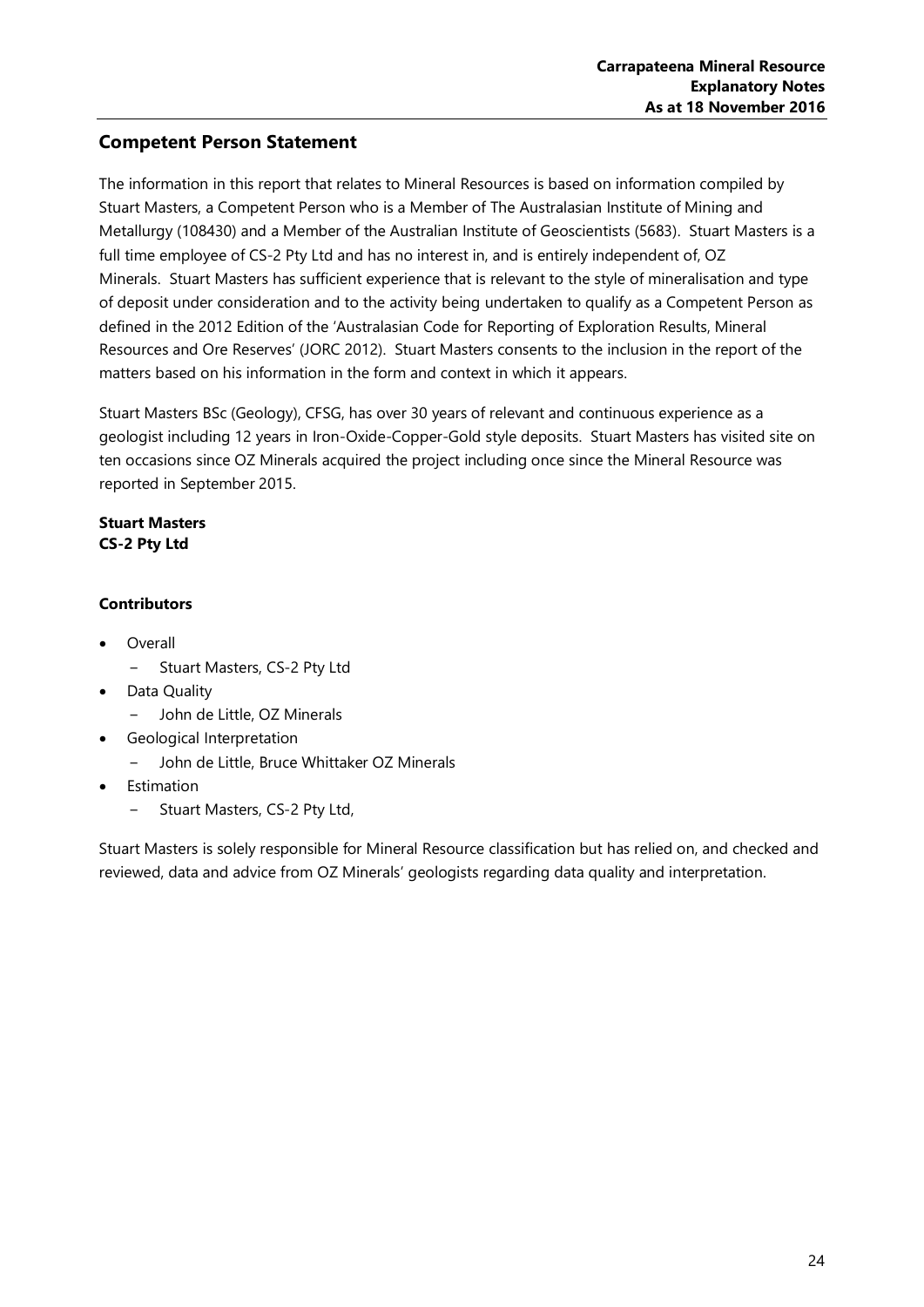

# **OZ Minerals Limited**

**Carrapateena Project**

# <span id="page-24-0"></span>**Ore Reserve Statement and Explanatory Notes**

**As at 4 August 2017**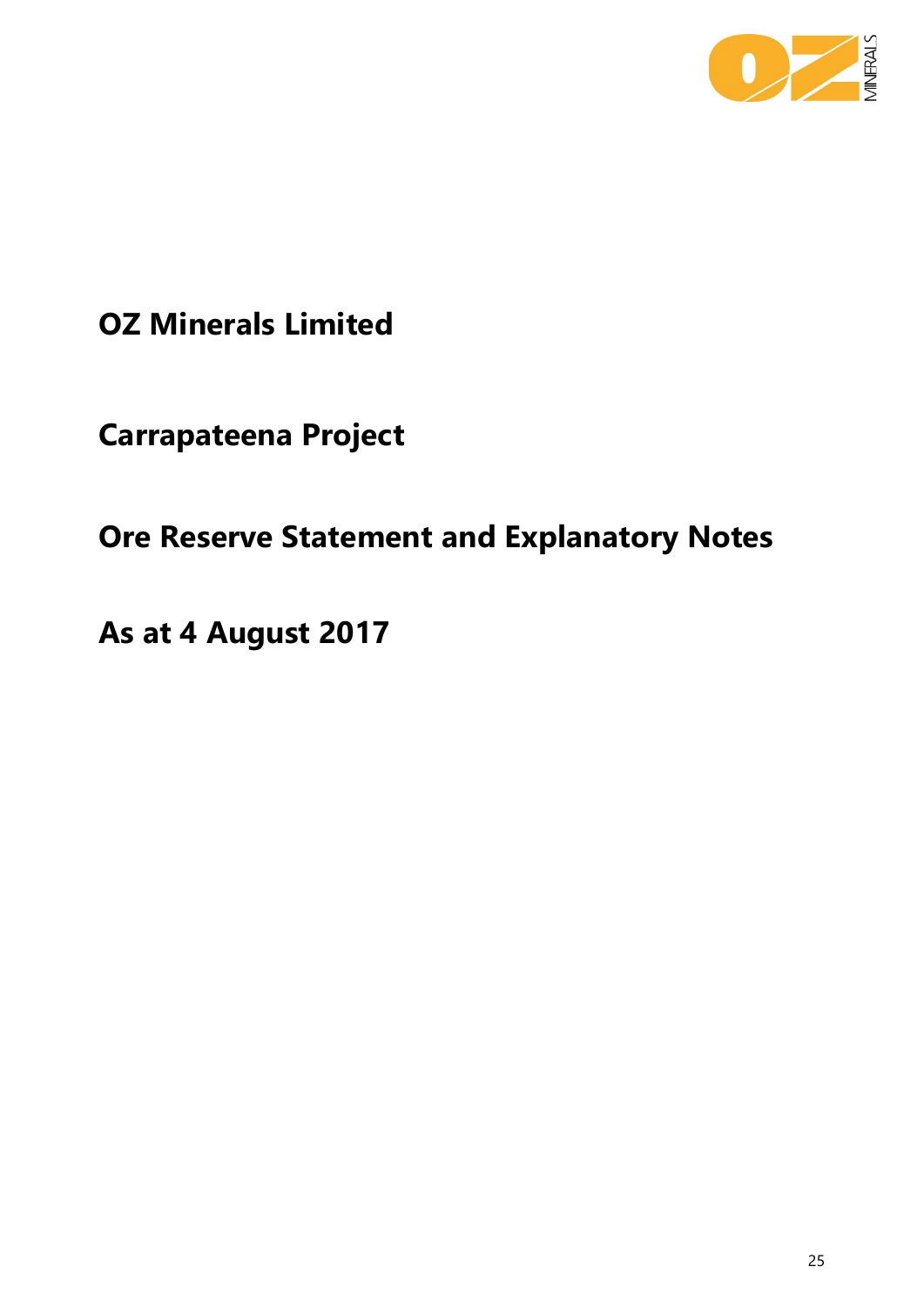### **Introduction**

This Ore Reserve estimate is based on the Carrapateena 2016 Mineral Resource estimate as at 18 November 2016, originally released to the ASX on 9th December 2016, and re-attached to this report for ease of reference. A Pre-Feasibility Study was completed during 2016 on the previously released 2015 Mineral Resource estimate as at 25 September 2015, released to the ASX on 6 October 2015. The Pre-Feasibility Study has been updated for the 2016 Mineral Resource Estimate, including a revision to the mine access and material handling system, and modifications to the mining footprint where required. Based on the mining and processing schedules completed for the study update, together with ongoing metallurgical test-work, the Carrapateena Project is no longer reliant on the incorporation of a Concentrate Treatment Plant (CTP), and has not been included.

### **Orebody and Mining Method**

The Carrapateena orebody is located within the Carrapateena Breccia Complex. The orebody is 200-300m in diameter, extends over 1,000m vertically and is overlain by about 480m of barren sediments. The mining method on which the Ore Reserve estimate has been based is Sub-Level Caving (SLC), a bulk and non-selective mining method appropriate for the extraction of the Mineral Resource.

### **Ore Reserve Estimate**

The Carrapateena underground Ore Reserve estimate as at 4 August 2017 is summarised in the table following.

| <b>Classificat</b><br>ion | Ore (Mt)                 | Cu (%) | Au $(g/t)$ | Ag $(g/t)$ | Cu (kt) | Au (koz) | Ag (Moz) |
|---------------------------|--------------------------|--------|------------|------------|---------|----------|----------|
| Proved<br>Reserve         | $\overline{\phantom{a}}$ |        |            |            |         |          |          |
| Probable<br>Reserve       | 79                       | 1.8    | 0.7        | 8.5        | 1,400   | 1,800    | 22       |
| <b>TOTAL</b>              | 79                       | 1.8    | 0.7        | 8.5        | 1,400   | 1,800    | 22       |

### **Table 2: Carrapateena Mineral Reserve Estimate[5](#page-25-0) as at 4 August 2017**

Notes accompanying the Ore Reserve Estimate

- 1. This Ore Reserve estimate has been reported in accordance with JORC Code (2012) guidelines, and must be read in conjunction with the accompanying *Table 1 Section 4 - Estimation and Reporting of Ore Reserves*.
- 2. Some discrepancies in total may occur due to the rounding of numbers.

<span id="page-25-0"></span><sup>&</sup>lt;sup>5</sup> This table is subject to rounding errors.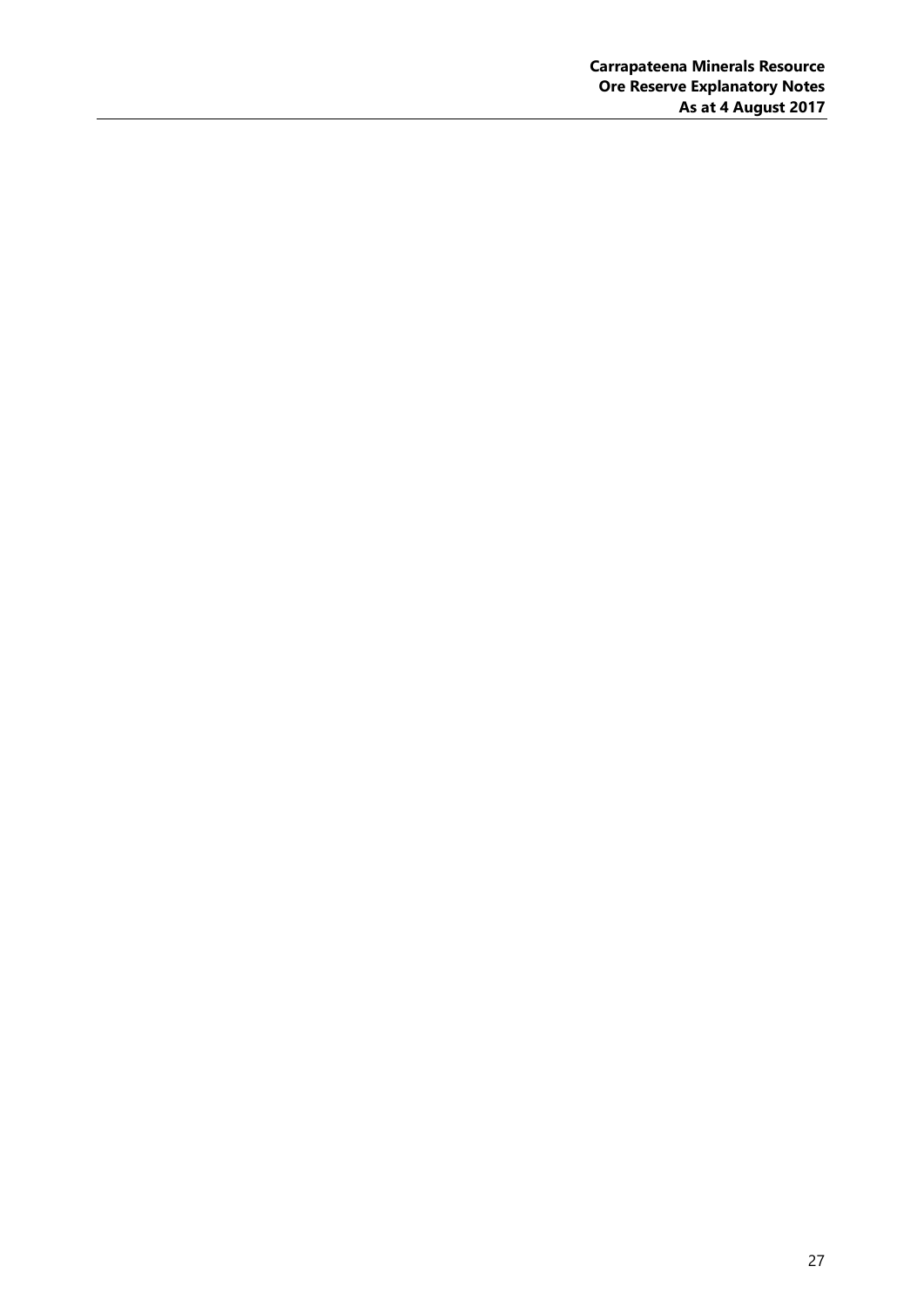### **Contributors**

The Ore Reserve estimate in this report has been compiled by Murray Smith, who is the Competent Person for the reporting of the Ore Reserve estimate. In the course of compiling the estimate, Mr Smith has relied, and believed he had a reasonable basis to rely, on information provided by the following third parties:

| <b>Information Source</b>      | <b>Subject Matter</b>                    |
|--------------------------------|------------------------------------------|
| <b>Stuart Masters</b>          | Mineral Resource estimate                |
| CS-2 Pty Ltd                   |                                          |
| Gavin Power                    | SLC diluted production tonnes and grades |
| Power Geotechnical             |                                          |
| Mike Turner                    | Geotechnical and hydrological inputs     |
| Turner Mining and Geotechnical |                                          |
| Andrew Mooney                  | Coordination of the study update         |
| OZ Minerals                    |                                          |
| Christopher Fang               | <b>Financial Evaluation</b>              |
| OZ Minerals                    |                                          |
| Ben Baade                      | <b>Metallurgical Parameters</b>          |
| OZ Minerals                    |                                          |
| Daniel Leinfelder              | <b>Environmental and Social</b>          |
| OZ Minerals                    |                                          |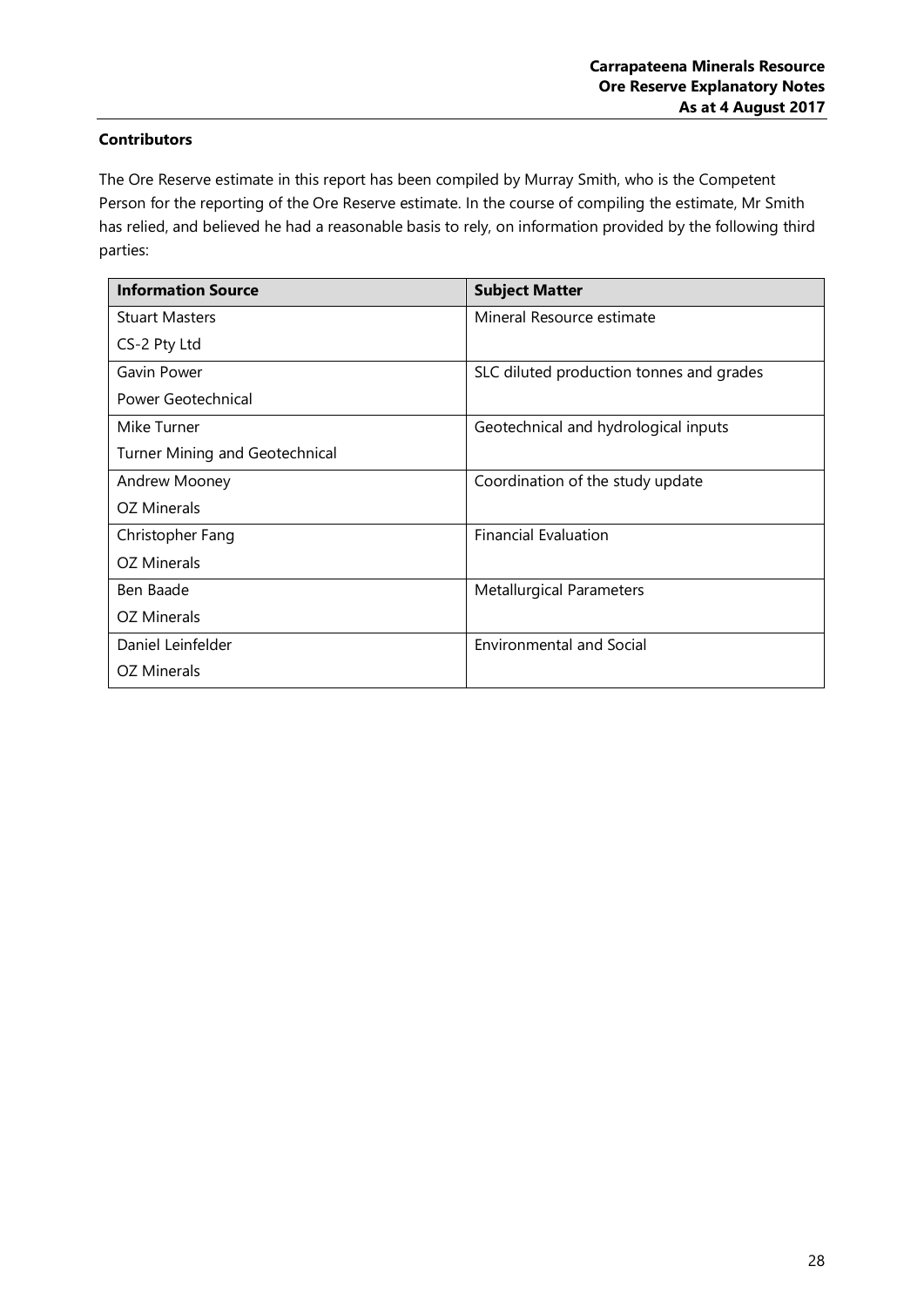## <span id="page-28-0"></span>**Competent Person's Statement**

The information in this report that relates to Ore Reserves is based on and fairly represents information and supporting documentation compiled by Murray Smith B.Eng.(Mining), a Competent Person who is a Member and Chartered Professional of the Australasian Institute of Mining and Metallurgy (AusIMM Membership No. 111064).

Murray Smith is a full time employee of Mining Plus Pty Ltd, and prior to this study had no dealings with OZ Minerals Limited. Murray Smith is not a shareholder of OZ Minerals Limited, and is considered to be independent of OZ Minerals Limited.

Murray Smith BEng (Min) has over 20 years of experience as a mining engineer, and has sufficient experience that is relevant to the style of mineralisation and type of deposit under consideration and to the activities being undertaken to qualify as a Competent Person as defined in the 2012 Edition of the 'Australasian Code for Reporting of Exploration Results, Mineral Resources and Ore Reserves' (JORC 2012). Murray Smith consents to the inclusion in this report of the matters based on his information in the form and context in which it appears.

The Ore Reserve estimate has been reported in accordance with the guidelines defined in the Australasian Code for Reporting of Exploration Results, Mineral Resources and Ore Reserves (The JORC Code, 2012 Edition).

**Murray Smith**

**Principal Mining Consultant Mining Plus Pty Ltd**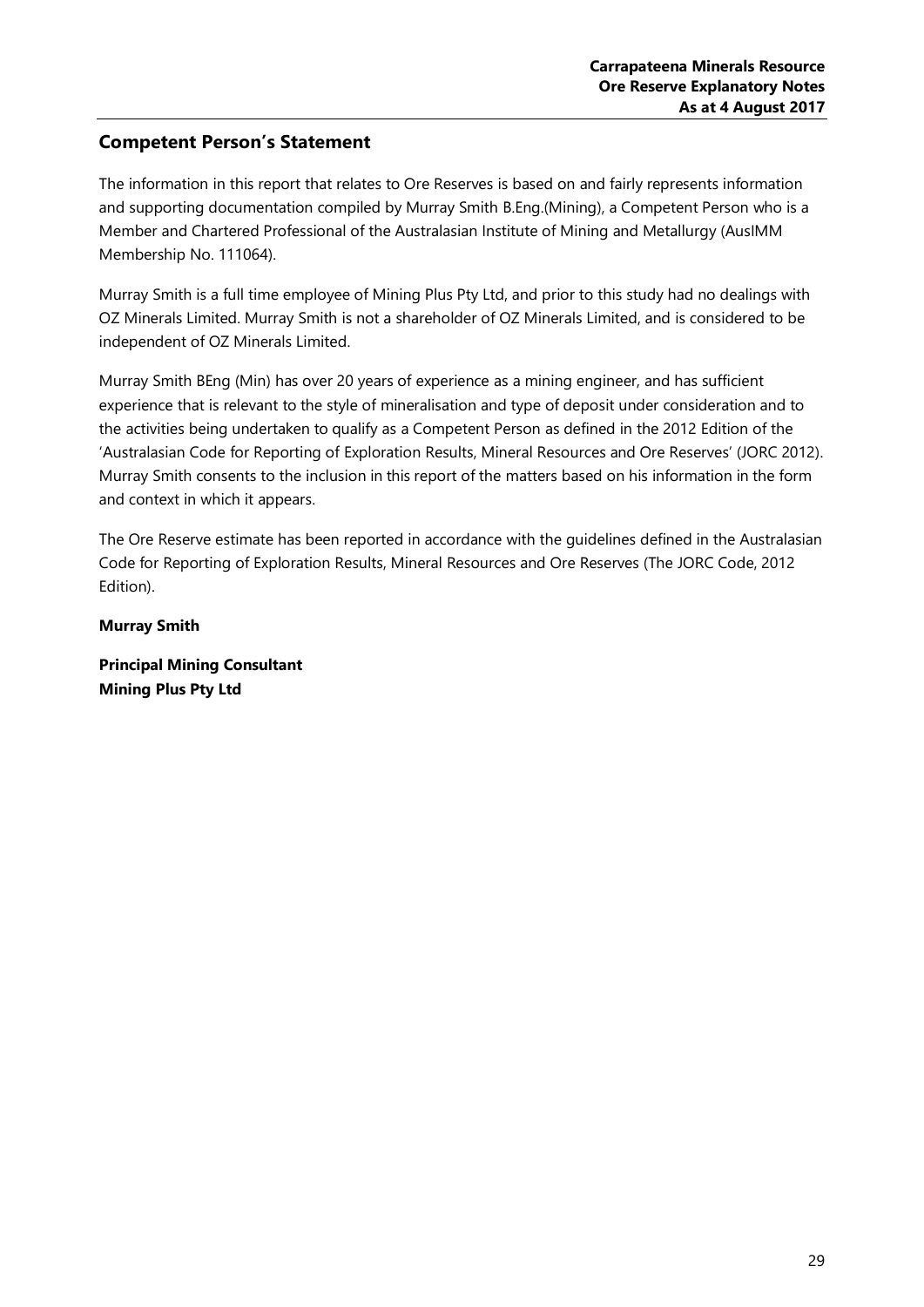## **JORC Code, 2012 Edition – Table 1**

### **Section 4 Estimation and Reporting of Ore Reserves**

(Criteria listed in section 1, and where relevant in sections 2 and 3, also apply to this section.)

<span id="page-29-1"></span><span id="page-29-0"></span>

| <b>Criteria</b>                                                                           | <b>JORC Code explanation</b>                                                                                                                                                                                                                                                                                                                                                                                                                                    | <b>Commentary</b>                                                                                                                                                                                                                                                                                                                                                                                                                                                                                                                |
|-------------------------------------------------------------------------------------------|-----------------------------------------------------------------------------------------------------------------------------------------------------------------------------------------------------------------------------------------------------------------------------------------------------------------------------------------------------------------------------------------------------------------------------------------------------------------|----------------------------------------------------------------------------------------------------------------------------------------------------------------------------------------------------------------------------------------------------------------------------------------------------------------------------------------------------------------------------------------------------------------------------------------------------------------------------------------------------------------------------------|
| <b>Mineral</b><br><b>Resource</b><br>estimate for<br>conversion to<br><b>Ore Reserves</b> | • Description of the Mineral Resource estimate used as a basis for the<br>conversion to an Ore Reserve.<br>• Clear statement as to whether the Mineral Resources are reported<br>additional to, or inclusive of, the Ore Reserves.                                                                                                                                                                                                                              | • The Mineral Resource estimate used as a basis for the conversion to an<br>Ore Reserve was the 2016 Resource as at November 18th 2016,<br>detailed in the ASX release dated 9 <sup>th</sup> December 2016, and available<br>here: http://www.asx.com.au/asxpdf/20161209/pdf/43dljh6t2qkn4r.pdf<br>• This resource is restated, unchanged, as part of this release.<br>• The Mineral Resources detailed in that release are inclusive of the Ore<br>Reserves reported in this release.                                           |
| <b>Site visits</b>                                                                        | Comment on any site visits undertaken by the Competent Person<br>$\bullet$<br>and the outcome of those visits.<br>If no site visits have been undertaken indicate why this is the case.                                                                                                                                                                                                                                                                         | The Competent Person for Ore Reserves visited the site in June 2017<br>$\bullet$<br>and inspected the Tjati access decline. Diamond drill core<br>representative of the orebody and overlaying strata was also<br>inspected.                                                                                                                                                                                                                                                                                                     |
| <b>Study status</b>                                                                       | The type and level of study undertaken to enable Mineral Resources<br>to be converted to Ore Reserves.<br>• The Code requires that a study to at least Pre-Feasibility Study level<br>has been undertaken to convert Mineral Resources to Ore Reserves.<br>Such studies will have been carried out and will have determined a<br>mine plan that is technically achievable and economically viable,<br>and that material Modifying Factors have been considered. | A Pre-Feasibility Study was completed in 2016 based on a 4.0 Mtpa<br>Sub-Level Caving (SLC) operation. The study has been updated in<br>2017 with an alternative access and material handling system layout,<br>but with the same mining method. The mining footprint was<br>modified where required, and there has been a marginal increase in<br>production rate to 4.25 Mtpa.<br>The updated study includes appropriate Modifying Factors and<br>indicates a technically achievable project with robust project<br>economics. |
| Cut-off<br>parameters                                                                     | • The basis of the cut-off grade(s) or quality parameters applied.                                                                                                                                                                                                                                                                                                                                                                                              | Economic evaluation is undertaken using a financial model that<br>$\bullet$<br>includes:<br>revenue,<br>O                                                                                                                                                                                                                                                                                                                                                                                                                        |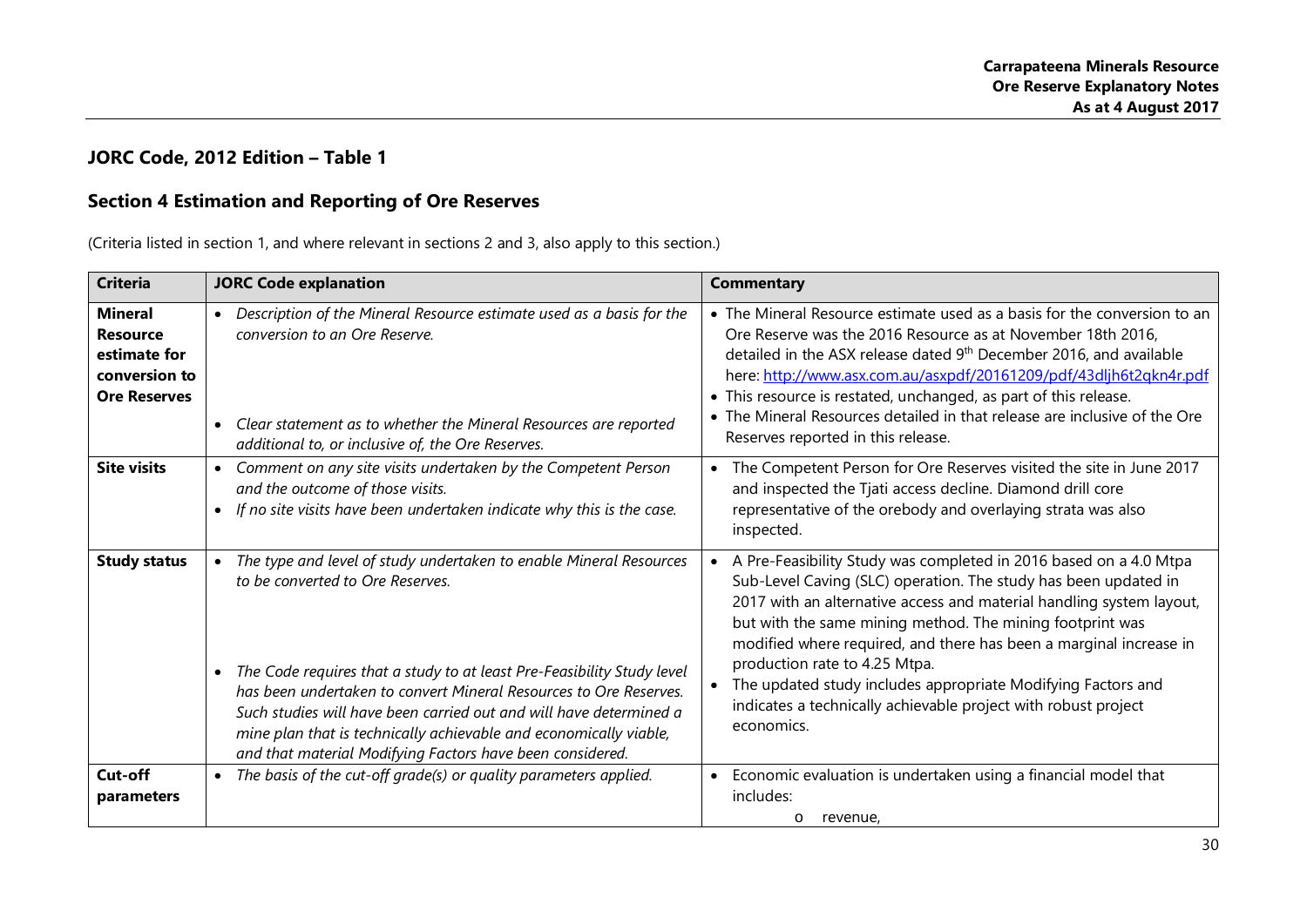| $\circ$<br>metallurgical recovery,<br>transport costs,<br>O<br>royalty payments<br>$\circ$<br>$\bullet$<br>The calculation used was:<br>NSR = In-Situ Value (ISV) $\times$ 0.7, where<br>Cu price = $US$2.94/lb$<br>Au price = $US$1281/oz$<br>Ag price = $US$19/oz$<br>$XR = 0.75$ AUD/USD<br>$\bullet$<br>$\bullet$ |                                                                                                                                                                                                                                                                                                                                                                                                                                                                                                                                                                                                                               |
|-----------------------------------------------------------------------------------------------------------------------------------------------------------------------------------------------------------------------------------------------------------------------------------------------------------------------|-------------------------------------------------------------------------------------------------------------------------------------------------------------------------------------------------------------------------------------------------------------------------------------------------------------------------------------------------------------------------------------------------------------------------------------------------------------------------------------------------------------------------------------------------------------------------------------------------------------------------------|
|                                                                                                                                                                                                                                                                                                                       | operating and capital costs,<br>assumed commodity prices and exchange rates,<br>smelting and refining costs, and<br>Revenue will be derived from copper, gold and silver. Ore value is<br>expressed as a net smelter return (NSR), the payable value of metals<br>in concentrate less realisation, royalties and other commercial costs.                                                                                                                                                                                                                                                                                      |
|                                                                                                                                                                                                                                                                                                                       |                                                                                                                                                                                                                                                                                                                                                                                                                                                                                                                                                                                                                               |
|                                                                                                                                                                                                                                                                                                                       | ISV = ((Cu% / 100 x 2204lb/t x Cu price) + (Au g/t / 31.1g/oz x Au<br>price) + (Ag g/t / 31.1g/oz x Ag price)) / XR                                                                                                                                                                                                                                                                                                                                                                                                                                                                                                           |
|                                                                                                                                                                                                                                                                                                                       |                                                                                                                                                                                                                                                                                                                                                                                                                                                                                                                                                                                                                               |
|                                                                                                                                                                                                                                                                                                                       |                                                                                                                                                                                                                                                                                                                                                                                                                                                                                                                                                                                                                               |
|                                                                                                                                                                                                                                                                                                                       |                                                                                                                                                                                                                                                                                                                                                                                                                                                                                                                                                                                                                               |
|                                                                                                                                                                                                                                                                                                                       |                                                                                                                                                                                                                                                                                                                                                                                                                                                                                                                                                                                                                               |
| once the project is in production.                                                                                                                                                                                                                                                                                    | Cut-off values for the mine design were based on iterative reviews of<br>the design, cave flow simulation and economic analysis.<br>Recovered SLC ore, including dilution, is forecast using Power<br>Geotechnical Cellular Automata (PGCA) software to simulate cave<br>flow and ore recovery based on the Mineral Resource block model.<br>Input parameters for PGCA were based on parameters used at other<br>SLC operations which use PGCA software, plus some site specific<br>factors. These parameters will be refined using reconciliation data<br>A range of shut-off values were modelled in PGCA to assess the SLC |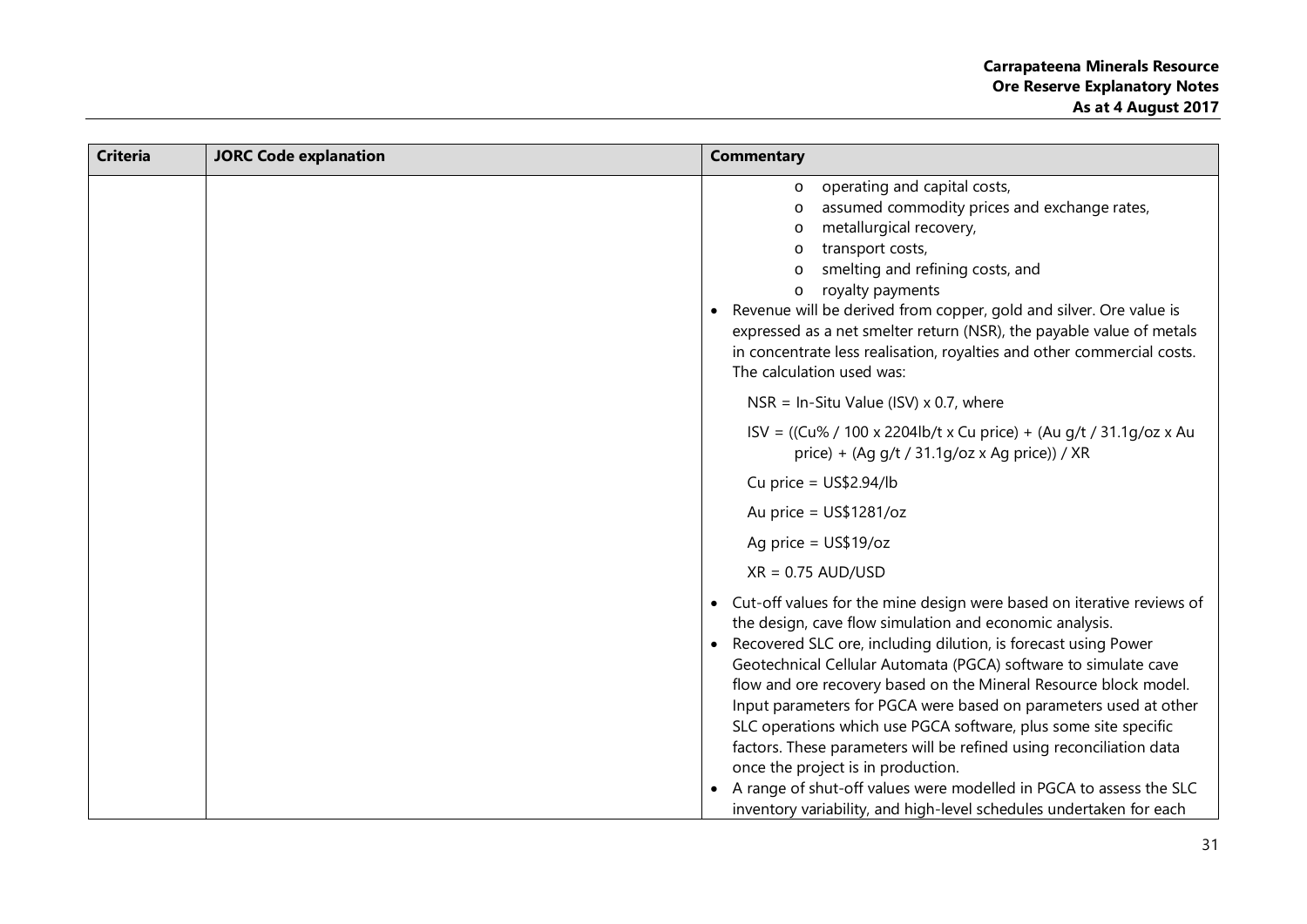| <b>Criteria</b>                            | <b>JORC Code explanation</b>                                                                                                                                                                                                                                                                                                                                                                                                                                                                                                                                                                                                                                                                                                                                | <b>Commentary</b>                                                                                                                                                                                                                                                                                                                                                                                                                                                                                                                                                                                                                                                                                                                                                                                                                                                                                                                                                                                                                                                                                                                                                                                                                                                                                     |
|--------------------------------------------|-------------------------------------------------------------------------------------------------------------------------------------------------------------------------------------------------------------------------------------------------------------------------------------------------------------------------------------------------------------------------------------------------------------------------------------------------------------------------------------------------------------------------------------------------------------------------------------------------------------------------------------------------------------------------------------------------------------------------------------------------------------|-------------------------------------------------------------------------------------------------------------------------------------------------------------------------------------------------------------------------------------------------------------------------------------------------------------------------------------------------------------------------------------------------------------------------------------------------------------------------------------------------------------------------------------------------------------------------------------------------------------------------------------------------------------------------------------------------------------------------------------------------------------------------------------------------------------------------------------------------------------------------------------------------------------------------------------------------------------------------------------------------------------------------------------------------------------------------------------------------------------------------------------------------------------------------------------------------------------------------------------------------------------------------------------------------------|
|                                            |                                                                                                                                                                                                                                                                                                                                                                                                                                                                                                                                                                                                                                                                                                                                                             | case. Based on these schedules, initial cave production used a shut-<br>off value of \$88/t to optimise IRR, before transitioning to a shut-off<br>value of \$92/t to optimise NPV for the project.<br>Adjustments were made to the PGCA generated SLC footprint to take<br>into account mining practicality and to ensure a smoother cave<br>shape.<br>Any SLC production ring within the final cave footprint was classified<br>as ore, regardless of the NSR value, with the result that some rings<br>are deemed ore despite being below the cut-off value.<br>All development was assessed against a cut-off value of \$30/t, to<br>cover processing, general and administrative, and sustaining capital<br>costs.                                                                                                                                                                                                                                                                                                                                                                                                                                                                                                                                                                               |
| <b>Mining</b><br>factors or<br>assumptions | The method and assumptions used as reported in the Pre-Feasibility<br>or Feasibility Study to convert the Mineral Resource to an Ore<br>Reserve (i.e. either by application of appropriate factors by<br>optimisation or by preliminary or detailed design).<br>The choice, nature and appropriateness of the selected mining<br>$\bullet$<br>method(s) and other mining parameters including associated design<br>issues such as pre-strip, access, etc.<br>The assumptions made regarding geotechnical parameters (eq pit<br>slopes, stope sizes, etc), grade control and pre-production drilling.<br>The major assumptions made and Mineral Resource model used for<br>pit and stope optimisation (if appropriate).<br>The mining dilution factors used. | The Pre-Feasibility Study completed in 2016 concluded that Sub-<br>Level Caving was the preferred mining method for Carrapateena. The<br>updated 2017 study retains this mining method, with modified<br>access, ventilation and material handling designs.<br>Geotechnical parameters and engineering assessments have<br>determined that the rock mass above the mine design area will cave<br>and propagate to surface. During the design process the footprint of<br>the upper levels of the cave were expanded beyond the optimum<br>economic footprint in order to ensure cave initiation and<br>propagation. Further work is being undertaken on pre-conditioning<br>as part of a Feasibility Study that is currently underway.<br>Power Geotechnical used their proprietary PGCA software to simulate<br>cave flow and ore recovery, including dilution. Input parameters for<br>PGCA were based on parameters used at other SLC operations which<br>use PGCA software, plus some site specific factors.<br>PGCA outputs include dilution, and no additional mining dilution<br>factors were incorporated in the Ore Reserve estimate for SLC<br>material. Dilution was not included for development included within<br>the Ore Reserve estimate, to avoid the possibility of double counting |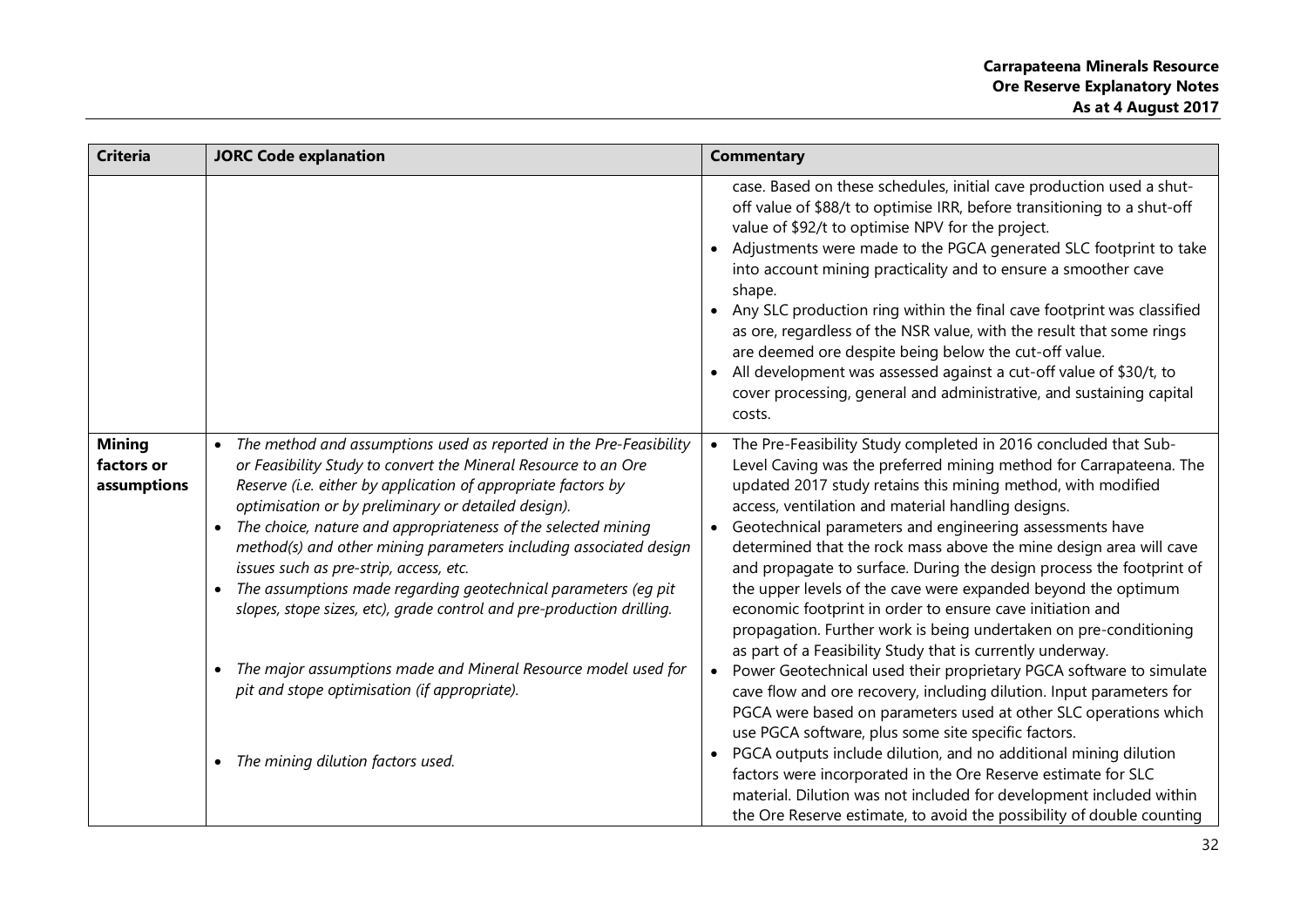| <b>Criteria</b> | <b>JORC Code explanation</b>                                                                                                                                                                                      | <b>Commentary</b>                                                                                                                                                                                                                                                                                                                                                                                                                                                                                                                                                                                                                                                                                                                                                                                                                                                                                                                                                                                                                                                                                                                                                                                                                                                                                                                                                                                                                                                                                                                                                                                                                                                                                                                                                                                                                                                                                                                                                                             |
|-----------------|-------------------------------------------------------------------------------------------------------------------------------------------------------------------------------------------------------------------|-----------------------------------------------------------------------------------------------------------------------------------------------------------------------------------------------------------------------------------------------------------------------------------------------------------------------------------------------------------------------------------------------------------------------------------------------------------------------------------------------------------------------------------------------------------------------------------------------------------------------------------------------------------------------------------------------------------------------------------------------------------------------------------------------------------------------------------------------------------------------------------------------------------------------------------------------------------------------------------------------------------------------------------------------------------------------------------------------------------------------------------------------------------------------------------------------------------------------------------------------------------------------------------------------------------------------------------------------------------------------------------------------------------------------------------------------------------------------------------------------------------------------------------------------------------------------------------------------------------------------------------------------------------------------------------------------------------------------------------------------------------------------------------------------------------------------------------------------------------------------------------------------------------------------------------------------------------------------------------------------|
|                 | The mining recovery factors used.<br>• Any minimum mining widths used.<br>The manner in which Inferred Mineral Resources are utilised in<br>mining studies and the sensitivity of the outcome to their inclusion. | ore tonnes included in the SLC production schedule.<br>Dilution includes material overlying the SLC design and from the<br>edges of the cave. The overlying Woomera Shale unit has the<br>potential to degrade into finer particles than the other rock types<br>overlying the cave. For this reason, the cave flow modelling in PGCA<br>assumed that the Woomera Shale had twice the migration velocity<br>compared to the other rock types.<br>A sensitivity analysis was undertaken on the fines migration speed<br>which indicated that if the migration speed was similar to the rest of<br>the overlying strata there would be an improvement in value of<br>approximately \$2/t value compared to the base case. If the fines<br>migration was 3x the average, there would be a reduction in value of<br>approximately \$4/t value compared to the base case.<br>For SLC production rings generated by PGCA which were included in<br>the final cave design footprint, 105% of the tonnes blasted were<br>recovered, for 97% of the contained metal. Additional production<br>rings were added to refine the cave shape, and for these rings 40% of<br>the in-situ tonnes blasted were recovered.<br>The mine design incorporates 25m sublevel spacing, 5m wide<br>production drives at a spacing of 15m (centre to centre) and a<br>standard SLC ring design. The PGCA model assumed a draw width of<br>11m, based on experience at other similar SLC operations.<br>Sub-Level Caving is a non-selective, bulk mining method in which<br>dilution is incurred to recover economic ore. Inferred Mineral<br>Resources that have been modelled as recovered in the PGCA cave<br>flow model have been included in the financial evaluation of the<br>study, as they are inextricably linked in the mining method.<br>The quantity of Inferred Resource material that is included in the<br>financial evaluation, but not included in the statement of Ore<br>Reserves is tabulated here: |
|                 |                                                                                                                                                                                                                   |                                                                                                                                                                                                                                                                                                                                                                                                                                                                                                                                                                                                                                                                                                                                                                                                                                                                                                                                                                                                                                                                                                                                                                                                                                                                                                                                                                                                                                                                                                                                                                                                                                                                                                                                                                                                                                                                                                                                                                                               |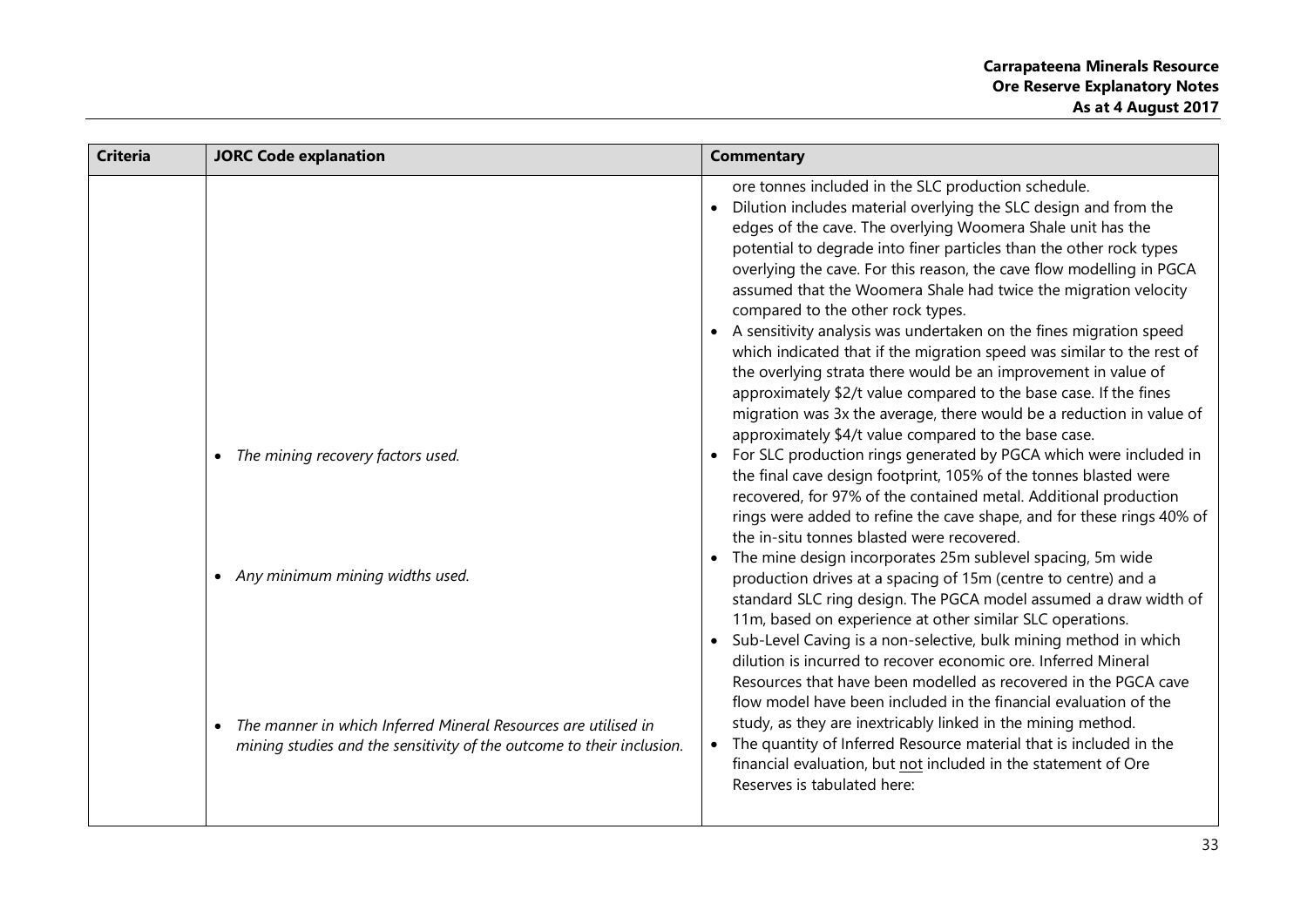| <b>Criteria</b>                                   | <b>JORC Code explanation</b>                                                                                                                       |                                                                                                                                                                                                        | <b>Commentary</b>                                                                                                                                                                                                                                                                    |             |                                  |                        |             |            |                                                                                                                                                                |             |
|---------------------------------------------------|----------------------------------------------------------------------------------------------------------------------------------------------------|--------------------------------------------------------------------------------------------------------------------------------------------------------------------------------------------------------|--------------------------------------------------------------------------------------------------------------------------------------------------------------------------------------------------------------------------------------------------------------------------------------|-------------|----------------------------------|------------------------|-------------|------------|----------------------------------------------------------------------------------------------------------------------------------------------------------------|-------------|
|                                                   |                                                                                                                                                    |                                                                                                                                                                                                        |                                                                                                                                                                                                                                                                                      | Ore<br>(Mt) | Cu<br>(%)                        | Au<br>(g/t)            | Ag<br>(g/t) | Cu<br>(kt) | Au<br>(koz)                                                                                                                                                    | Ag<br>(Moz) |
|                                                   | The infrastructure requirements of the selected mining methods.<br>$\bullet$                                                                       | <b>Inferred</b>                                                                                                                                                                                        | <b>Resources</b>                                                                                                                                                                                                                                                                     | 4.7         | 0.6                              | 0.3                    | 2.9         | 30         | 39                                                                                                                                                             | 0.5         |
|                                                   |                                                                                                                                                    | $\bullet$                                                                                                                                                                                              | The inclusion of this Inferred Resource material in the financial<br>evaluation is not material to the project evaluation.<br>All major infrastructure for the project has been included in the<br>financial evaluation, including:<br>$\circ$<br>O<br>$\circ$<br>$\circ$<br>$\circ$ |             | pump stations,<br>process plant, | accommodation village. |             |            | material handling system (crushers and conveyors),<br>primary ventilation fans and refrigeration plant<br>workshops, electrical & other services distribution, |             |
| <b>Metallurgical</b><br>factors or<br>assumptions | The metallurgical process proposed and the appropriateness of that<br>process to the style of mineralisation.                                      | Metallurgical test work has shown that a conventional crushing,<br>$\bullet$<br>grinding and flotation circuit would produce internationally saleable<br>concentrate with acceptable metal recoveries. |                                                                                                                                                                                                                                                                                      |             |                                  |                        |             |            |                                                                                                                                                                |             |
|                                                   | Whether the metallurgical process is well-tested technology or novel<br>$\bullet$<br>in nature.                                                    | The metallurgical process is well-tested technology.<br>$\bullet$                                                                                                                                      |                                                                                                                                                                                                                                                                                      |             |                                  |                        |             |            |                                                                                                                                                                |             |
|                                                   | The nature, amount and representativeness of metallurgical test<br>$\bullet$<br>work undertaken, the nature of the metallurgical domaining applied |                                                                                                                                                                                                        | The metallurgical recoveries used in the study are shown below:<br>$\bullet$<br><b>Metal</b><br>Recovery (%)                                                                                                                                                                         |             |                                  |                        |             |            |                                                                                                                                                                |             |
|                                                   | and the corresponding metallurgical recovery factors applied.                                                                                      |                                                                                                                                                                                                        |                                                                                                                                                                                                                                                                                      |             | Copper                           |                        | 91          |            |                                                                                                                                                                |             |
|                                                   |                                                                                                                                                    |                                                                                                                                                                                                        |                                                                                                                                                                                                                                                                                      |             | Gold<br>Silver                   |                        | 73<br>80    |            |                                                                                                                                                                |             |
|                                                   | Metallurgical domains are based on the resource domains, which<br>$\bullet$                                                                        |                                                                                                                                                                                                        |                                                                                                                                                                                                                                                                                      |             |                                  |                        |             |            |                                                                                                                                                                |             |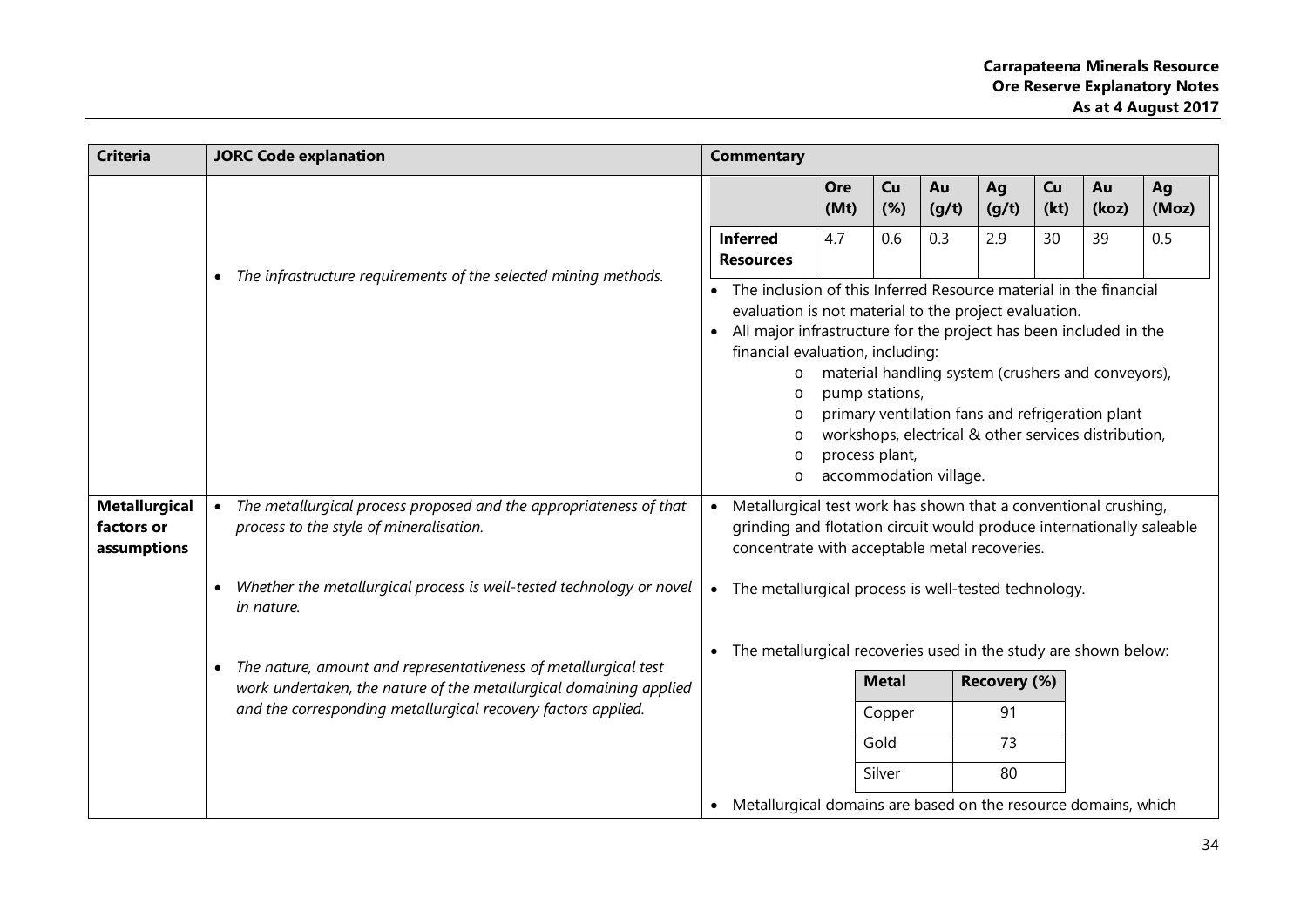| <b>Criteria</b>           | <b>JORC Code explanation</b>                                                                                                                                                                                                                                                                                                                                                                                | <b>Commentary</b>                                                                                                                                                                                                                                                                                                                                                                                                                                                                                                                                                                                                                                                                                                                                                                                                                                                                                                                                                                                                                                                                                                                                                                                                                |
|---------------------------|-------------------------------------------------------------------------------------------------------------------------------------------------------------------------------------------------------------------------------------------------------------------------------------------------------------------------------------------------------------------------------------------------------------|----------------------------------------------------------------------------------------------------------------------------------------------------------------------------------------------------------------------------------------------------------------------------------------------------------------------------------------------------------------------------------------------------------------------------------------------------------------------------------------------------------------------------------------------------------------------------------------------------------------------------------------------------------------------------------------------------------------------------------------------------------------------------------------------------------------------------------------------------------------------------------------------------------------------------------------------------------------------------------------------------------------------------------------------------------------------------------------------------------------------------------------------------------------------------------------------------------------------------------|
|                           | Any assumptions or allowances made for deleterious elements.<br>$\bullet$<br>The existence of any bulk sample or pilot scale test work and the<br>degree to which such samples are considered representative of the<br>orebody as a whole.<br>• For minerals that are defined by a specification, has the ore reserve<br>estimation been based on the appropriate mineralogy to meet the<br>specifications? | were largely driven by mineralogical and chemical properties of the<br>rocks. Additional metallurgical domaining and corresponding<br>metallurgical recovery factors will be delivered with the Feasibility<br>Study, due for completion in Q4 2017.<br>The Carrapateena resource contains fluorine and uranium. These<br>elements and other radioactive progeny are expected to be partially<br>recovered into the concentrate produced, and may attract a<br>commercial penalty to the price received. This update has on average<br>lower fluorine and uranium grades in concentrate than the previous<br>estimate.<br>The concentrate produced by the Carrapateena Project will be<br>marketable to international smelters in its own right. Metallurgical<br>test work has confirmed between 50% to 70% downgrade of uranium<br>grade when processing Run-of-Mine ore through the flotation circuit,<br>without the requirement for a Concentrate Treatment Plant (CTP).<br>All material within the Ore Reserve estimate requires treatment via a<br>flotation circuit as detailed above, and the mineralogical content has<br>been assessed to confirm that an internationally marketable<br>concentrate will be produced. |
| <b>Environmen-</b><br>tal | The status of studies of potential environmental impacts of the<br>$\bullet$<br>mining and processing operation. Details of waste rock<br>characterisation and the consideration of potential sites, status of<br>design options considered and, where applicable, the status of<br>approvals for process residue storage and waste dumps should be<br>reported.                                            | In 2013 Carrapateena was granted a Retention Lease 127 to allow for<br>further Advanced Exploration Works associated with the<br>Carrapateena Deposit. Since the granting of this lease technical<br>studies have been ongoing both as part of the continued compliance<br>with the Retention Lease 127 conditions and the development of the<br>Mining Lease Proposal.<br>As a part of the impact assessment work OZ Minerals developed a<br>further understanding of baseline conditions for groundwater, surface<br>water, flora, fauna, air quality, radiation and social to build upon<br>works completed in 2012. Detailed modelling and assessment of<br>effects studies were subsequently completed for groundwater,<br>surface water, air quality and socioeconomic aspects of the project as                                                                                                                                                                                                                                                                                                                                                                                                                           |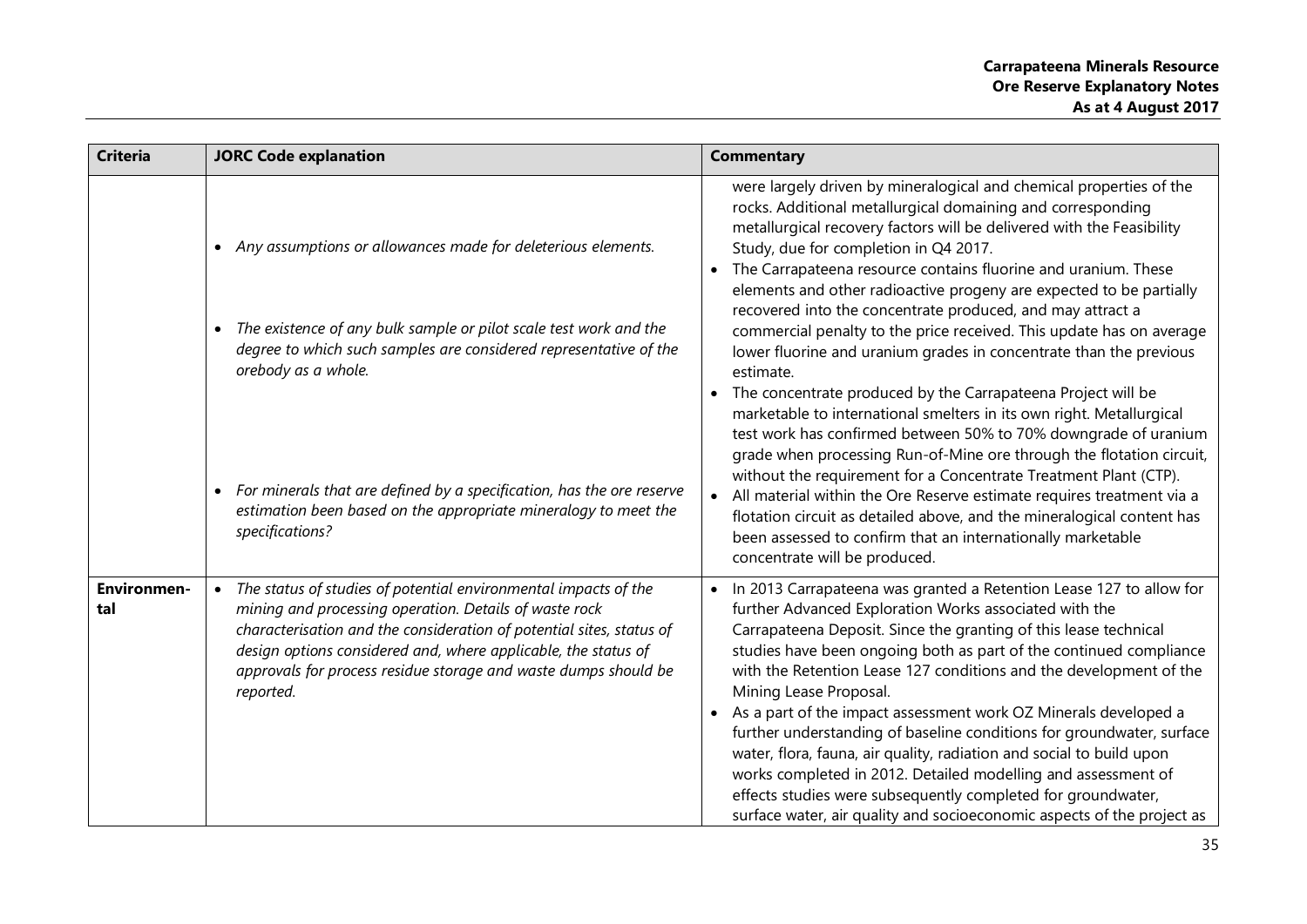| <b>Criteria</b>       | <b>JORC Code explanation</b>                                                                                                                                                                                                                                                    | <b>Commentary</b>                                                                                                                                                                                                                                                                                                                                                                                                                                                                                                                                                                                                                                                                                                                                                                                                                                                                                                                                                                                                                                                                                                                                                                                                                                           |
|-----------------------|---------------------------------------------------------------------------------------------------------------------------------------------------------------------------------------------------------------------------------------------------------------------------------|-------------------------------------------------------------------------------------------------------------------------------------------------------------------------------------------------------------------------------------------------------------------------------------------------------------------------------------------------------------------------------------------------------------------------------------------------------------------------------------------------------------------------------------------------------------------------------------------------------------------------------------------------------------------------------------------------------------------------------------------------------------------------------------------------------------------------------------------------------------------------------------------------------------------------------------------------------------------------------------------------------------------------------------------------------------------------------------------------------------------------------------------------------------------------------------------------------------------------------------------------------------|
|                       |                                                                                                                                                                                                                                                                                 | conceptualised in the Pre-Feasibility Study. These projects confirmed<br>the low impact profile expected to be observed from a remote<br>project such as Carrapateena. Due to the importance of groundwater<br>in the region the outcomes of the groundwater modelling has been<br>subject to and validated by an independent peer review process.<br>Environmental risk will be defined through ongoing risk assessments<br>and evaluations and managed through the application of appropriate<br>design and management controls. All fundamental design controls<br>that are required to achieve the environmental outcomes desired by<br>the project are subject to rigorous assessment through Layers of<br>Protection Analysis.<br>• OZ Minerals has progressed the environmental studies for Australian<br>Government and South Australian Government approval submissions<br>and the Mining Lease Proposal was submitted on 26 May 2017 and<br>the public consultation period closed on 19 July 2017. Having<br>completed pre lodgement consultation with regulators, local<br>government, local community and directly impacted stakeholders, OZ<br>Minerals has confidence that the project has no fatal flaws in the<br>environmental assessment. |
| <b>Infrastructure</b> | The existence of appropriate infrastructure: availability of land for<br>$\bullet$<br>plant development, power, water, transportation (particularly for<br>bulk commodities), labour, accommodation; or the ease with which<br>the infrastructure can be provided, or accessed. | Infrastructure sufficient for the operation of the 4.25 Mtpa SLC mine<br>and processing plant has been designed and is included in the<br>financial evaluation of the project.<br>There are no identified impediments to the success of proposed<br>infrastructure.                                                                                                                                                                                                                                                                                                                                                                                                                                                                                                                                                                                                                                                                                                                                                                                                                                                                                                                                                                                         |
| <b>Costs</b>          | The derivation of, or assumptions made, regarding projected capital<br>costs in the study.<br>The methodology used to estimate operating costs.<br>$\bullet$                                                                                                                    | Mining capital and operating costs were reviewed as part of the<br>updated study, and were re-estimated from first principles. Where<br>practicable, operating cost estimates were compared to expenditure<br>incurred to date on the Tjati access decline. Capital costs were<br>estimated based on quotes for equipment from a database of<br>suppliers.                                                                                                                                                                                                                                                                                                                                                                                                                                                                                                                                                                                                                                                                                                                                                                                                                                                                                                  |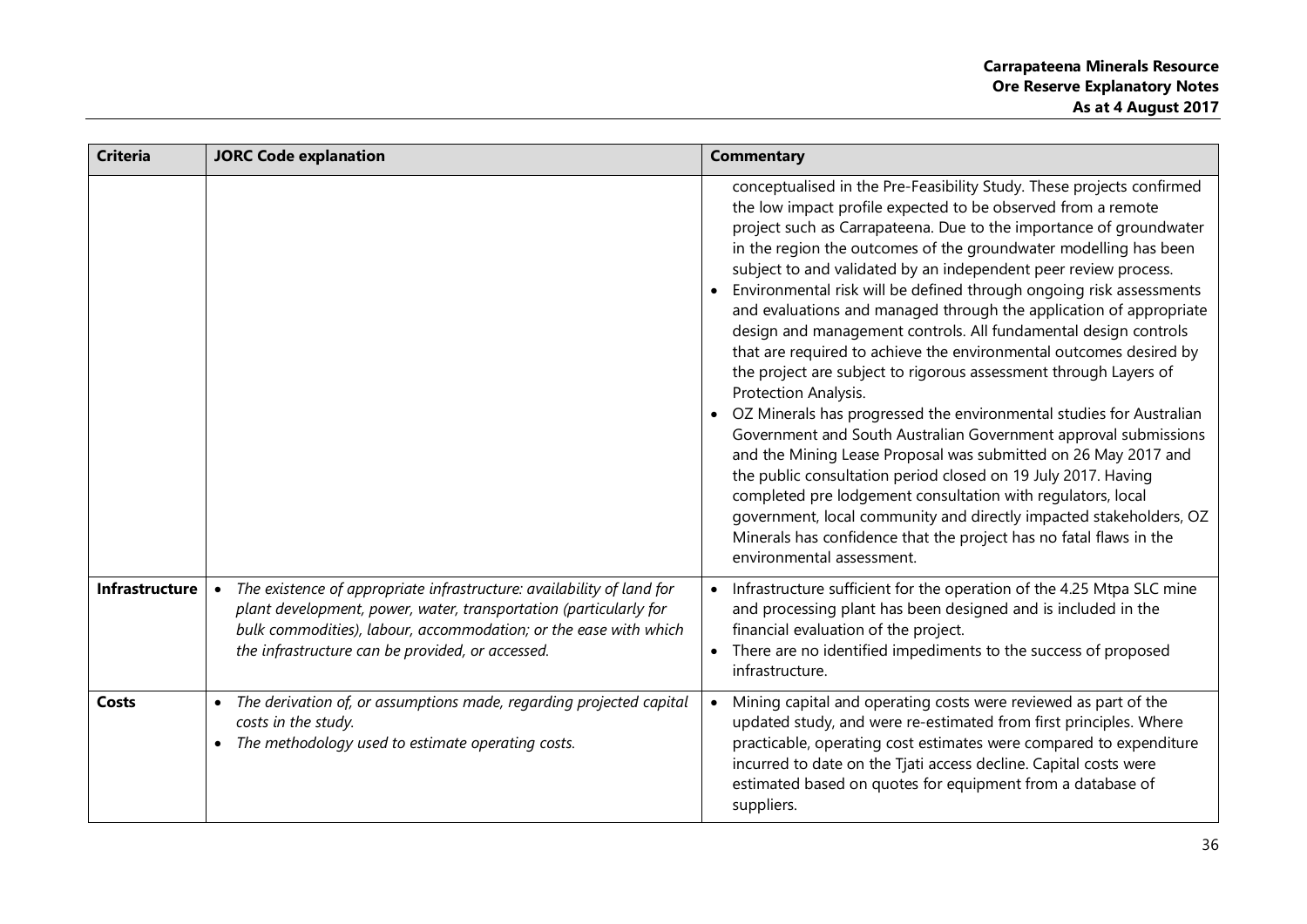| <b>Criteria</b>                                     | <b>JORC Code explanation</b>                                                                                                                                                                                                                                                                                                                                                                                                                                                                                      | <b>Commentary</b>                                                                                                                                                                                                                                                                                                                                                                                                                                                                                                                                                                                                                                                                                                                                                                                                      |  |  |  |  |
|-----------------------------------------------------|-------------------------------------------------------------------------------------------------------------------------------------------------------------------------------------------------------------------------------------------------------------------------------------------------------------------------------------------------------------------------------------------------------------------------------------------------------------------------------------------------------------------|------------------------------------------------------------------------------------------------------------------------------------------------------------------------------------------------------------------------------------------------------------------------------------------------------------------------------------------------------------------------------------------------------------------------------------------------------------------------------------------------------------------------------------------------------------------------------------------------------------------------------------------------------------------------------------------------------------------------------------------------------------------------------------------------------------------------|--|--|--|--|
|                                                     | Allowances made for the content of deleterious elements.<br>The derivation of assumptions made of metal or commodity price(s),<br>for the principal minerals and co- products.<br>The source of exchange rates used in the study.<br>$\bullet$<br>Derivation of transportation charges.<br>$\bullet$<br>The basis for forecasting or source of treatment and refining<br>charges, penalties for failure to meet specification, etc.<br>The allowances made for royalties payable, both Government and<br>private. | Other costs estimated in the 2016 PFS were reviewed and updated<br>$\bullet$<br>where appropriate.<br>Commodity price and FX assumptions used in the evaluation are<br>drawn from 2017 Corporate economic assumptions released in the<br>Second Quarter of 2017 which are the consensus values of major<br>brokers issued in March 2017.<br>Transportation charges were estimated having regard to current<br>market conditions and expectation for the future.<br>Commercial costs including TCRCs, penalties etc. were estimated<br>having regard to market benchmarks and future expectations.<br>The South Australian State royalty will be 2% of Mine gate Value for<br>$\bullet$<br>the first five years of production, and 5% thereafter. There is an<br>additional NTMA royalty on top of the state royalties. |  |  |  |  |
| <b>Revenue</b><br>factors                           | The derivation of, or assumptions made regarding revenue factors<br>$\bullet$<br>including head grade, metal or commodity price(s) exchange rates,<br>transportation and treatment charges, penalties, net smelter returns,<br>etc.                                                                                                                                                                                                                                                                               | The Ore Reserve estimate is based on long term (Lt) economic<br>parameters. These parameters are shown in the table following, being<br>the consensus values of major brokers issued in March 2017.                                                                                                                                                                                                                                                                                                                                                                                                                                                                                                                                                                                                                    |  |  |  |  |
|                                                     | The derivation of assumptions made of metal or commodity price(s),<br>$\bullet$                                                                                                                                                                                                                                                                                                                                                                                                                                   | <b>Economic Parameter</b><br><b>Lt Value</b><br><b>Units</b>                                                                                                                                                                                                                                                                                                                                                                                                                                                                                                                                                                                                                                                                                                                                                           |  |  |  |  |
| for the principal metals, minerals and co-products. |                                                                                                                                                                                                                                                                                                                                                                                                                                                                                                                   | 2.91<br>US\$/lb<br>Copper                                                                                                                                                                                                                                                                                                                                                                                                                                                                                                                                                                                                                                                                                                                                                                                              |  |  |  |  |
|                                                     |                                                                                                                                                                                                                                                                                                                                                                                                                                                                                                                   | US\$ / oz<br>Gold<br>1279                                                                                                                                                                                                                                                                                                                                                                                                                                                                                                                                                                                                                                                                                                                                                                                              |  |  |  |  |
|                                                     |                                                                                                                                                                                                                                                                                                                                                                                                                                                                                                                   | US\$ / oz<br>19.5<br>Silver                                                                                                                                                                                                                                                                                                                                                                                                                                                                                                                                                                                                                                                                                                                                                                                            |  |  |  |  |
|                                                     |                                                                                                                                                                                                                                                                                                                                                                                                                                                                                                                   | $A \cup \$ / t<br>59<br>Concentrate Load & Transport                                                                                                                                                                                                                                                                                                                                                                                                                                                                                                                                                                                                                                                                                                                                                                   |  |  |  |  |
|                                                     |                                                                                                                                                                                                                                                                                                                                                                                                                                                                                                                   | 65<br>Concentrate Sea Freight<br>US\$ / dmt                                                                                                                                                                                                                                                                                                                                                                                                                                                                                                                                                                                                                                                                                                                                                                            |  |  |  |  |
|                                                     |                                                                                                                                                                                                                                                                                                                                                                                                                                                                                                                   | US\$ / dmt<br>85<br><b>Copper Concentrate Smelting</b>                                                                                                                                                                                                                                                                                                                                                                                                                                                                                                                                                                                                                                                                                                                                                                 |  |  |  |  |
|                                                     |                                                                                                                                                                                                                                                                                                                                                                                                                                                                                                                   | US\$/lb<br>Copper Refining<br>0.085                                                                                                                                                                                                                                                                                                                                                                                                                                                                                                                                                                                                                                                                                                                                                                                    |  |  |  |  |
|                                                     |                                                                                                                                                                                                                                                                                                                                                                                                                                                                                                                   | 5.00<br>Gold Refining<br>US\$ / oz                                                                                                                                                                                                                                                                                                                                                                                                                                                                                                                                                                                                                                                                                                                                                                                     |  |  |  |  |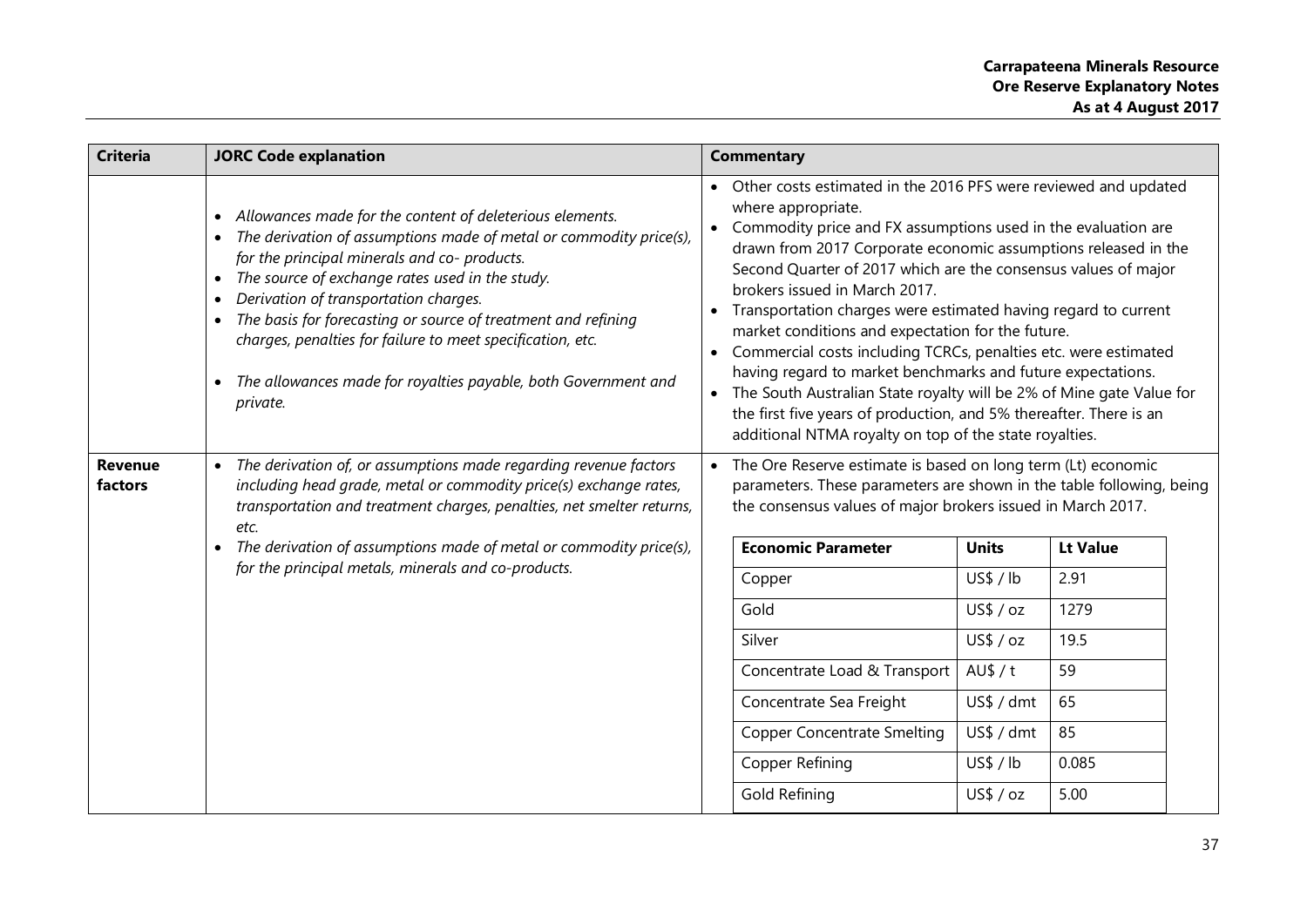| <b>Criteria</b> | <b>JORC Code explanation</b>                                                                     |                                                                                               | <b>Commentary</b>                                     |                                               |           |                                                                      |
|-----------------|--------------------------------------------------------------------------------------------------|-----------------------------------------------------------------------------------------------|-------------------------------------------------------|-----------------------------------------------|-----------|----------------------------------------------------------------------|
|                 |                                                                                                  |                                                                                               | Silver Refining                                       |                                               | US\$ / oz | 0.50                                                                 |
|                 |                                                                                                  |                                                                                               | Exchange Rate                                         |                                               | AUD / USD | 0.75                                                                 |
|                 |                                                                                                  |                                                                                               |                                                       |                                               |           |                                                                      |
|                 |                                                                                                  |                                                                                               | <b>Metal Payability</b>                               | <b>Grade in Concentrate</b><br><b>Exceeds</b> |           | Payable<br><b>Portion</b>                                            |
|                 |                                                                                                  |                                                                                               | Copper (%)                                            | 0                                             |           | 0.9675                                                               |
|                 |                                                                                                  |                                                                                               |                                                       | 35                                            |           | 0.97                                                                 |
|                 |                                                                                                  |                                                                                               |                                                       | 45                                            |           | 0.9725                                                               |
|                 |                                                                                                  |                                                                                               |                                                       | 50                                            |           | 0.975                                                                |
|                 |                                                                                                  |                                                                                               | Gold (g/t)                                            | $\mathbf 0$                                   |           | 0.93                                                                 |
|                 |                                                                                                  |                                                                                               |                                                       | 5                                             |           | 0.95                                                                 |
|                 |                                                                                                  |                                                                                               |                                                       | 10                                            |           | 0.96                                                                 |
|                 |                                                                                                  |                                                                                               |                                                       | 20                                            |           | 0.97                                                                 |
|                 |                                                                                                  |                                                                                               | Silver (g/t)                                          | 0                                             |           | $\mathbf 0$                                                          |
|                 |                                                                                                  |                                                                                               |                                                       | 30                                            |           | 0.9                                                                  |
|                 |                                                                                                  |                                                                                               |                                                       |                                               |           |                                                                      |
|                 |                                                                                                  |                                                                                               |                                                       |                                               |           |                                                                      |
| <b>Market</b>   | The demand, supply and stock situation for the particular<br>$\bullet$                           | $\bullet$                                                                                     |                                                       |                                               |           | Copper concentrates are sold on the open concentrate market to a     |
| assessment      | commodity, consumption trends and factors likely to affect supply<br>and demand into the future. | range of overseas smelters.<br>The Ore Reserve estimate uses OZ Minerals forecast assumptions |                                                       |                                               |           |                                                                      |
|                 | • A customer and competitor analysis along with the identification of                            |                                                                                               |                                                       |                                               |           | shown in the tables above to estimate the revenue and cost of sales. |
|                 | likely market windows for the product.                                                           |                                                                                               |                                                       |                                               |           | Revenue is determined by the metal content, metal payable scales     |
|                 | Price and volume forecasts and the basis for these forecasts.<br>$\bullet$                       |                                                                                               | negotiated for the product and the price assumptions. |                                               |           |                                                                      |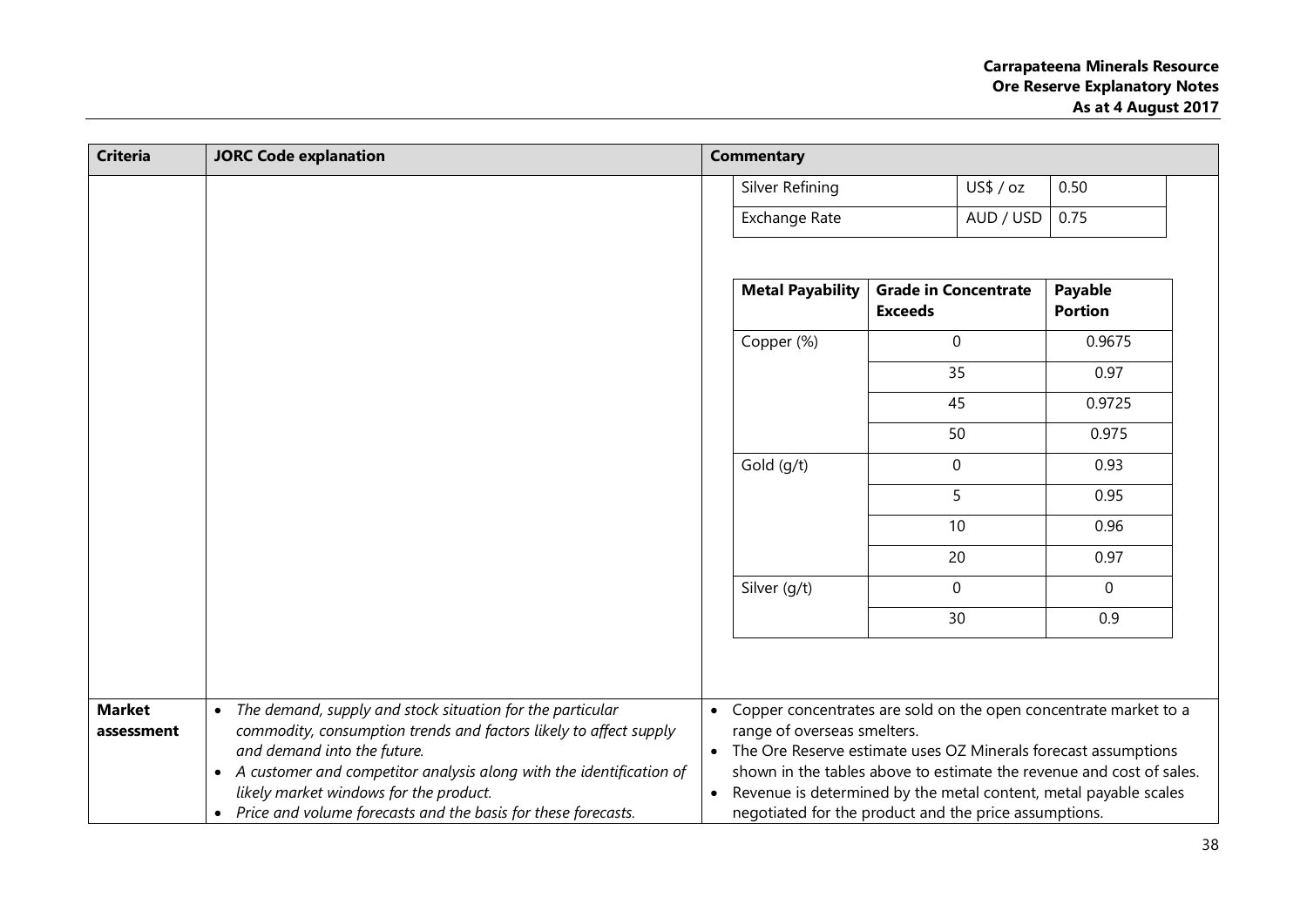| <b>Criteria</b> | <b>JORC Code explanation</b>                                                                                                                                                                                                                                                                                | <b>Commentary</b>                                                                                                                                                                                                                                                                                                                                                                                                                                                                                                                                                                                                                                                                                                                                                                                                                                                                                                                                                                                             |
|-----------------|-------------------------------------------------------------------------------------------------------------------------------------------------------------------------------------------------------------------------------------------------------------------------------------------------------------|---------------------------------------------------------------------------------------------------------------------------------------------------------------------------------------------------------------------------------------------------------------------------------------------------------------------------------------------------------------------------------------------------------------------------------------------------------------------------------------------------------------------------------------------------------------------------------------------------------------------------------------------------------------------------------------------------------------------------------------------------------------------------------------------------------------------------------------------------------------------------------------------------------------------------------------------------------------------------------------------------------------|
|                 | • For industrial minerals the customer specification, testing and<br>acceptance requirements prior to a supply contract.                                                                                                                                                                                    | The cost of sales includes the transport costs from mine to customer,<br>the negotiated smelter treatment and refining charges and<br>commercial remedies for deleterious elements. The smelter treatment<br>and refining charges are typically negotiated on an annual basis<br>directly with customers with regard to industry benchmark terms.<br>Deleterious elements are accounted for in the concentrate product,<br>with penalty scales on a pro rata basis according to their content. The<br>current mining and processing schedule does not see any penalties<br>paid until 2026.<br>There is a proven ability by OZ Minerals to sell and a proven<br>acceptance by buyers (smelters) to purchase a concentrate of the<br>quality which will be produced by Carrapateena. Any improvements<br>on concentrate quality such as higher concentrations of payable<br>metals or decreased deleterious elements achieved through technical<br>processes will increase the saleability of the concentrate. |
| <b>Economic</b> | The inputs to the economic analysis to produce the net present<br>value (NPV) in the study, the source and confidence of these<br>economic inputs including estimated inflation, discount rate, etc.<br>NPV ranges and sensitivity to variations in the significant<br>$\bullet$<br>assumptions and inputs. | Carrapateena is an economically robust project, generating a strong<br>NPV and high IRR as reported in the 2016 PFS and this update.<br>Sensitivity analyses were carried out and the project was found to be<br>sensitive to commodity prices. For all sensitivity scenarios modelled<br>project NPV remained positive.                                                                                                                                                                                                                                                                                                                                                                                                                                                                                                                                                                                                                                                                                      |
| <b>Social</b>   | The status of agreements with key stakeholders and matters leading<br>to social licence to operate.                                                                                                                                                                                                         | OZ Minerals has negotiated a Native Title Mining Agreement with the<br>Kokatha Aboriginal Corporation for the activities as approved under<br>Retention Lease 127 and signed a new agreement in July 2017 for the<br>future stages of the project. During 2016 OZ Minerals and Kokatha<br>Aboriginal Corporation signed a partnering agreement titled<br>'Nganampa palyanku kanyintjaku or Keeping the future good for all<br>of us' which encapsulates, recognises and values the ongoing<br>contribution of both partners to the development of the<br>Carrapateena Project.<br>Negotiations have commenced with the local landowners to                                                                                                                                                                                                                                                                                                                                                                    |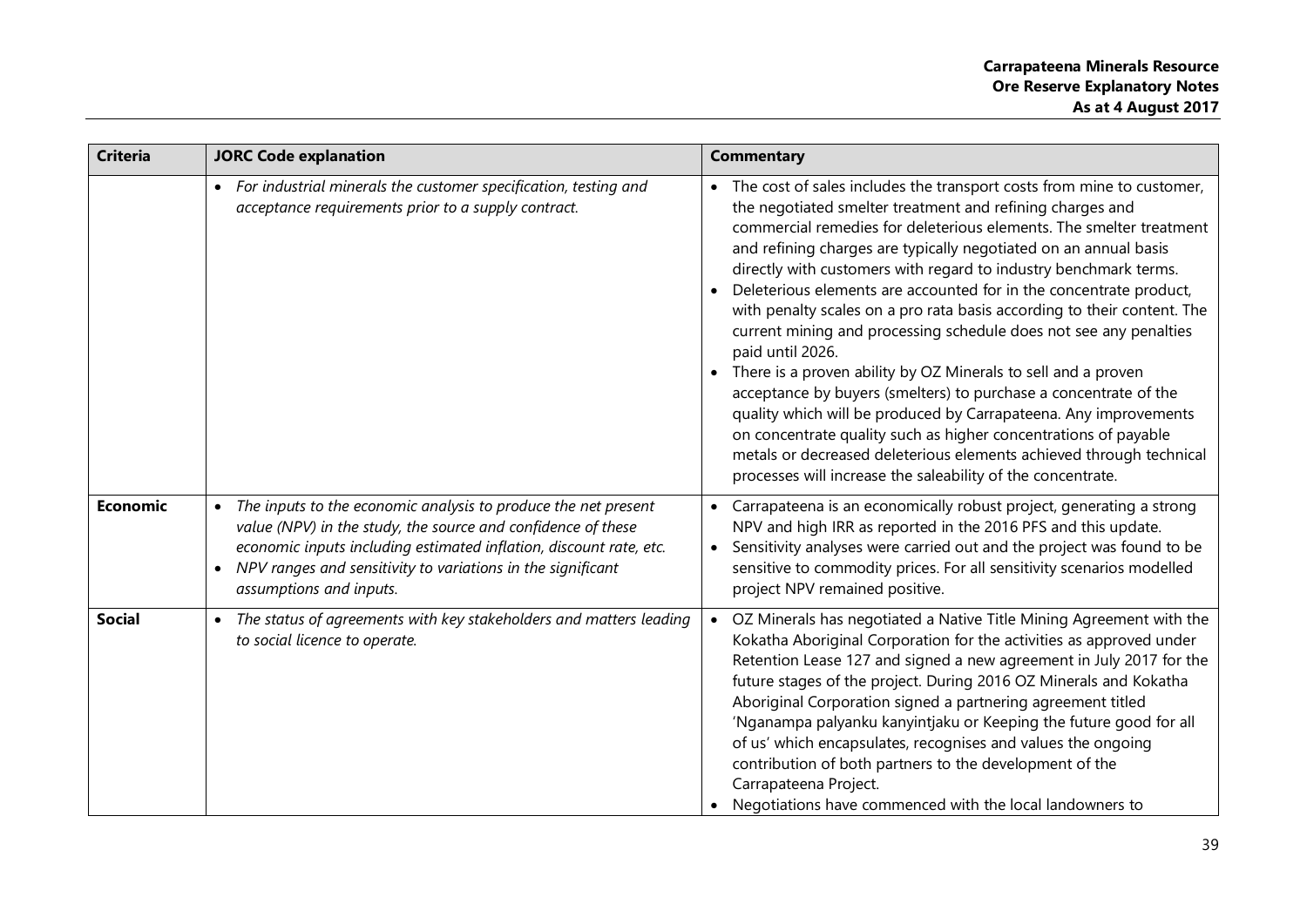| <b>Criteria</b>       | <b>JORC Code explanation</b>                                                                                                                                                                                                                                                                                                                                                                                                                                                                                                                                                                                                                                                                                                                                                                                                           | <b>Commentary</b>                                                                                                                                                                                                                                                                                                                                                                                                                                                                                                                                                                                                                                              |
|-----------------------|----------------------------------------------------------------------------------------------------------------------------------------------------------------------------------------------------------------------------------------------------------------------------------------------------------------------------------------------------------------------------------------------------------------------------------------------------------------------------------------------------------------------------------------------------------------------------------------------------------------------------------------------------------------------------------------------------------------------------------------------------------------------------------------------------------------------------------------|----------------------------------------------------------------------------------------------------------------------------------------------------------------------------------------------------------------------------------------------------------------------------------------------------------------------------------------------------------------------------------------------------------------------------------------------------------------------------------------------------------------------------------------------------------------------------------------------------------------------------------------------------------------|
|                       |                                                                                                                                                                                                                                                                                                                                                                                                                                                                                                                                                                                                                                                                                                                                                                                                                                        | negotiate new land access agreements for the future stages of the<br>project.<br>Recent community briefing sessions were held in Roxby Downs,<br>$\bullet$<br>Woomera, Port Augusta, Whyalla and Port Pirie in May 2017 in the<br>lead up to submitting the Carrapateena Mining Lease Application. OZ<br>Minerals staff regularly meet with community groups, local business<br>and local councils, and has a strong focus and positive reputation in<br>the Upper Spencer Gulf and Outback Communities Area.                                                                                                                                                  |
| <b>Other</b>          | To the extent relevant, the impact of the following on the project<br>$\bullet$<br>and/or on the estimation and classification of the Ore Reserves:<br>Any identified material naturally occurring risks.<br>$\bullet$<br>The status of material legal agreements and marketing<br>arrangements.<br>The status of governmental agreements and approvals critical to the<br>viability of the project, such as mineral tenement status, and<br>government and statutory approvals. There must be reasonable<br>grounds to expect that all necessary Government approvals will be<br>received within the timeframes anticipated in the Pre-Feasibility or<br>Feasibility study. Highlight and discuss the materiality of any<br>unresolved matter that is dependent on a third party on which<br>extraction of the reserve is contingent. | OZ Minerals has advised that Carrapateena is in compliance with all<br>legal and regulatory requirements.                                                                                                                                                                                                                                                                                                                                                                                                                                                                                                                                                      |
| <b>Classification</b> | The basis for the classification of the Ore Reserves into varying<br>confidence categories.<br>Whether the result appropriately reflects the Competent Person's<br>$\bullet$<br>view of the deposit.<br>The proportion of Probable Ore Reserves that have been derived<br>from Measured Mineral Resources (if any).                                                                                                                                                                                                                                                                                                                                                                                                                                                                                                                    | Measured Resources and Indicated Resources recovered in the cave<br>$\bullet$<br>flow model have been converted to Probable Ore Reserves.<br>The Ore Reserve classification reflects the Competent Person's view of<br>$\bullet$<br>the deposit, with supporting information provided by others.<br>Approximately 45% of the Probable Ore Reserves has been derived<br>from Measured Mineral Resources. The absence of Proved Reserves<br>derived from Measured Mineral Resources is due to the inherent lack<br>of selectivity with the SLC mining method, which precludes the ability<br>to exactly quantify the source of material recovered at underground |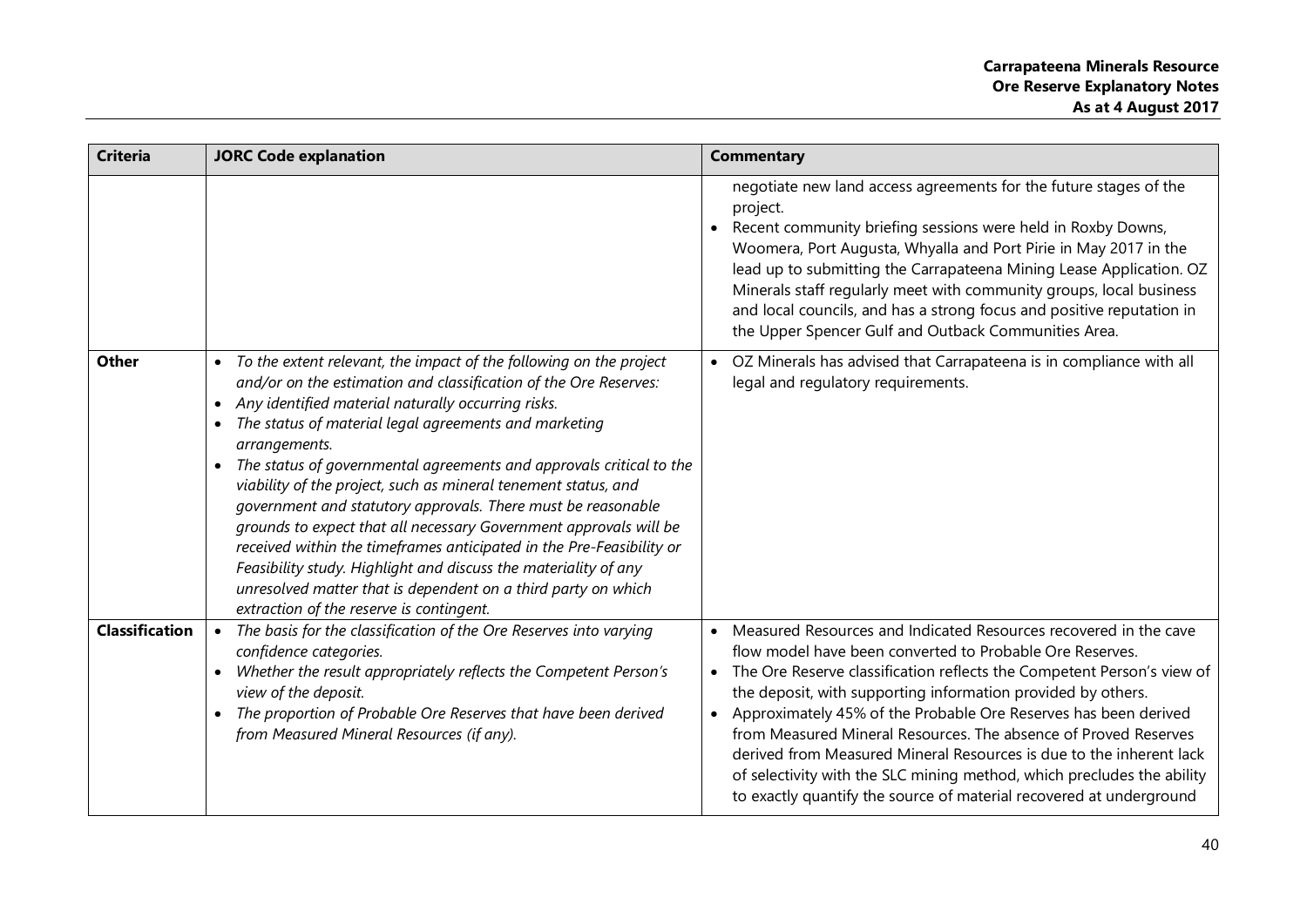| <b>Criteria</b>                                             | <b>JORC Code explanation</b>                                                                                                                                                                                                                                                                                                                                                                                                                                                                                                           | <b>Commentary</b>                                                                                                                                                                                                                                                                                                                                                                                                                                                                                                                      |
|-------------------------------------------------------------|----------------------------------------------------------------------------------------------------------------------------------------------------------------------------------------------------------------------------------------------------------------------------------------------------------------------------------------------------------------------------------------------------------------------------------------------------------------------------------------------------------------------------------------|----------------------------------------------------------------------------------------------------------------------------------------------------------------------------------------------------------------------------------------------------------------------------------------------------------------------------------------------------------------------------------------------------------------------------------------------------------------------------------------------------------------------------------------|
|                                                             |                                                                                                                                                                                                                                                                                                                                                                                                                                                                                                                                        | drawpoints.                                                                                                                                                                                                                                                                                                                                                                                                                                                                                                                            |
| <b>Audits or</b><br>reviews                                 | • The results of any audits or reviews of Ore Reserve estimates.                                                                                                                                                                                                                                                                                                                                                                                                                                                                       | The Ore Reserve estimate has been reviewed by OZ Minerals and by<br>Mining Plus Pty Ltd in their peer review process, but has not been<br>subjected to an independent external audit. No material issues were<br>identified during the reviews undertaken.                                                                                                                                                                                                                                                                             |
| <b>Discussion of</b><br>relative<br>accuracy/<br>confidence | Where appropriate a statement of the relative accuracy and<br>confidence level in the Ore Reserve estimate using an approach or<br>procedure deemed appropriate by the Competent Person. For<br>example, the application of statistical or geostatistical procedures to<br>quantify the relative accuracy of the reserve within stated<br>confidence limits, or, if such an approach is not deemed appropriate,<br>a qualitative discussion of the factors which could affect the relative<br>accuracy and confidence of the estimate. | It is the opinion of the Competent Person that the Ore Reserve<br>estimate is supported by appropriate design, scheduling, and costing<br>work reported to a Pre-Feasibility Study level of detail.<br>No statistical procedures were carried out to quantify the accuracy of<br>the Ore Reserve estimate.                                                                                                                                                                                                                             |
|                                                             | The statement should specify whether it relates to global or local<br>estimates, and, if local, state the relevant tonnages, which should be<br>relevant to technical and economic evaluation. Documentation<br>should include assumptions made and the procedures used.<br>• Accuracy and confidence discussions should extend to specific                                                                                                                                                                                            | There is greater uncertainty inherent in caving mining methods than<br>in more selective mining methods. The non-selective nature of the<br>Sub-Level Cave mining method precludes the ability to exactly<br>quantify the source of material recovered at underground<br>drawpoints. Recovered grades are estimated with PGCA cave flow<br>modelling software using input assumptions developed from<br>experience at other operations using the same mining method.<br>Calibration of the flow model will be required once production |
|                                                             | discussions of any applied Modifying Factors that may have a<br>material impact on Ore Reserve viability, or for which there are<br>remaining areas of uncertainty at the current study stage.<br>• It is recognised that this may not be possible or appropriate in all                                                                                                                                                                                                                                                               | commences, and thereafter at regular intervals in order to validate<br>the assumptions used in the PGCA cave flow modelling software.<br>The Ore Reserve was estimated using a shut-off value significantly<br>higher than the breakeven value calculated with the project financial<br>model. It is unlikely to be significantly impacted by adverse changes<br>in metal prices or operating costs.<br>The speed of fines migration through the cave column will influence                                                            |
|                                                             | circumstances. These statements of relative accuracy and confidence                                                                                                                                                                                                                                                                                                                                                                                                                                                                    | the value of material recovered. Accelerated rates of migration in                                                                                                                                                                                                                                                                                                                                                                                                                                                                     |